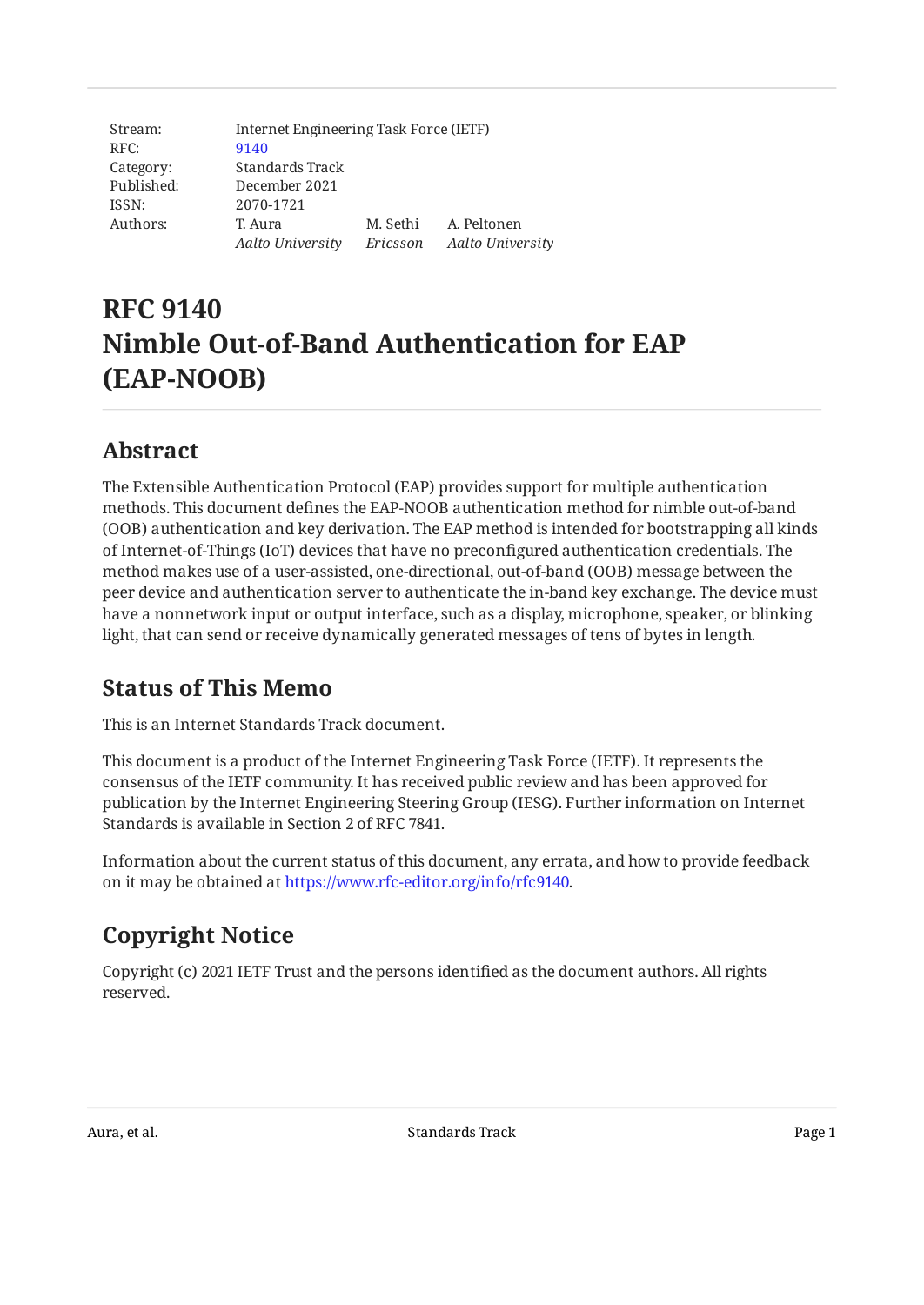This document is subject to BCP 78 and the IETF Trust's Legal Provisions Relating to IETF Documents (<https://trustee.ietf.org/license-info>) in effect on the date of publication of this document. Please review these documents carefully, as they describe your rights and restrictions with respect to this document. Code Components extracted from this document must include Revised BSD License text as described in Section 4.e of the Trust Legal Provisions and are provided without warranty as described in the Revised BSD License.

## <span id="page-1-0"></span>**[Table of Contents](#page-1-0)**

- [1](#page-3-0). [Introduction](#page-3-0)
- [2](#page-4-0). [Terminology](#page-4-0)
- [3](#page-4-1). [EAP-NOOB Method](#page-4-1)
	- [3.1.](#page-4-2) [Protocol Overview](#page-4-2)
	- [3.2.](#page-7-0) [Protocol Messages and Sequences](#page-7-0)
		- [3.2.1](#page-7-1). [Common Handshake in All EAP-NOOB Exchanges](#page-7-1)
		- [3.2.2](#page-8-0). [Initial Exchange](#page-8-0)
		- [3.2.3](#page-9-0). [OOB Step](#page-9-0)
		- [3.2.4](#page-11-0). [Completion Exchange](#page-11-0)
		- [3.2.5](#page-12-0). [Waiting Exchange](#page-12-0)
	- [3.3.](#page-13-0) [Protocol Data Fields](#page-13-0)
		- [3.3.1](#page-13-1). [Peer Identi](#page-13-1)fier and NAI
		- [3.3.2](#page-14-0). [Message Data Fields](#page-14-0)
	- [3.4.](#page-18-0) [Fast Reconnect and Rekeying](#page-18-0)
		- [3.4.1](#page-19-0). [Persistent EAP-NOOB Association](#page-19-0)
		- [3.4.2](#page-19-1). [Reconnect Exchange](#page-19-1)
		- [3.4.3](#page-22-0). [User Reset](#page-22-0)
	- [3.5.](#page-23-0) [Key Derivation](#page-23-0)
	- [3.6.](#page-26-0) [Error Handling](#page-26-0)
		- [3.6.1](#page-27-0). [Invalid Messages](#page-27-0)
		- [3.6.2](#page-27-1). [Unwanted Peer](#page-27-1)
		- [3.6.3](#page-27-2). [State Mismatch](#page-27-2)
		- [3.6.4](#page-28-0). [Negotiation Failure](#page-28-0)
		- [3.6.5](#page-28-1). [Cryptographic Veri](#page-28-1)fication Failure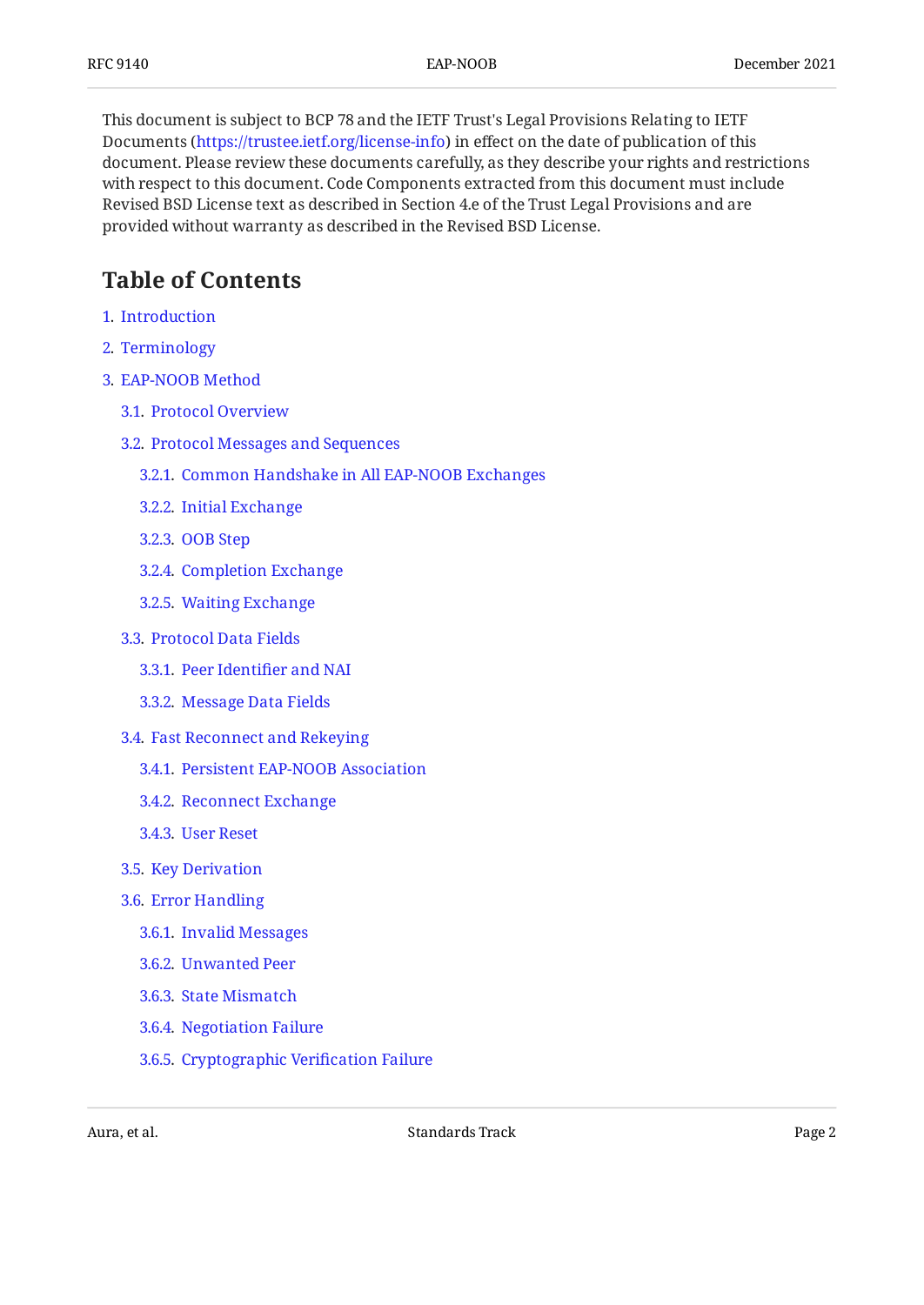#### [3.6.6](#page-28-2). [Application-Speci](#page-28-2)fic Failure

- [4](#page-29-0). [ServerInfo and PeerInfo Contents](#page-29-0)
- [5](#page-30-0). [IANA Considerations](#page-30-0)
	- [5.1.](#page-30-1) [Cryptosuites](#page-30-1)
	- [5.2.](#page-31-0) [Message Types](#page-31-0)
	- [5.3.](#page-32-0) [Error Codes](#page-32-0)
	- [5.4.](#page-33-0) [ServerInfo Data Fields](#page-33-0)
	- [5.5.](#page-33-1) [PeerInfo Data Fields](#page-33-1)
	- [5.6.](#page-34-0) [Domain Name Reservation](#page-34-0)
	- [5.7.](#page-34-1) [Guidance for Designated Experts](#page-34-1)
- [6](#page-35-0). [Security Considerations](#page-35-0)
	- [6.1.](#page-35-1) [Authentication Principle](#page-35-1)
	- [6.2.](#page-36-0) [Identifying Correct Endpoints](#page-36-0)
	- [6.3.](#page-37-0) [Trusted Path Issues and Misbinding Attacks](#page-37-0)
	- [6.4.](#page-38-0) Peer Identifi[ers and Attributes](#page-38-0)
	- [6.5.](#page-38-1) [Downgrading Threats](#page-38-1)
	- [6.6.](#page-39-0) [Protected Success and Failure Indications](#page-39-0)
	- [6.7.](#page-40-0) [Channel Binding](#page-40-0)
	- [6.8.](#page-40-1) [Denial of Service](#page-40-1)
	- [6.9.](#page-41-0) [Recovery from Loss of Last Message](#page-41-0)
	- [6.10.](#page-42-0) [Privacy Considerations](#page-42-0)
	- [6.11.](#page-43-0) [EAP Security Claims](#page-43-0)
- [7](#page-44-0). [References](#page-44-0)
	- [7.1.](#page-44-1) [Normative References](#page-44-1)
	- [7.2.](#page-45-0) [Informative References](#page-45-0)
- [Appendix A.](#page-46-0) [Exchanges and Events per State](#page-46-0)
- [Appendix B.](#page-48-0) [Application-Speci](#page-48-0)fic Parameters
- [Appendix C.](#page-48-1) [EAP-NOOB Roaming](#page-48-1)
- [Appendix D.](#page-49-0) [OOB Message as a URL](#page-49-0)

[Acknowledgments](#page-49-1)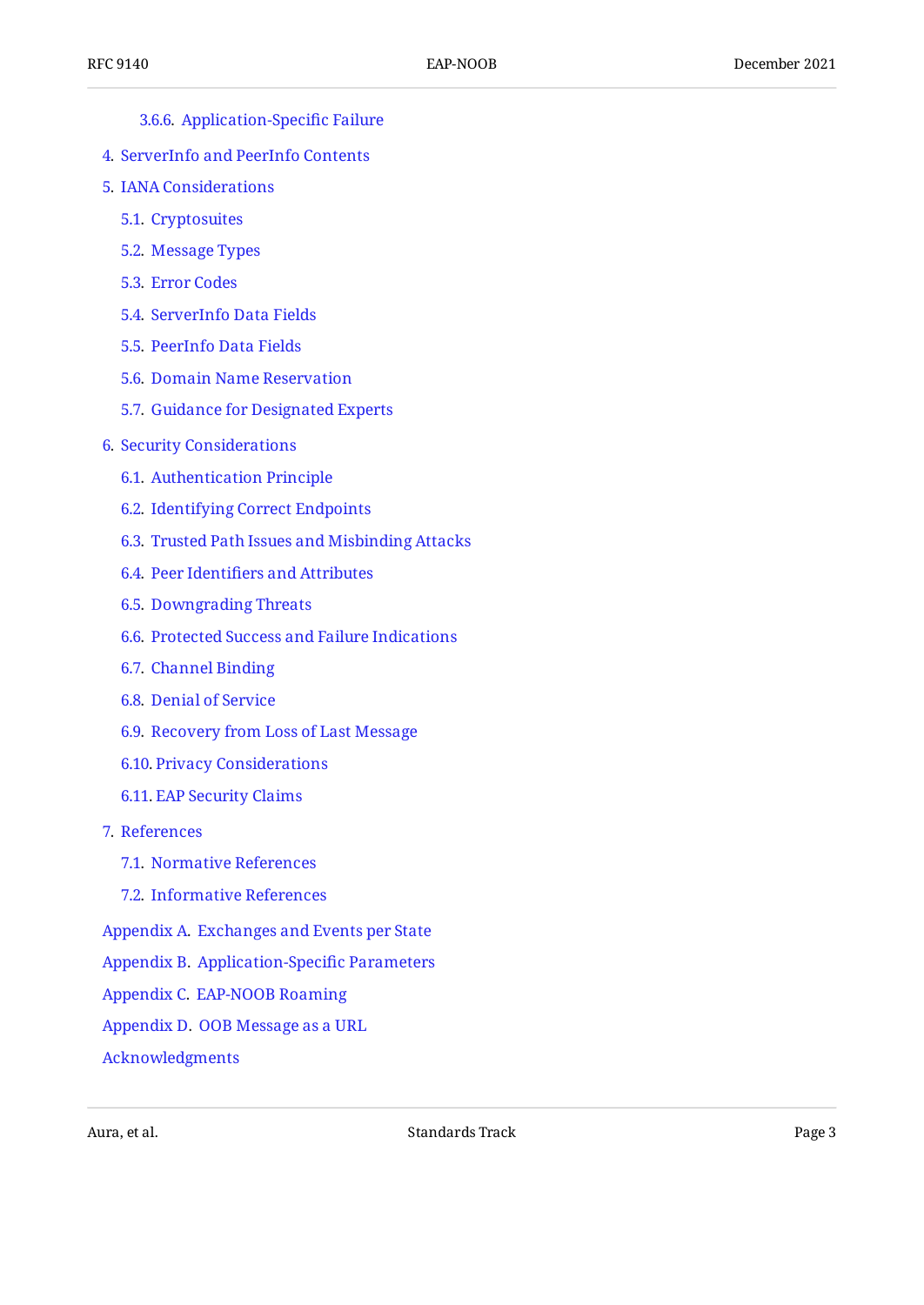[Authors' Addresses](#page-50-0)

## <span id="page-3-0"></span>**[1. Introduction](#page-3-0)**

This document describes a method for registration, authentication, and key derivation for network-connected smart devices, such as consumer and enterprise appliances that are part of the Internet of Things (IoT). These devices may be off-the-shelf hardware that is sold and distributed without any prior registration or credential-provisioning process, or they may be recycled devices after a hard reset. Thus, the device registration in a server database, ownership of the device, and the authentication credentials for both network access and application-level security must all be established at the time of the device deployment. Furthermore, many such devices have only limited user interfaces that could be used for their configuration. Often, the user interfaces are limited to either only input (e.g., a camera) or output (e.g., a display screen). The device configuration is made more challenging by the fact that the devices may exist in large numbers and may have to be deployed or reconfigured nimbly based on user needs.

To summarize, devices may have the following characteristics:

- no preestablished relation with the intended server or user, •
- no preprovisioned device identifier or authentication credentials, or •
- $\bullet$  an input or output interface that may be capable of only one-directional out-of-band communication.

Many proprietary out-of-band (OOB) configuration methods exist for specific IoT devices. The goal of this specification is to provide an open standard and a generic protocol for bootstrapping the security of network-connected appliances, such as displays, printers, speakers, and cameras. The security bootstrapping in this specification makes use of a user-assisted OOB channel. The device authentication relies on a user having physical access to the device, and the key exchange security is based on the assumption that attackers are not able to observe or modify the messages conveyed through the OOB channel. We follow the common approach taken in pairing protocols: performing a Diffie-Hellman key exchange over the insecure network and authenticating the established key with the help of the OOB channel in order to prevent impersonation attacks.

The solution presented here is intended for devices that have either a nonnetwork input or output interface, such as a camera, microphone, display screen, speaker, or blinking Light Emitting Diode (LED) light, that is able to send or receive dynamically generated messages of tens of bytes in length. Naturally, this solution may not be appropriate for very small sensors or actuators that have no user interface at all or for devices that are inaccessible to the user. We also assume that the OOB channel is at least partly automated (e.g., a camera scanning a bar code); thus, there is no need to absolutely minimize the length of the data transferred through the OOB channel. This differs, for example, from Bluetooth pairing [\[Bluetooth](#page-45-1)], where it is essential to minimize the length of the manually transferred or compared codes. The OOB messages in this specification are dynamically generated. Thus, we do not support static printed registration codes. One reason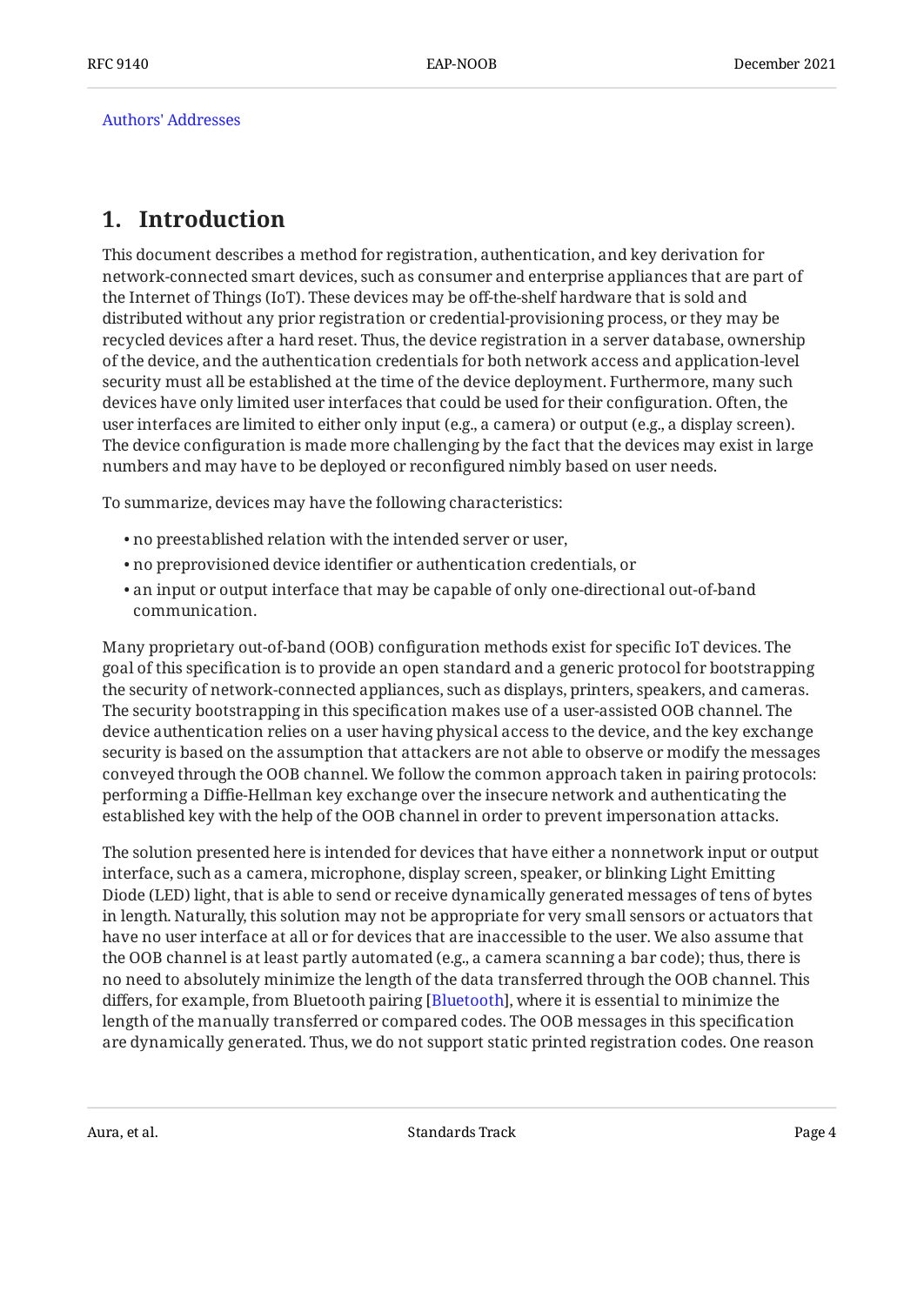for requiring dynamic OOB messages is that the receipt of the OOB message authorizes the server to take ownership of the device. Dynamic OOB messages are more secure than static printed codes, which could be leaked and later misused.

## <span id="page-4-0"></span>**[2. Terminology](#page-4-0)**

The key words "MUST", "MUST NOT", "REQUIRED", "SHALL", "SHALL NOT", "SHOULD", "SHOULD NOT", "**RECOMMENDED", "NOT RECOMMENDED", "MAY",** and "OPTIONAL" in this document are to be interpreted as described in BCP 14 [RFC2119] [RFC8174] when, and only when, they appear in all capitals, as shown here.

In addition, this document frequently uses the following terms as they have been defined in : [[RFC5216\]](#page-46-1)

authenticator

The entity initiating EAP authentication.

peer

The entity that responds to the authenticator. In [IEEE-802.1X], this entity is known as the supplicant. (We use the terms peer, device, and peer device interchangeably.)

server

The entity that terminates the EAP authentication method with the peer. In the case where no backend authentication server is used, the EAP server is part of the authenticator. In the case where the authenticator operates in pass-through mode, the EAP server is located on the backend authentication server.

## <span id="page-4-1"></span>**[3. EAP-NOOB Method](#page-4-1)**

This section defines the EAP-NOOB method. The protocol is a generalized version of the original ideapresented by Sethi et al. [Sethi14].

### <span id="page-4-2"></span>**[3.1. Protocol Overview](#page-4-2)**

One EAP-NOOB method execution spans two or more EAP conversations, called Exchanges in this specification. Each Exchange consists of several EAP request-response pairs. At least two separate EAP conversations are needed to give the human user time to deliver the OOB message between them.

The overall protocol starts with the Initial Exchange, which comprises four EAP request-response pairs. In the Initial Exchange, the server allocates an identifier to the peer, and the server and peer negotiate the protocol version and cryptosuite (i.e., cryptographic algorithm suite), exchange nonces, and perform an Ephemeral Elliptic Curve Diffie-Hellman (ECDHE) key exchange. The user-assisted OOB Step then takes place. This step requires only one out-of-band message, either from the peer to the server or from the server to the peer. While waiting for the OOB Step action, the peer MAY probe the server by reconnecting to it with EAP-NOOB. If the OOB Step has already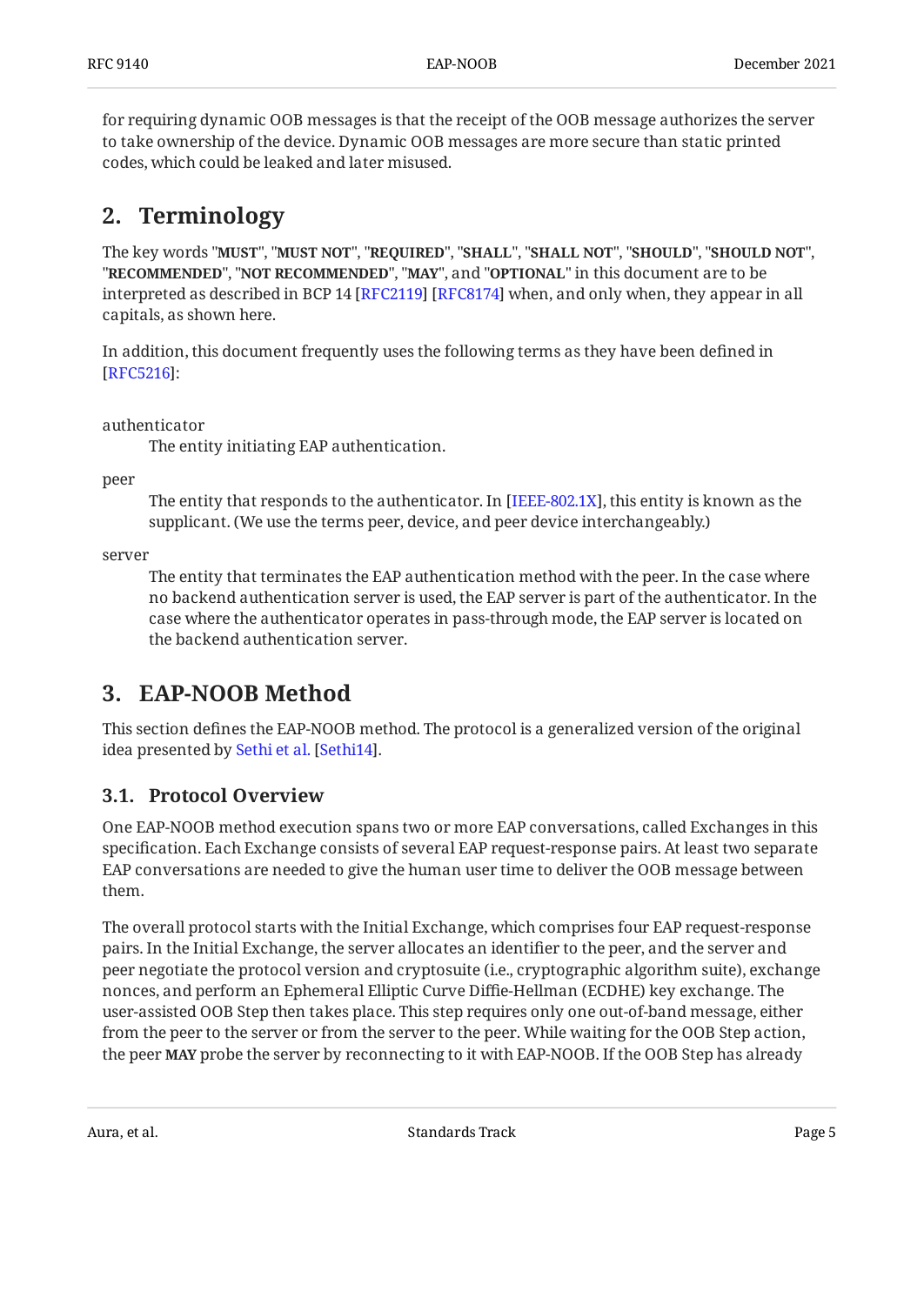taken place, the probe leads to the Completion Exchange, which completes the mutual authentication and key confirmation. On the other hand, if the OOB Step has not yet taken place, the probe leads to the Waiting Exchange, and the peer will perform another probe after a serverdefined minimum waiting time. The Initial Exchange and Waiting Exchange always end in EAP-Failure, while the Completion Exchange may result in EAP-Success. Once the peer and server have performed a successful Completion Exchange, both endpoints store the created association in persistent storage, and the OOB Step is not repeated. Thereafter, creation of new temporal keys, ECDHE rekeying, and updates of cryptographic algorithms can be achieved with the Reconnect Exchange.

<span id="page-5-0"></span>

*[Figure 1: EAP-NOOB Server-Peer Association State Machine](#page-5-0)* 

[Figure 1](#page-5-0) shows the association state machine, which is the same for the server and for the peer. (For readability, only the main state transitions are shown. The complete table of transitions can be found in [Appendix A.](#page-46-0)) When the peer initiates the EAP-NOOB method, the server chooses the ensuing message exchange based on the combination of the server and peer states. The EAP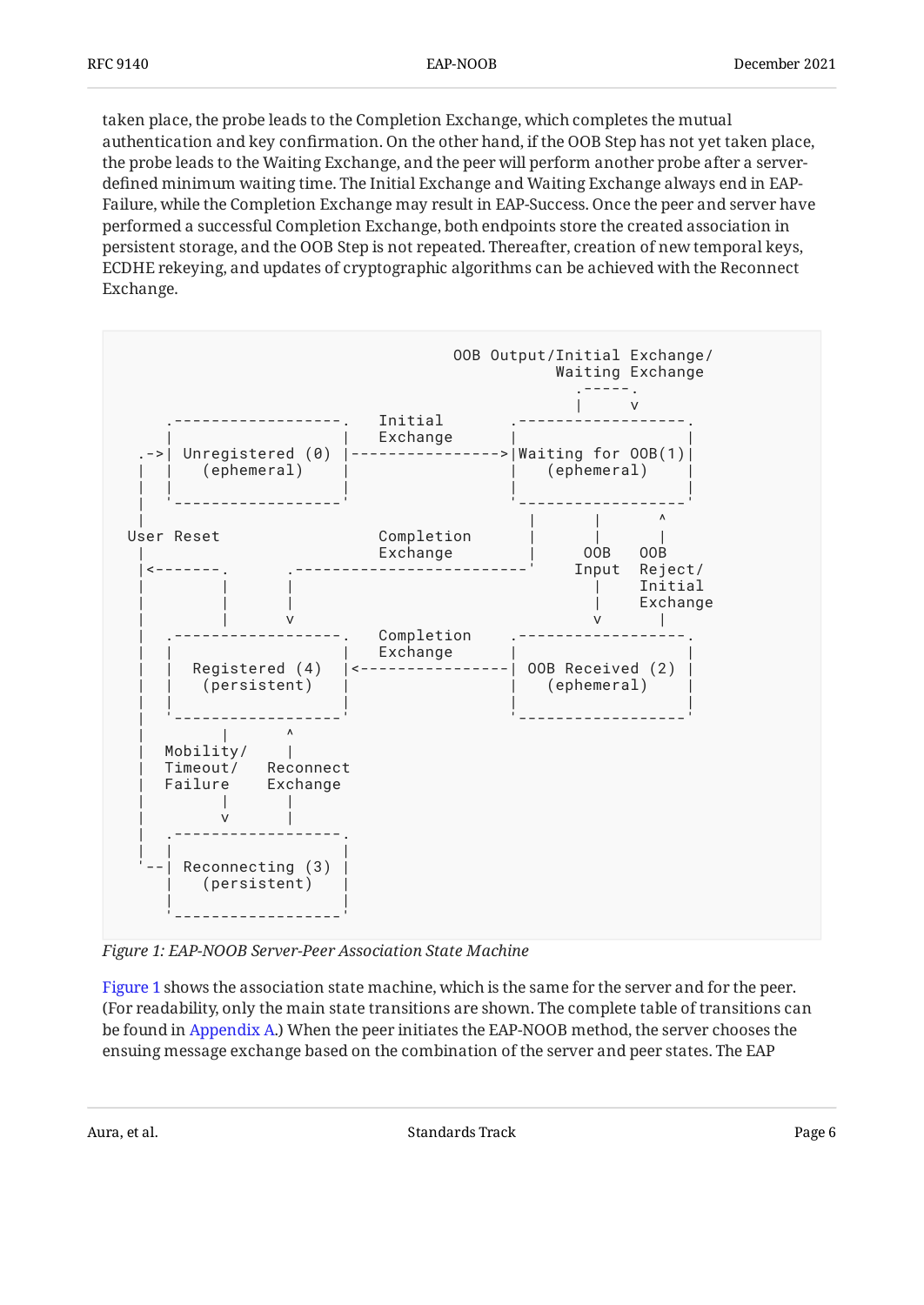server and peer are initially in the Unregistered (0) state, in which no state information needs to be stored. Before a successful Completion Exchange, the server-peer association state is ephemeral in both the server and peer (ephemeral states 0..2), and a timeout or error may cause one or both endpoints to go back to the Unregistered (0) state so that the Initial Exchange is repeated. After the Completion Exchange has resulted in EAP-Success, the association state becomes persistent (persistent states 3..4). Only user reset or memory failure can cause the return of the server or the peer from the persistent states to the ephemeral states and to the Initial Exchange.

The server **MUST NOT** repeat a successful OOB Step with the same peer except if the association with the peer is explicitly reset by the user or lost due to failure of the persistent storage in the server. More specifically, once the association has entered the Registered (4) state, the server **MUST NOT** delete the association or go back to the ephemeral states 0..2 without explicit user approval. Similarly, the peer **MUST NOT** repeat the OOB Step unless the user explicitly deletes the association with the server from the peer or resets the peer to the Unregistered (0) state. The server and peer **MAY** implement user reset of the association by deleting the state data from that endpoint. If an endpoint continues to store data about the association after the user reset, its behavior **MUST** be equivalent to having deleted the association data.

It can happen that the peer accidentally (or through user reset) loses its persistent state and reconnects to the server without a previously allocated peer identifier. In that case, the server **MUST** treat the peer as a new peer. The server **MAY** use auxiliary information, such as the PeerInfo field received in the Initial Exchange, to detect multiple associations with the same peer. However, it **MUST NOT** delete or merge redundant associations without user or application approval because EAP-NOOB internally has no secure way of verifying that the two peers are the same physical device. Similarly, the server might lose the association state because of a memory failure or user reset. In that case, the only way to recover is that the user also resets the peer.

A special feature of the EAP-NOOB method is that the server is not assumed to have any a priori knowledge of the peer. Therefore, the peer initially uses the generic identity string "noob@eapnoob.arpa" as its Network Access Identifier (NAI). The server then allocates a server-specific identifier to the peer. The generic NAI serves two purposes: firstly, it tells the server that the peer supports and expects the EAP-NOOB method; secondly, it allows routing of the EAP-NOOB sessions to a specific authentication server in an Authentication, Authorization, and Accounting (AAA) architecture.

EAP-NOOB is an unusual EAP method in that the peer has to have multiple EAP conversations with the server before it can receive EAP-Success. The reason is that, while EAP allows delays between the request-response pairs, e.g., for repeated password entry, the user delays in OOB authentication can be much longer than in password trials. Moreover, EAP-NOOB supports peers with no input capability in the user interface (e.g., LED light bulbs). Since users cannot initiate the protocol in these devices, the devices have to perform the Initial Exchange opportunistically and hope for the OOB Step to take place within a timeout period (NoobTimeout), which is why the timeout needs to be several minutes rather than seconds. To support such high-latency OOB channels, the peer and server perform the Initial Exchange in one EAP conversation, then allow time for the OOB message to be delivered, and later perform the Waiting Exchange and Completion Exchange in different EAP conversations.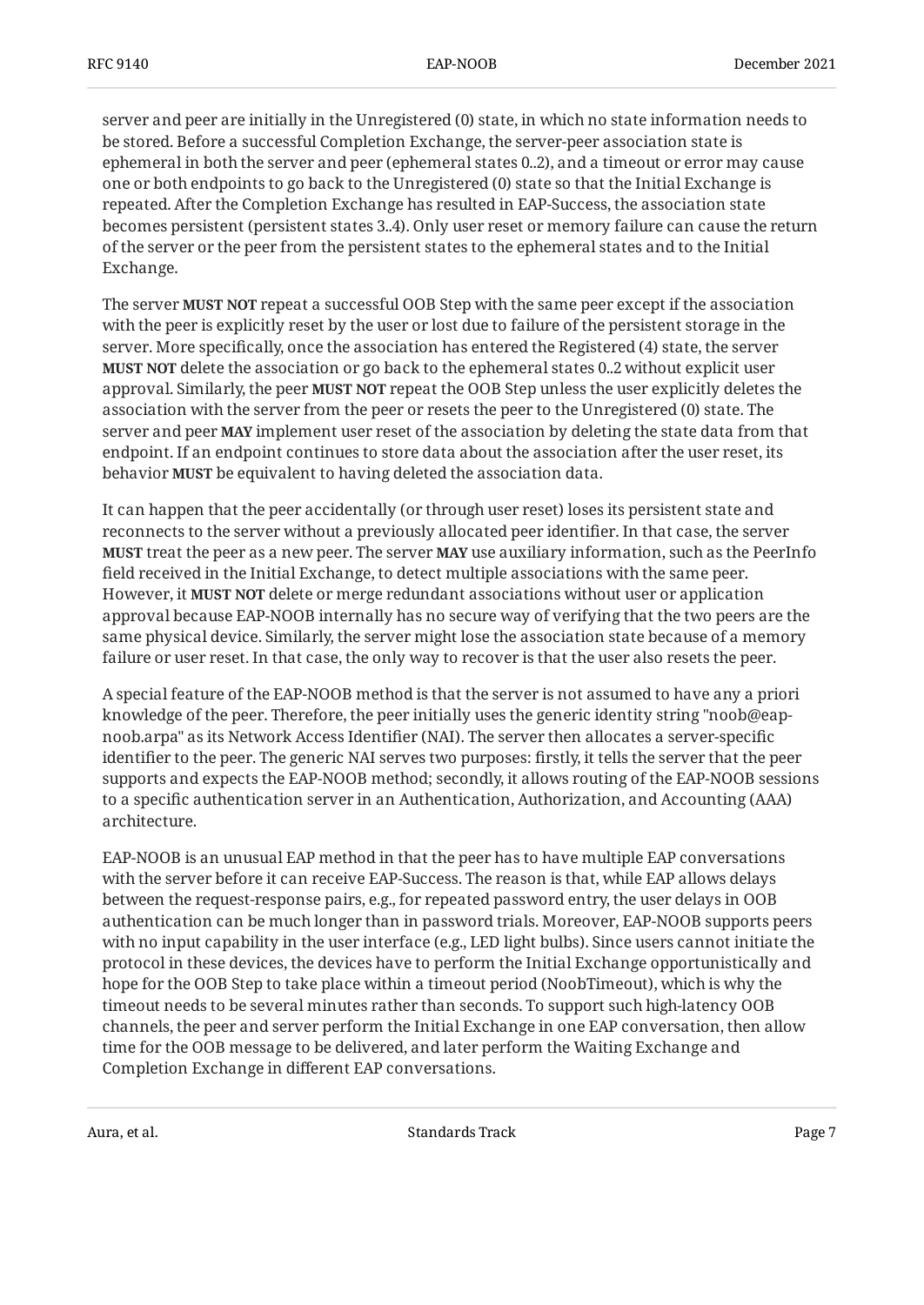### <span id="page-7-0"></span>**[3.2. Protocol Messages and Sequences](#page-7-0)**

This section defines the EAP-NOOB exchanges, which correspond to EAP conversations. The exchanges start with a common handshake, which determines the type of the following exchange. The common handshake messages and the subsequent messages for each exchange type are listed in the diagrams below. The diagrams also specify the data fields present in each message. Each exchange comprises multiple EAP request-response pairs and ends in either EAP-Failure, indicating that authentication is not (yet) successful, or in EAP-Success.

#### <span id="page-7-1"></span>**[3.2.1. Common Handshake in All EAP-NOOB Exchanges](#page-7-1)**

All EAP-NOOB exchanges start with common handshake messages. The handshake begins with the identity request and response that are common to all EAP methods. Their purpose is to enable the AAA architecture to route the EAP conversation to the EAP server and to enable the EAP server to select the EAP method. The handshake then continues with one EAP-NOOB request-response pair in which the server discovers the peer identifier used in EAP-NOOB and the peer state.

In more detail, each EAP-NOOB exchange begins with the authenticator sending an EAP-Request/ Identity packet to the peer. From this point on, the EAP conversation occurs between the server and the peer, and the authenticator acts as a pass-through device. The peer responds to the authenticator with an EAP-Response/Identity packet, which contains the Network Access Identifier (NAI). The authenticator, acting as a pass-through device, forwards this response and the following EAP conversation between the peer and the AAA architecture. The AAA architecture routes the conversation to a specific AAA server (called "EAP server" or simply "server" in this specification) based on the realm part of the NAI. The server selects the EAP-NOOB method based on the user part of the NAI, as defined in [Section 3.3.1.](#page-13-1)

After receiving the EAP-Response/Identity message, the server sends the first EAP-NOOB request (Type=1) to the peer, which responds with the peer identifier (PeerId) and state (PeerState) in the range 0..3. However, the peer **SHOULD** omit the PeerId from the response (Type=1) when PeerState=0. The server then chooses the EAP-NOOB exchange, i.e., the ensuing message sequence, as explained below. The peer recognizes the exchange based on the message type field (Type) of the next EAP-NOOB request received from the server.

The server **MUST** determine the exchange type based on the combination of the peer and server states as follows (also summarized in [Table 14](#page-46-3)). If either the peer or server is in the Unregistered (0) state and the other is in one of the ephemeral states (0..2), the server chooses the Initial Exchange. If either the peer or server is in the OOB Received (2) state and the other is either in the Waiting for OOB (1) or OOB Received (2) state, the OOB Step has taken place and the server chooses the Completion Exchange. If both the server and peer are in the Waiting for OOB (1) state, the server chooses the Waiting Exchange. If the peer is in the Reconnecting (3) state and the server is in the Registered (4) or Reconnecting (3) state, the server chooses the Reconnect Exchange. All other state combinations are error situations where user action is required, and the server **SHOULD** indicate such errors to the peer with the error code 2002 (see [Section 3.6.3\)](#page-27-2). Note also that the peer **MUST NOT** initiate EAP-NOOB when the peer is in the Registered (4) state.

<span id="page-7-2"></span>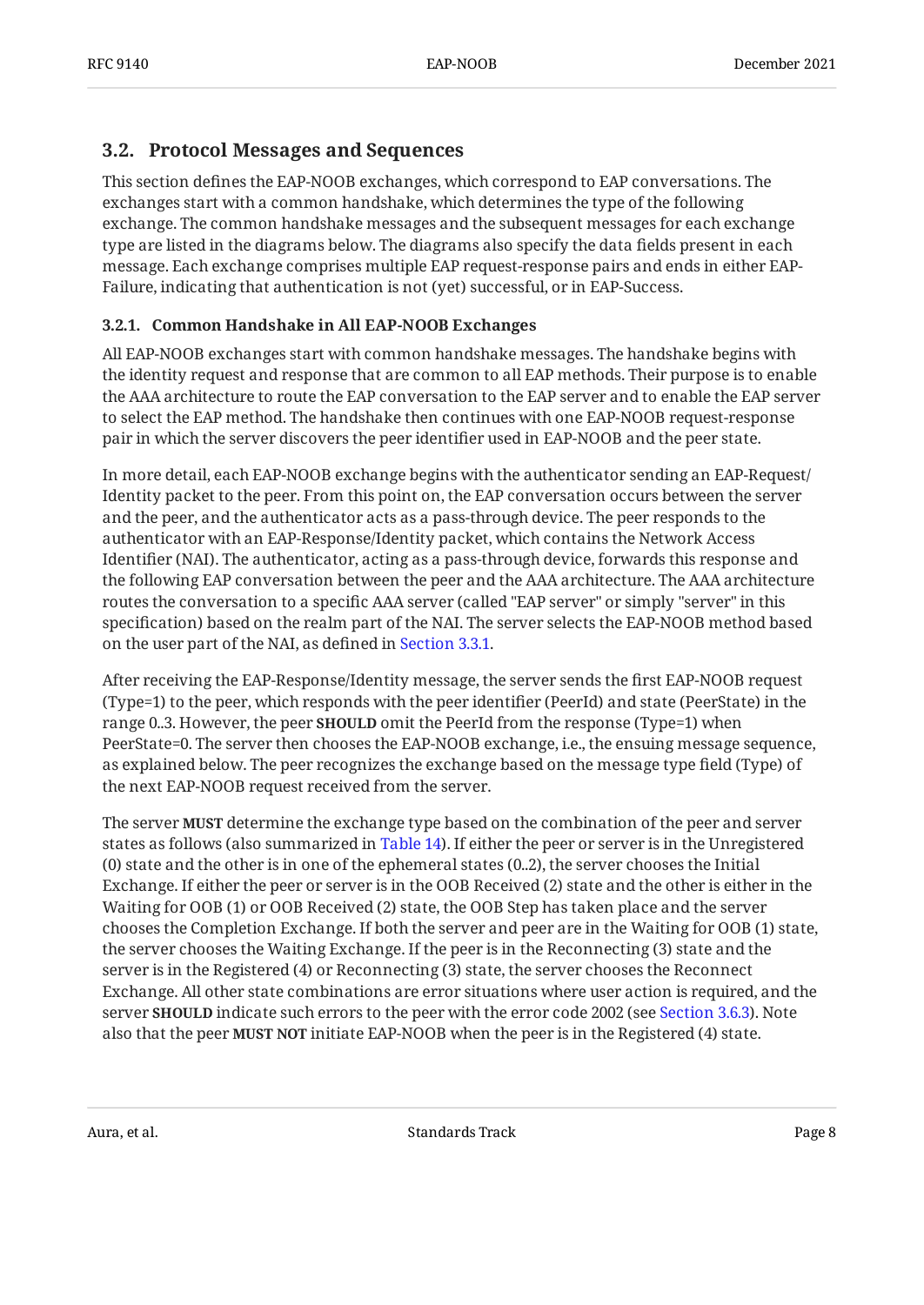<span id="page-8-1"></span>

| FAP Peer     | ----------- EAP-Request/Identity -                        | Authenticator EAP Server                   |  |
|--------------|-----------------------------------------------------------|--------------------------------------------|--|
|              | EAP-Response/Identity<br>$(NAI = noob@cap - noob . arpa)$ |                                            |  |
| $(Type=1)$   | <----------- EAP-Request/EAP-NOOB                         |                                            |  |
| ------------ | EAP-Response/EAP-NOOB<br>(Type=1, [PeerId], PeerState=1)  | ------------->                             |  |
|              |                                                           | continuing with exchange-specific messages |  |

<span id="page-8-0"></span>*[Figure 2:](#page-8-1) [Common Handshake in All EAP-NOOB Exchanges](#page-7-2)* 

#### **[3.2.2. Initial Exchange](#page-8-0)**

<span id="page-8-2"></span>The Initial Exchange comprises the common handshake and two further EAP-NOOB requestresponse pairs: one for version, cryptosuite, and parameter negotiation and the other for the ECDHE key exchange. The first EAP-NOOB request (Type=2) from the server contains a newly allocated PeerId for the peer and an optional NewNAI for assigning a new NAI to the peer. The server allocates a new PeerId in the Initial Exchange regardless of any old PeerId received in the previous response (Type=1). The server also sends in the request a list of the protocol versions (Vers) and cryptosuites (Cryptosuites) it supports, an indicator of the OOB channel directions it supports (Dirs), and a ServerInfo object. The peer chooses one of the versions and cryptosuites. The peer sends a response (Type=2) with the selected protocol version (Verp), the received PeerId, the selected cryptosuite (Cryptosuitep), an indicator of the OOB channel direction(s) selected by the peer (Dirp), and a PeerInfo object. In the second EAP-NOOB request and response (Type=3), the server and peer exchange the public components of their ECDHE keys and nonces (PKs, Ns, PKp, and Np). The ECDHE keys **MUST** be based on the negotiated cryptosuite, i.e., Cryptosuitep. The Initial Exchange always ends with EAP-Failure from the server because the authentication cannot yet be completed.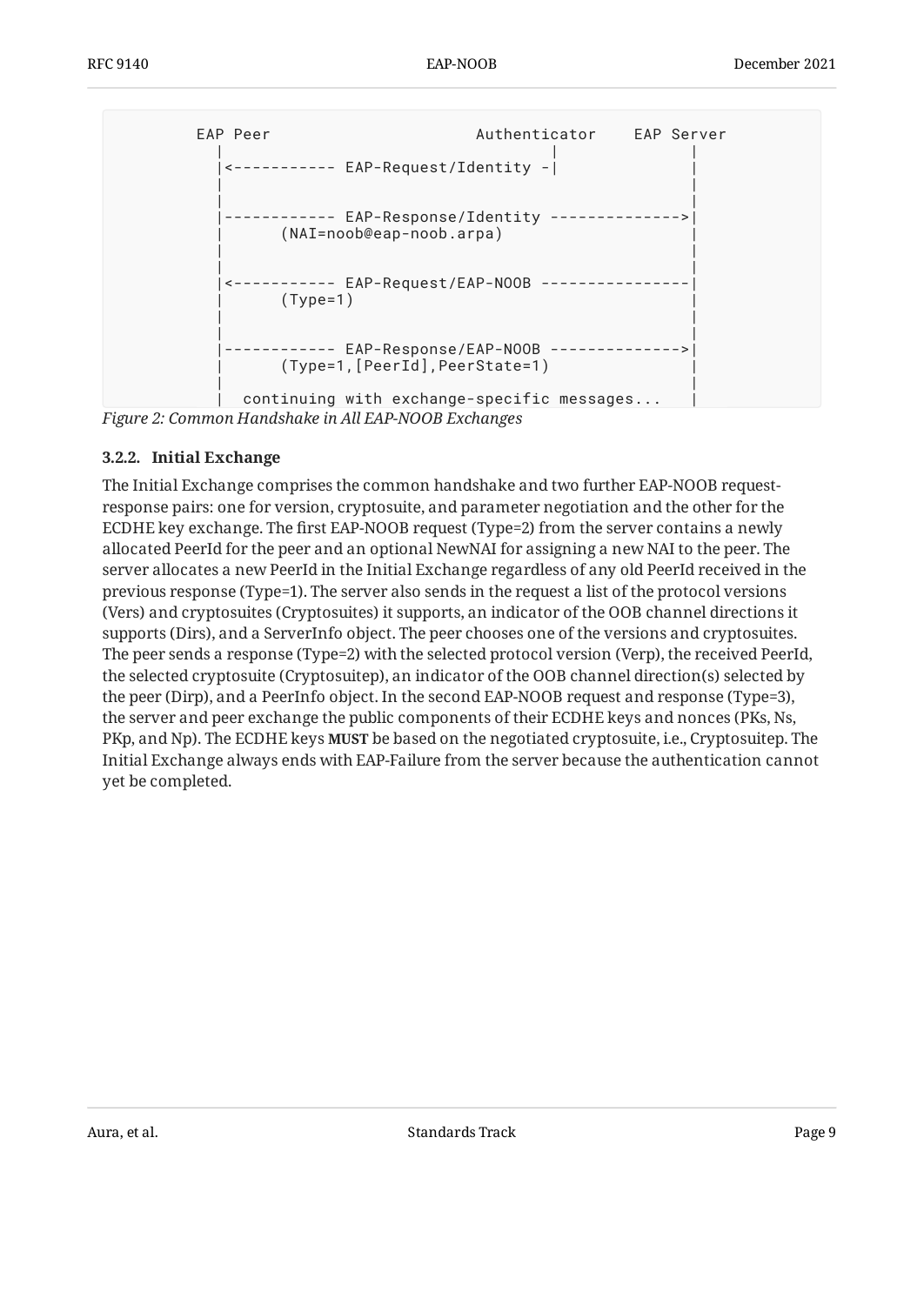```
EAP Peer EAP Server
     ...continuing from common handshake
 | |
 |<----------- EAP-Request/EAP-NOOB ----------------|
     | (Type=2,Vers,PeerId,[NewNAI], |
     Cryptosuites, Dirs, ServerInfo)
 | |
 | |
  |------------ EAP-Response/EAP-NOOB -------------->|
     | (Type=2,Verp,PeerId,Cryptosuitep, |
     Dirp, PeerInfo)
 | |
 | |
  |<----------- EAP-Request/EAP-NOOB ----------------|
     | (Type=3,PeerId,PKs,Ns,[SleepTime]) |
 | |
 | |
  |------------ EAP-Response/EAP-NOOB -------------->|
    (Type=3, PeerId, PKp, Np)
 | |
 | |
  |<----------- EAP-Failure -------------------------|
 | |
```
*[Figure 3:](#page-9-1) [Initial Exchange](#page-8-2)* 

At the conclusion of the Initial Exchange, both the server and the peer move to the Waiting for OOB (1) state.

#### <span id="page-9-0"></span>**[3.2.3. OOB Step](#page-9-0)**

The OOB Step, labeled as OOB Output and OOB Input in [Figure 1,](#page-5-0) takes place after the Initial Exchange. Depending on the negotiated OOB channel direction, the peer or the server outputs the OOB message as shown in Figures [4](#page-9-2) or [5](#page-10-0), respectively. The data fields are the PeerId, the secret nonce Noob, and the cryptographic fingerprint Hoob. The contents of the data fields are defined in [Section 3.3.2.](#page-14-0) The OOB message is delivered to the other endpoint via a user-assisted OOB channel.

For brevity, we will use the terms OOB sender and OOB receiver in addition to the already familiar EAP server and EAP peer. If the OOB message is sent in the server-to-peer direction, the OOB sender is the server and the OOB receiver is the peer. On the other hand, if the OOB message is sent in the peer-to-server direction, the OOB sender is the peer and the OOB receiver is the server.

<span id="page-9-2"></span>

<span id="page-9-3"></span>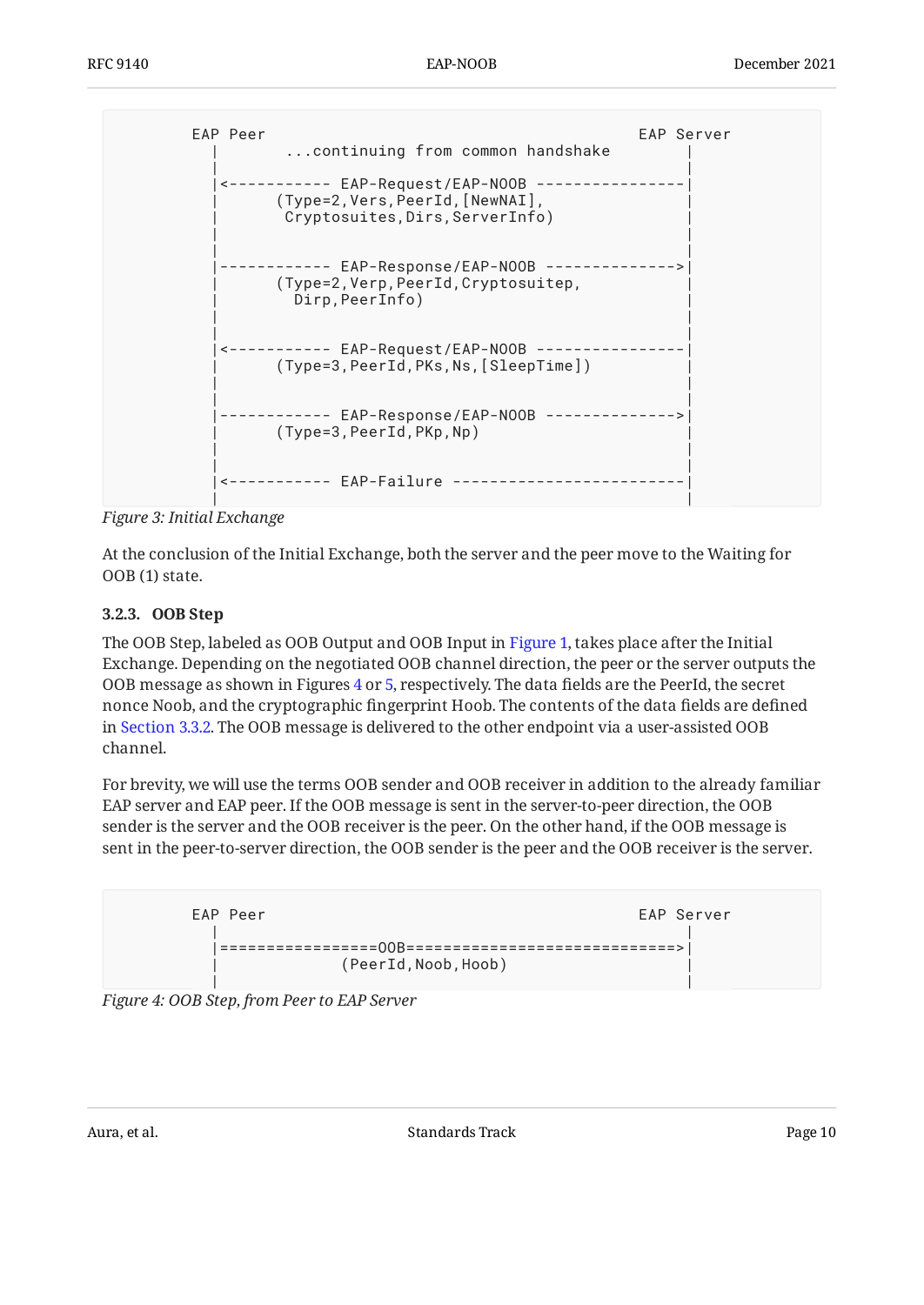<span id="page-10-0"></span>

| EAP Peer             | EAP Server |
|----------------------|------------|
|                      |            |
| (PeerId, Noob, Hoob) |            |
|                      |            |

*[Figure 5:](#page-10-0) [OOB Step, from EAP Server to Peer](#page-9-3)* 

The OOB receiver **MUST** compare the received value of the fingerprint Hoob (see [Section 3.3.2\)](#page-14-0) with a value that it computed locally for the PeerID received. This integrity check ensures that the endpoints agree on contents of the Initial Exchange. If the values are equal, the receiver moves to the OOB Received (2) state. Otherwise, the receiver **MUST** reject the OOB message. For usability reasons, the OOB receiver **SHOULD** indicate the acceptance or rejection of the OOB message to the user. The receiver **SHOULD** reject invalid OOB messages without changing its state in the association state machine until an application-specific number of invalid messages (OobRetries) has been reached; after which, the receiver **SHOULD** consider it an error and go back to the Unregistered (0) state.

The server or peer **MAY** send multiple OOB messages with different Noob values while in the Waiting for OOB (1) state. The OOB sender **SHOULD** remember the Noob values until they expire and accept any one of them in the following Completion Exchange. The Noob values sent by the server expire after an application-dependent timeout (NoobTimeout), and the server **MUST NOT** accept Noob values older than that in the Completion Exchange. The **RECOMMENDED** value for NoobTimeout is 3600 seconds if there are no application-specific reasons for making it shorter or longer. The Noob values sent by the peer expire, as defined in [Section 3.2.5.](#page-12-0)

The OOB receiver does not accept further OOB messages after it has accepted one and moved to the OOB Received (2) state. However, the receiver **MAY** buffer redundant OOB messages in case an OOB message expiry or similar error detected in the Completion Exchange causes it to return to the Waiting for OOB (1) state. It is **RECOMMENDED** that the OOB receiver notifies the user about redundant OOB messages, but it **MAY** instead discard them silently.

The sender will typically generate a new Noob, and therefore a new OOB message, at constant time intervals (NoobInterval). The **RECOMMENDED** interval is

NoobInterval = NoobTimeout / 2

in which case, the receiver of the OOB will at any given time accept either of the two latest Noob values. However, the timing of the Noob generation may also be based on user interaction or on implementation considerations.

Even though not recommended (see [Section 3.3](#page-13-0)), this specification allows both directions to be negotiated (Dirp=3) for the OOB channel. In that case, both sides **SHOULD** output the OOB message, and it is up to the user to deliver at least one of them.

The details of the OOB channel implementation including the message encoding are defined by the application. [Appendix D](#page-49-0) gives an example of how the OOB message can be encoded as a URL that may be embedded in a dynamic QR code or NFC (Near Field Communication) tag.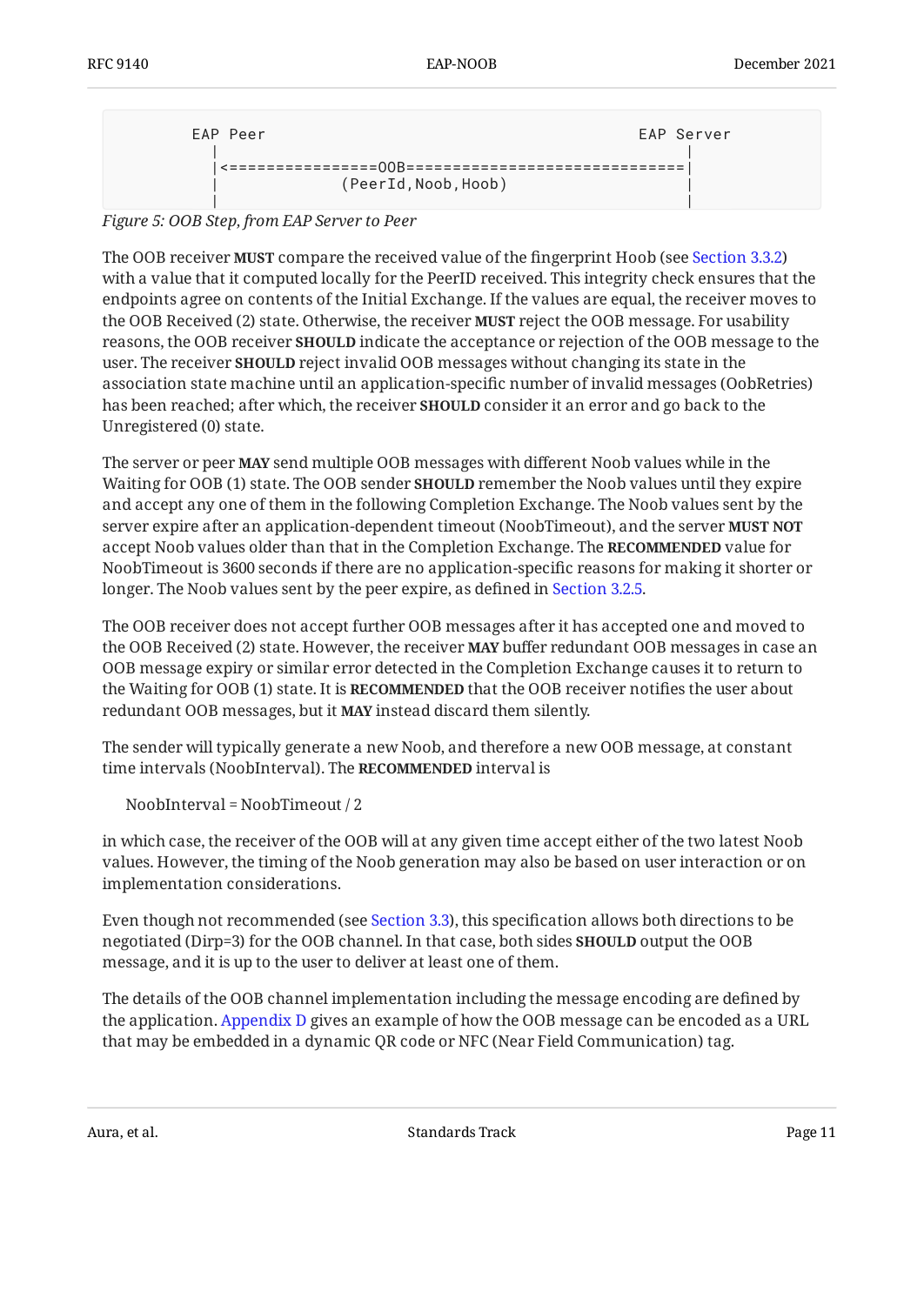#### <span id="page-11-0"></span>**[3.2.4. Completion Exchange](#page-11-0)**

After the Initial Exchange, if the OOB channel directions selected by the peer include the peer-toserver direction, the peer **SHOULD** initiate the EAP-NOOB method again after an applicationsspecific waiting time in order to probe for completion of the OOB Step. If the OOB channel directions selected by the peer include the server-to-peer direction and the peer receives the OOB message, it **SHOULD** initiate the EAP-NOOB method immediately. Depending on the combination of the peer and server states, the server continues with the Completion Exchange or Waiting Exchange (see [Section 3.2.1](#page-7-1) on how the server makes this decision).

The Completion Exchange comprises the common handshake and one or two further EAP-NOOB request-response pairs. If the peer is in the Waiting for OOB (1) state, the OOB message has been sent in the peer-to-server direction. In that case, only one request-response pair (Type=6) takes place. In the request, the server sends the NoobId value (see [Section 3.3.2\)](#page-14-0), which the peer uses to identify the exact OOB message received by the server. On the other hand, if the peer is in the OOB Received (2) state, the direction of the OOB message is from server to peer. In this case, two request-response pairs (Type=5 and Type=6) are needed. The purpose of the first request-response pair (Type=5) is that it enables the server to discover NoobId, which identifies the exact OOB message received by the peer. The server returns the same NoobId to the peer in the latter request.

In the last request-response pair (Type=6) of the Completion Exchange, the server and peer exchange message authentication codes. Both sides **MUST** compute the keys Kms and Kmp, as defined in [Section 3.5](#page-23-0), and the message authentication codes MACs and MACp, as defined in [Section 3.3.2.](#page-14-0) Both sides **MUST** compare the received message authentication code with a locally computed value. If the peer finds that it has received the correct value of MACs and the server finds that it has received the correct value of MACp, the Completion Exchange ends in EAP-Success. Otherwise, the endpoint where the comparison fails indicates this with an error message (error code 4001, see [Section 3.6.5\)](#page-28-1), and the Completion Exchange ends in EAP-Failure.

After the successful Completion Exchange, both the server and the peer move to the Registered (4) state. They also derive the output keying material and store the persistent EAP-NOOB association state, as defined in Sections [3.4](#page-18-0) and [3.5.](#page-23-0)

It is possible that the OOB message expires before it is received. In that case, the sender of the OOB message no longer recognizes the NoobId that it receives in the Completion Exchange. Another reason why the OOB sender might not recognize the NoobId is if the received OOB message was spoofed and contained an attacker-generated Noob value. The recipient of an unrecognized NoobId indicates this with an error message (error code 2003, see [Section 3.6.1\)](#page-27-0), and the Completion Exchange ends in EAP-Failure. The recipient of the error message 2003 moves back to the Waiting for OOB (1) state. This state transition is called OOB Reject in [Figure 1](#page-5-0) (even though it really is a specific type of failed Completion Exchange). On the other hand, the sender of the error message stays in its previous state.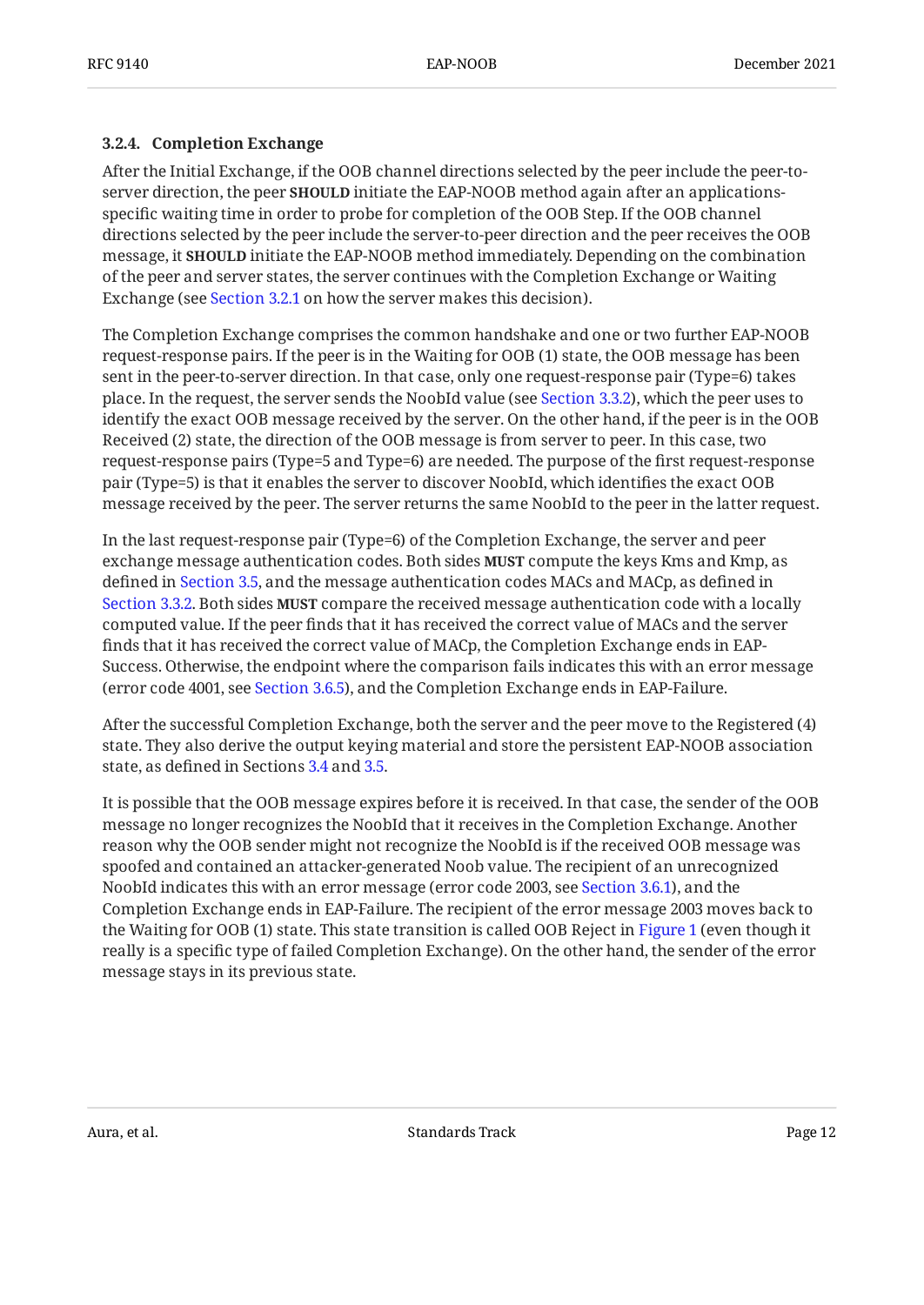Although it is not expected to occur in practice, poor user interface design could lead to two OOB messages delivered simultaneously, one from the peer to the server and the other from the server to the peer. The server detects this event in the beginning of the Completion Exchange by observing that both the server and peer are in the OOB Received (2) state. In that case, as a tiebreaker, the server MUST behave as if only the server-to-peer message had been delivered.

```
EAP Peer EAP Server
     ...continuing from common handshake
 | |
  |<----------- [ EAP-Request/EAP-NOOB ] ------------|
     | (Type=5,PeerId) |
 | |
 | |
  |------------ [ EAP-Response/EAP-NOOB ] ---------->|
     | (Type=5,PeerId,NoobId) |
 | |
 | |
 |<----------- EAP-Request/EAP-NOOB ----------------|
     | (Type=6,PeerId,NoobId,MACs) |
 | |
 | |
  |------------ EAP-Response/EAP-NOOB -------------->|
     | (Type=6,PeerId,MACp) |
 | |
 | |
  |<----------- EAP-Success -------------------------|
 | |
```
<span id="page-12-0"></span>*[Figure 6: Completion Exchange](#page-12-1)* 

#### **[3.2.5. Waiting Exchange](#page-12-0)**

As explained in [Section 3.2.4,](#page-11-0) the peer **SHOULD** probe the server for completion of the OOB Step. When the combination of the peer and server states indicates that the OOB message has not yet been delivered, the server chooses the Waiting Exchange (see [Section 3.2.1](#page-7-1) on how the server makes this decision). The Waiting Exchange comprises the common handshake and one further request-response pair, and it always ends in EAP-Failure.

In order to limit the rate at which peers probe the server, the server **MAY** send to the peer either in the Initial Exchange or in the Waiting Exchange a minimum time to wait before probing the server again. A peer that has not received an OOB message **SHOULD** wait at least the serverspecified minimum waiting time in seconds (SleepTime) before initiating EAP again with the same server. The peer uses the latest SleepTime value that it has received in or after the Initial Exchange. If the server has not sent any SleepTime value, the peer **MUST** wait for an applicationspecified minimum time (SleepTimeDefault).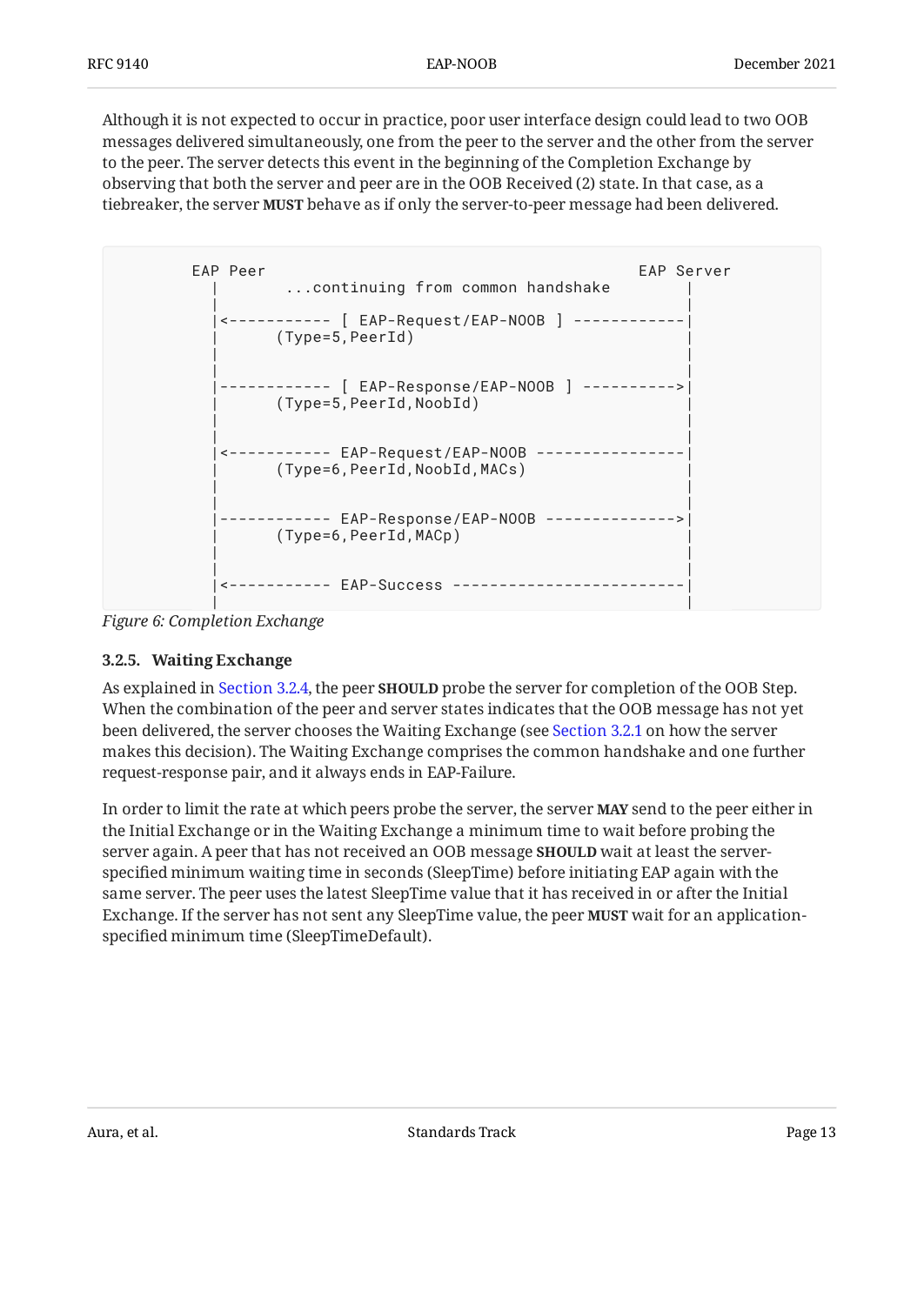After the Waiting Exchange, the peer **MUST** discard (from its local ephemeral storage) Noob values that it has sent to the server in OOB messages that are older than the application-defined timeout NoobTimeout (see [Section 3.2.3](#page-9-0)). The peer **SHOULD** discard such expired Noob values even if the probing failed because of, e.g., failure to connect to the EAP server or an incorrect message authentication code. The timeout of peer-generated Noob values is defined like this in order to allow the peer to probe the server once after it has waited for the server-specified SleepTime.

If the server and peer have negotiated to use only the server-to-peer direction for the OOB channel (Dirp=2), the peer **SHOULD** nevertheless probe the server. The purpose of this is to keep the server informed about the peers that are still waiting for OOB messages. The server **MAY** set SleepTime to a high number (e.g., 3600) to prevent the peer from probing the server frequently.

```
EAP Peer EAP Server
    ...continuing from common handshake
 | |
  |<----------- EAP-Request/EAP-NOOB ----------------|
     | (Type=4,PeerId,[SleepTime]) |
 | |
 | |
  |------------ EAP-Response/EAP-NOOB -------------->|
    (Type=4,PeerId)
 | |
 | |
  |<----------- EAP-Failure -------------------------|
 | |
```
<span id="page-13-0"></span>*[Figure 7: Waiting Exchange](#page-13-2)* 

## **[3.3. Protocol Data Fields](#page-13-0)**

<span id="page-13-1"></span>This section defines the various identifiers and data fields used in the EAP-NOOB method.

### **[3.3.1. Peer Identi](#page-13-1)fier and NAI**

The server allocates a new peer identifier (PeerId) for the peer in the Initial Exchange. The peer identifier **MUST** follow the syntax of the utf8-username specified in [RFC7542]. The server **MUST** generate the identifiers in such a way that they do not repeat and cannot be guessed by the peer or third parties before the server sends them to the peer in the Initial Exchange. One way to generate the identifiers is to choose a random 16-byte identifier and to base64url encode it without padding [RFC4648] into a 22-character ASCII string. Another way to generate the identifiers is to choose a random 22-character alphanumeric ASCII string. It is **RECOMMENDED** to not use identifiers longer than this because they result in longer OOB messages.

The peer uses the allocated PeerId to identify itself to the server in the subsequent exchanges. The peer **MUST** copy the PeerId byte by byte from the message where it was allocated, and the server **MUST** perform a byte-by-byte comparison between the received and the previously allocated PeerID. The peer sets the PeerId value in response type 1 as follows. As stated in [Section 3.2.1,](#page-7-1) when the peer is in the Unregistered (0) state, it **SHOULD** omit the PeerId from response type 1. When the peer is in one of the states 1..2, it **MUST** use the PeerId that the server assigned to it in the latest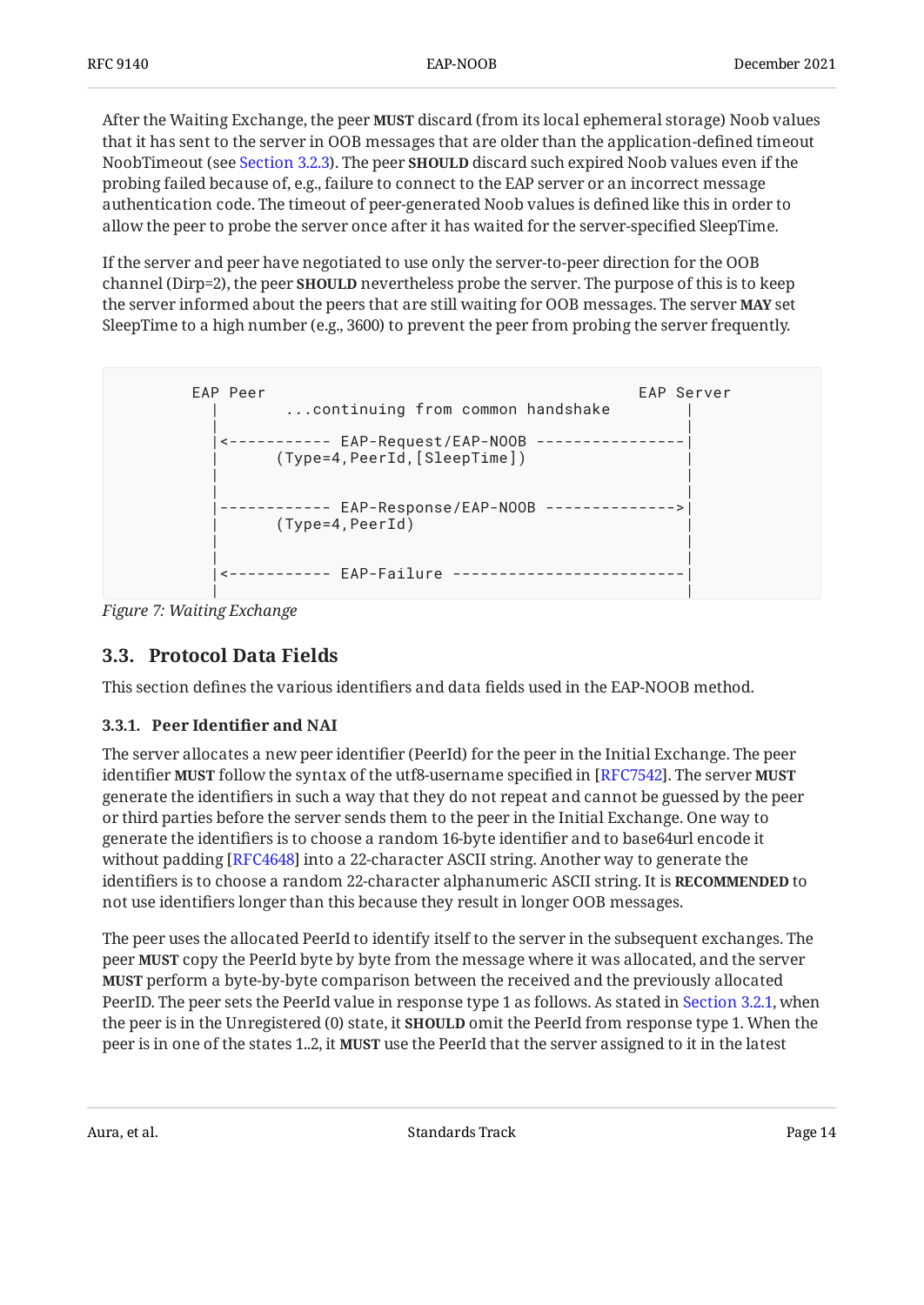Initial Exchange. When the peer is in one of the persistent states 3..4, it **MUST** use the PeerId from its persistent EAP-NOOB association. (The PeerId is written to the association when the peer moves to the Registered (4) state after a Completion Exchange.)

The default NAI for the peer is "noob@eap-noob.arpa". The peer implementation **MAY** allow the user or application to configure a different NAI, which overrides the default NAI. Furthermore, the server **MAY** assign a new NAI to the peer in the Initial Exchange or Reconnect Exchange in the NewNAI field of request types 2 and 7 to override any previous NAI value. When the peer is in the Unregistered (0) state, or when the peer is in one of the states 1..2 and the server did not send a NewNAI in the latest Initial Exchange, the peer **MUST** use the configured NAI or, if it does not exist, the default NAI. When the peer is in one of the states 1..2 and the server sent a NewNAI in the latest Initial Exchange, the peer **MUST** use this server-assigned NAI. When the peer moves to the Registered (4) state after the Completion Exchange, it writes to the persistent EAP-NOOB association the same NAI value that it used in the Completion Exchange. When the peer is in the Reconnecting (3) or Registered (4) state, it **MUST** use the NAI from its persistent EAP-NOOB association. When the server sends NewNAI in the Reconnect Exchange, the peer writes its value to the persistent EAP-NOOB association when it moves from the Reconnecting (3) state to the Registered (4) state. All the NAI values **MUST** follow the syntax specified in [RFC7542].

The purpose of the server-assigned NAI is to enable more flexible routing of the EAP sessions over the AAA infrastructure, including roaming scenarios (see [Appendix C](#page-48-1)). Moreover, some authenticators or AAA servers use the realm part of the assigned NAI to determine peer-specific connection parameters, such as isolating the peer to a specific VLAN. On the other hand, the useror application-configured NAI enables registration of new devices while roaming. It also enables manufacturers to set up their own AAA servers for bootstrapping of new peer devices.

The peer's PeerId and server-assigned NAI are ephemeral until a successful Completion Exchange takes place. Thereafter, the values become parts of the persistent EAP-NOOB association until the user resets the peer and server or until a new NAI is assigned in the Reconnect Exchange.

#### <span id="page-14-0"></span>**[3.3.2. Message Data Fields](#page-14-0)**

[Table 1](#page-14-1) defines the data fields in the protocol messages. The in-band messages are formatted as JSON objects [[RFC8259\]](#page-45-5) in UTF-8 encoding. The JSON member names are in the left-hand column of the table.

<span id="page-14-1"></span>

| Data Field  | <b>Description</b>                                                                                                                                                                                                                    |
|-------------|---------------------------------------------------------------------------------------------------------------------------------------------------------------------------------------------------------------------------------------|
| Vers, Verp  | EAP-NOOB protocol versions supported by the EAP server and the protocol<br>version chosen by the peer. Vers is a JSON array of unsigned integers, and<br>Verp is an unsigned integer. Example values are "[1]" and "1", respectively. |
| PeerId      | Peer identifier, as defined in Section 3.3.1.                                                                                                                                                                                         |
| NAI, NewNAI | Peer NAI and server-assigned new peer NAI, as defined in Section 3.3.1.                                                                                                                                                               |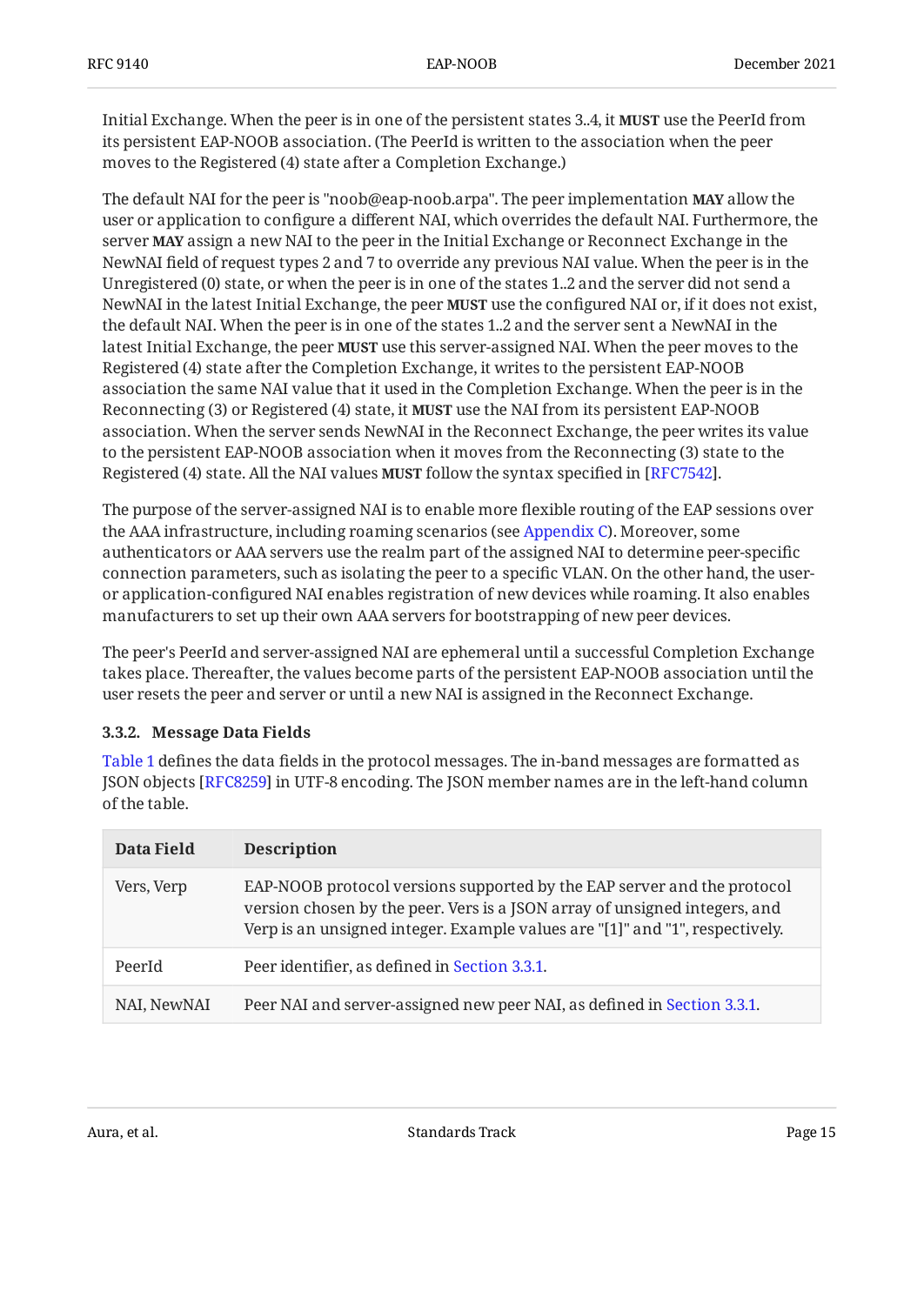| Data Field                    | <b>Description</b>                                                                                                                                                                                                                                                                                                                                                                                                                                                                                                                                                                                                        |
|-------------------------------|---------------------------------------------------------------------------------------------------------------------------------------------------------------------------------------------------------------------------------------------------------------------------------------------------------------------------------------------------------------------------------------------------------------------------------------------------------------------------------------------------------------------------------------------------------------------------------------------------------------------------|
| <b>Type</b>                   | EAP-NOOB message type. The type is an integer in the range 09. EAP-NOOB<br>requests and the corresponding responses share the same type value.                                                                                                                                                                                                                                                                                                                                                                                                                                                                            |
| PeerState                     | Peer state is an integer in the range 0.4 (see Figure 1). However, only values<br>0.3 are ever sent in the protocol messages.                                                                                                                                                                                                                                                                                                                                                                                                                                                                                             |
| PKs, PKp                      | The public components of the ECDHE keys of the server and peer. PKs and<br>PKp are sent in the JSON Web Key (JWK) format [RFC7517]. The detailed<br>format of the JWK object is defined by the cryptosuite.                                                                                                                                                                                                                                                                                                                                                                                                               |
| Cryptosuites,<br>Cryptosuitep | The identifiers of cryptosuites supported by the server and of the cryptosuite<br>selected by the peer. The server-supported cryptosuites in Cryptosuites are<br>formatted as a JSON array of the identifier integers. The server MUST send a<br>nonempty array with no repeating elements, ordered by decreasing priority.<br>The peer MUST respond with exactly one suite in the Cryptosuitep value,<br>formatted as an identifier integer. Mandatory-to-implement cryptosuites<br>and the registration procedure for new cryptosuites are specified in Section<br>5.1. Example values are "[1]" and "1", respectively. |
| Dirs, Dirp                    | An integer indicating the OOB channel directions supported by the server<br>and the directions selected by the peer. The possible values are 1=peer-to-<br>server, 2=server-to-peer, and 3=both directions.                                                                                                                                                                                                                                                                                                                                                                                                               |
| Dir                           | The actual direction of the OOB message (1=peer-to-server, 2=server-to-peer).<br>This value is not sent over any communication channel, but it is included in<br>the computation of the cryptographic fingerprint Hoob.                                                                                                                                                                                                                                                                                                                                                                                                   |
| Ns, Np                        | 32-byte nonces for the Initial Exchange.                                                                                                                                                                                                                                                                                                                                                                                                                                                                                                                                                                                  |
| ServerInfo                    | This field contains information about the server to be passed from the EAP<br>method to the application layer in the peer. The information is specific to the<br>application or to the OOB channel, and it is encoded as a JSON object of at<br>most 500 bytes. It could include, for example, the access-network name and<br>server name, a Uniform Resource Locator (URL) [RFC3986], or some other<br>information that helps the user deliver the OOB message to the server<br>through the out-of-band channel.                                                                                                         |
| PeerInfo                      | This field contains information about the peer to be passed from the EAP<br>method to the application layer in the server. The information is specific to<br>the application or to the OOB channel, and it is encoded as a JSON object of<br>at most 500 bytes. It could include, for example, the peer brand, model, and<br>serial number, which help the user distinguish between devices and deliver<br>the OOB message to the correct peer through the out-of-band channel.                                                                                                                                           |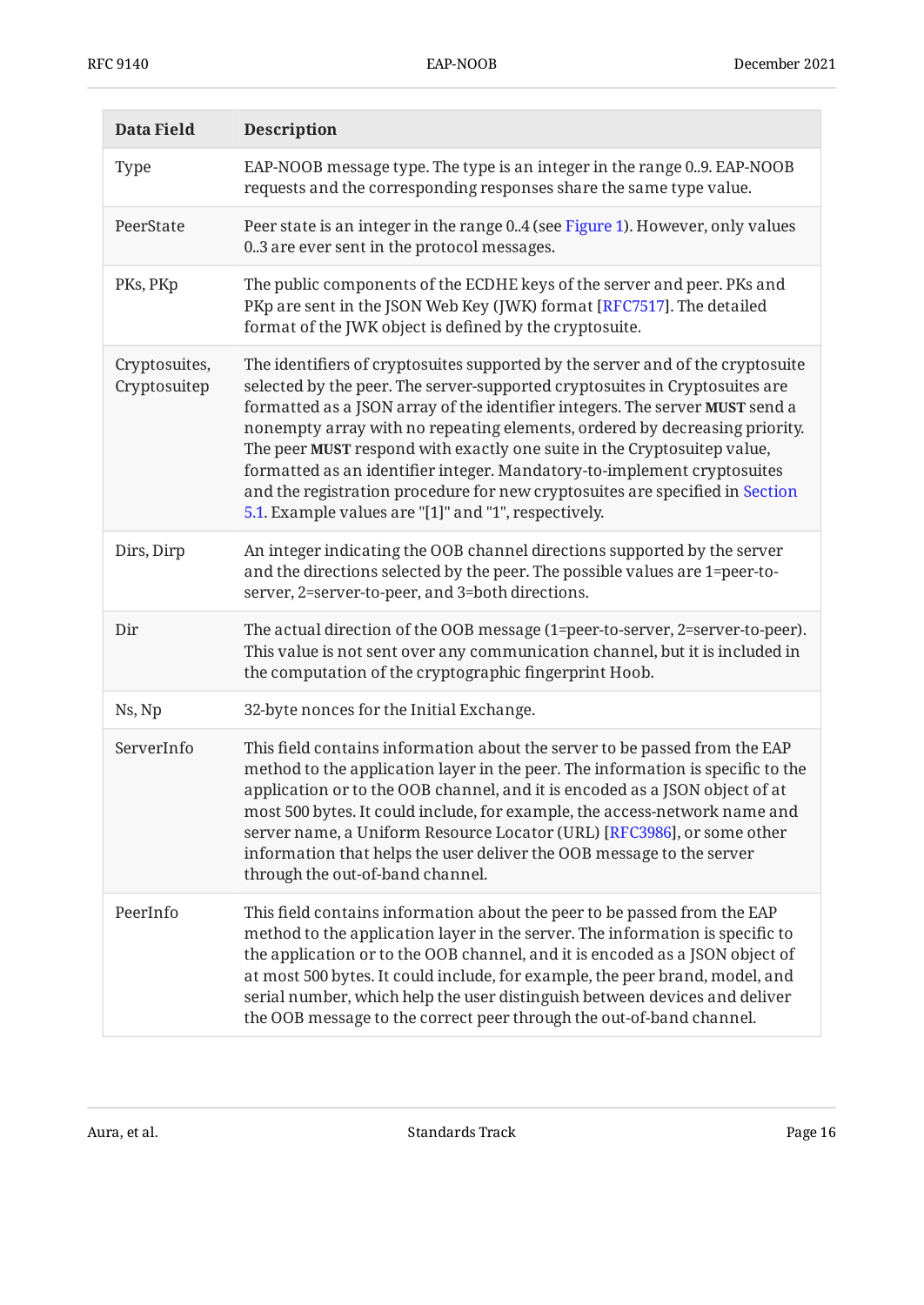| Data Field      | <b>Description</b>                                                                                                                                                                                                                                                                                                                                                            |
|-----------------|-------------------------------------------------------------------------------------------------------------------------------------------------------------------------------------------------------------------------------------------------------------------------------------------------------------------------------------------------------------------------------|
| SleepTime       | The number of seconds for which the peer MUST NOT start a new execution<br>of the EAP-NOOB method with the authenticator, unless the peer receives the<br>OOB message or the sending is triggered by an application-specific user<br>action. The server can use this field to limit the rate at which peers probe it.<br>SleepTime is an unsigned integer in the range 03600. |
| Noob            | 16-byte secret nonce sent through the OOB channel and used for the session<br>key derivation. The endpoint that received the OOB message uses this secret<br>in the Completion Exchange to authenticate the exchanged key to the<br>endpoint that sent the OOB message.                                                                                                       |
| Hoob            | 16-byte cryptographic fingerprint (i.e., hash value) computed from all the<br>parameters exchanged in the Initial Exchange and in the OOB message.<br>Receiving this fingerprint over the OOB channel guarantees the integrity of<br>the key exchange and parameter negotiation. Hence, it authenticates the<br>exchanged key to the endpoint that receives the OOB message.  |
| NoobId          | 16-byte identifier for the OOB message, computed with a one-way function<br>from the nonce Noob in the message.                                                                                                                                                                                                                                                               |
| MACs, MACp      | Message authentication codes (HMAC) for mutual authentication, key<br>confirmation, and integrity check on the exchanged information. The input<br>to the HMAC is defined below, and the key for the HMAC is defined in Section<br>3.5.                                                                                                                                       |
| Ns2, Np2        | 32-byte nonces for the Reconnect Exchange.                                                                                                                                                                                                                                                                                                                                    |
| KeyingMode      | Integer indicating the key derivation method. 0 in the Completion Exchange,<br>and 13 in the Reconnect Exchange.                                                                                                                                                                                                                                                              |
| PKs2, PKp2      | The public components of the ECDHE keys of the server and peer for the<br>Reconnect Exchange. PKp2 and PKs2 are sent in the JSON Web Key (JWK)<br>format [RFC7517]. The detailed format of the JWK object is defined by the<br>cryptosuite.                                                                                                                                   |
| MACs2,<br>MACp2 | Message authentication codes (HMAC) for mutual authentication, key<br>confirmation, and integrity check on the Reconnect Exchange. The input to<br>the HMAC is defined below, and the key for the HMAC is defined in Section<br>3.5.                                                                                                                                          |
| ErrorCode       | Integer indicating an error condition. Defined in Section 5.3.                                                                                                                                                                                                                                                                                                                |
| ErrorInfo       | Textual error message for logging and debugging purposes. A UTF-8 string of<br>at most 500 bytes.                                                                                                                                                                                                                                                                             |

*[Table 1: Message Data Fields](#page-14-1)*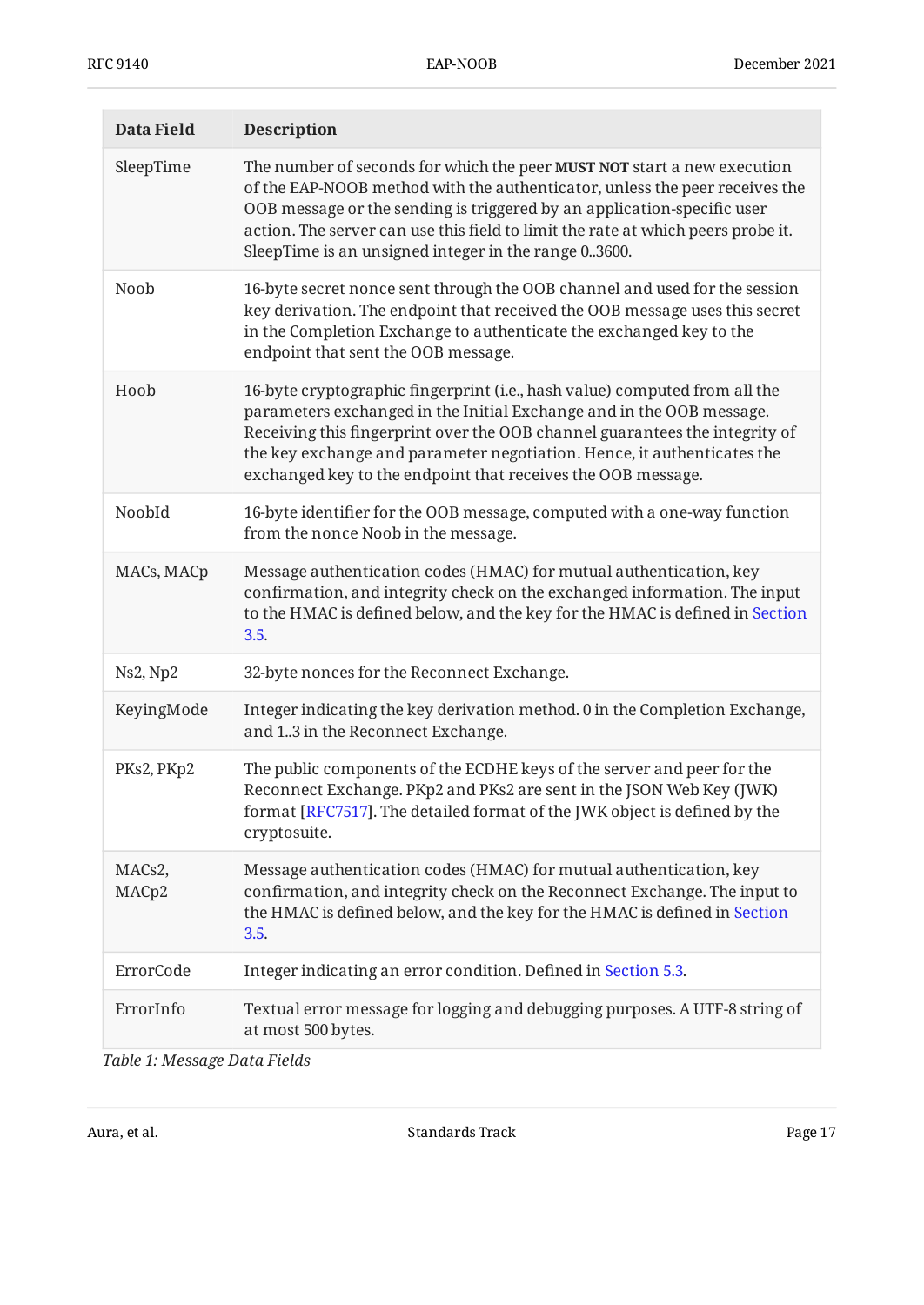It is **RECOMMENDED** for servers to support both OOB channel directions (Dirs=3) unless the type of the OOB channel limits them to one direction (Dirs=1 or Dirs=2). On the other hand, it is **RECOMMENDED** that the peer selects only one direction (Dirp=1 or Dirp=2) even when both directions (Dirp=3) would be technically possible. The reason is that, if value 3 is negotiated, the user may be presented with two OOB messages, one for each direction, even though only one of them needs to be delivered. This can be confusing to the user. Nevertheless, the EAP-NOOB protocol is designed to also cope with the value 3; in which case, it uses the first delivered OOB message. In the unlikely case of simultaneously delivered OOB messages, the protocol prioritizes the server-to-peer direction.

The nonces in the in-band messages (Ns, Np, Ns2, Np2) are 32-byte fresh random byte strings, and the secret nonce Noob is a 16-byte fresh random byte string. All the nonces are generated by the endpoint that sends the message.

The fingerprint Hoob and the identifier NoobId are computed with the cryptographic hash function H, which is specified in the negotiated cryptosuite and truncated to the 16 leftmost bytes of the output. The message authentication codes (MACs, MACp, MACs2, MACp2) are computed with the function HMAC, which is the hashed message authentication code [RFC2104] based on the cryptographic hash function H and truncated to the 32 leftmost bytes of the output.

The inputs to the hash function for computing the fingerprint Hoob and to the HMAC for computing MACs, MACp, MACs2, and MACp2 are JSON arrays containing a fixed number (17) of elements. The array elements **MUST** be copied to the array verbatim from the sent and received in-band messages. When the element is a JSON object, its members **MUST NOT** be reordered or reencoded. White space **MUST NOT** be added anywhere in the JSON structure. Implementers should check that their JSON library copies the elements as UTF-8 strings, does not modify them in any way, and does not add white space to the HMAC input.

The inputs for computing the fingerprint and message authentication codes are the following:

```
Hoob = H(Dir, Vers, Very, Pearl, Cryptosuites, Dirs, ServerInfo,Cryptosuitep,Dirp,NAI,PeerInfo,0,PKs,Ns,PKp,Np,Noob).
NoobId = H("NoobId",Noob).
MACs = HMAC(Kms; 2, Vers, Verp, PeerId, Cryptosuites, Dirs, ServerInfo,
Cryptosuitep,Dirp,NAI,PeerInfo,0,PKs,Ns,PKp,Np,Noob).
MACp = HMAC(Kmp; 1, Vers, Verp, PeerId, Cryptosuites, Dirs, ServerInfo,
Cryptosuitep, Dirp, NAI, PeerInfo, 0, PKs, Ns, PKp, Np, Noob).
MACs2 = HMAC(Kms2; 2, Vers, Verp, PeerId, Cryptosuites, "", [ServerInfo],
Cryptosuitep,"",NAI,[PeerInfo],KeyingMode,[PKs2],Ns2,[PKp2],Np2,"")
MACp2 = HMAC(Kmp2; 1,Vers,Verp,PeerId,Cryptosuites,"",[ServerInfo],
Cryptosuitep,"",NAI,[PeerInfo],KeyingMode,[PKs2],Ns2,[PKp2],Np2,"")
```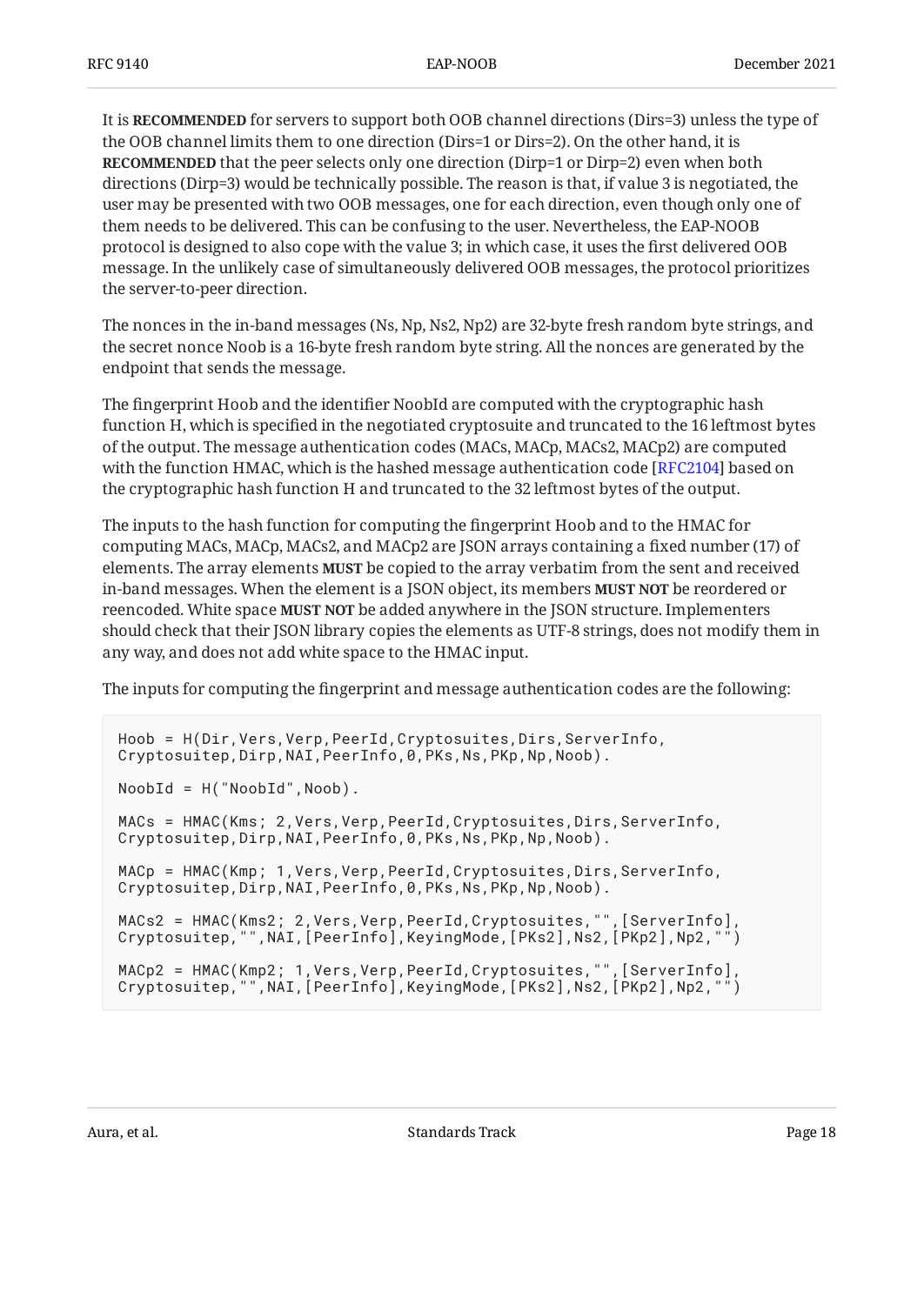The inputs denoted with "" above are not present, and the values in brackets [] are optional. Both kinds of missing input values are represented by empty strings "" in the HMAC input (JSON array). The NAI included in the inputs is the NAI value that will be in the persistent EAP-NOOB association if the Completion Exchange or Reconnect Exchange succeeds. In the Completion Exchange, the NAI is the NewNAI value assigned by the server in the preceding Initial Exchange or, if no NewNAI was sent, the NAI used by the client in the Initial Exchange. In the Reconnect Exchange, the NAI is the NewNAI value assigned by the server in the same Reconnect Exchange or, if no NewNAI was sent, the unchanged NAI from the persistent EAP-NOOB association. Each of the values in brackets for the computation of Macs2 and Macp2 **MUST** be included if it was sent or received in the same Reconnect Exchange; otherwise, the value is replaced by an empty string "".

The parameter Dir indicates the direction in which the OOB message containing the Noob value is being sent (1=peer-to-server, 2=server-to-peer). This field is included in the Hoob input to prevent the user from accidentally delivering the OOB message back to its originator in the rare cases where both OOB directions have been negotiated. The keys (Kms, Kmp, Kms2, and Kmp2) for the HMACs are defined in [Section 3.5.](#page-23-0)

The nonces (Ns, Np, Ns2, Np2, and Noob) and the hash value (NoobId) **MUST** be base64url encoded [[RFC4648\]](#page-44-3) when they are used as input to the cryptographic functions H or HMAC. These values and the message authentication codes (MACs, MACp, MACs2, and MACp2) **MUST** also be base64url encoded when they are sent as JSON strings in the in-band messages. The values Noob and Hoob in the OOB channel **MAY** be base64url encoded if that is appropriate for the application and the OOB channel. All base64url encoding is done without padding. The base64url-encoded values will naturally consume more space than the number of bytes specified above (e.g., a 22-character string for a 16-byte nonce and a 43-character string for a 32-byte nonce or message authentication code). In the key derivation in [Section 3.5](#page-23-0), on the other hand, the unencoded nonces (raw bytes) are used as input to the key derivation function.

The ServerInfo and PeerInfo are JSON objects with UTF-8 encoding. The length of either encoded object as a byte array MUST NOT exceed 500 bytes. The format and semantics of these objects be defined by the application that uses the EAP-NOOB method. **MUST**

### <span id="page-18-0"></span>**[3.4. Fast Reconnect and Rekeying](#page-18-0)**

EAP-NOOB implements fast reconnect ([\[RFC3748\]](#page-44-6), [Section 7.2.1](https://www.rfc-editor.org/rfc/rfc3748#section-7.2.1)), which avoids repeated use of the user-assisted OOB channel.

The rekeying and the Reconnect Exchange may be needed for several reasons. New EAP output values Main Session Key (MSK) and Extended Main Session Key (EMSK) may be needed because of mobility or timeout of session keys. Software or hardware failure or user action may also cause the authenticator, EAP server, or peer to lose its nonpersistent state data. The failure would typically be detected by the peer or authenticator when session keys are no longer accepted by the other endpoint. Changes in the supported cryptosuites in the EAP server or peer may also cause the need for a new key exchange. When the EAP server or peer detects any one of these events, it **MUST** change from the Registered (4) state to the Reconnecting (3) state. These state transitions are labeled Mobility/Timeout/Failure in [Figure 1.](#page-5-0) The EAP-NOOB method will then perform the Reconnect Exchange the next time when EAP is triggered.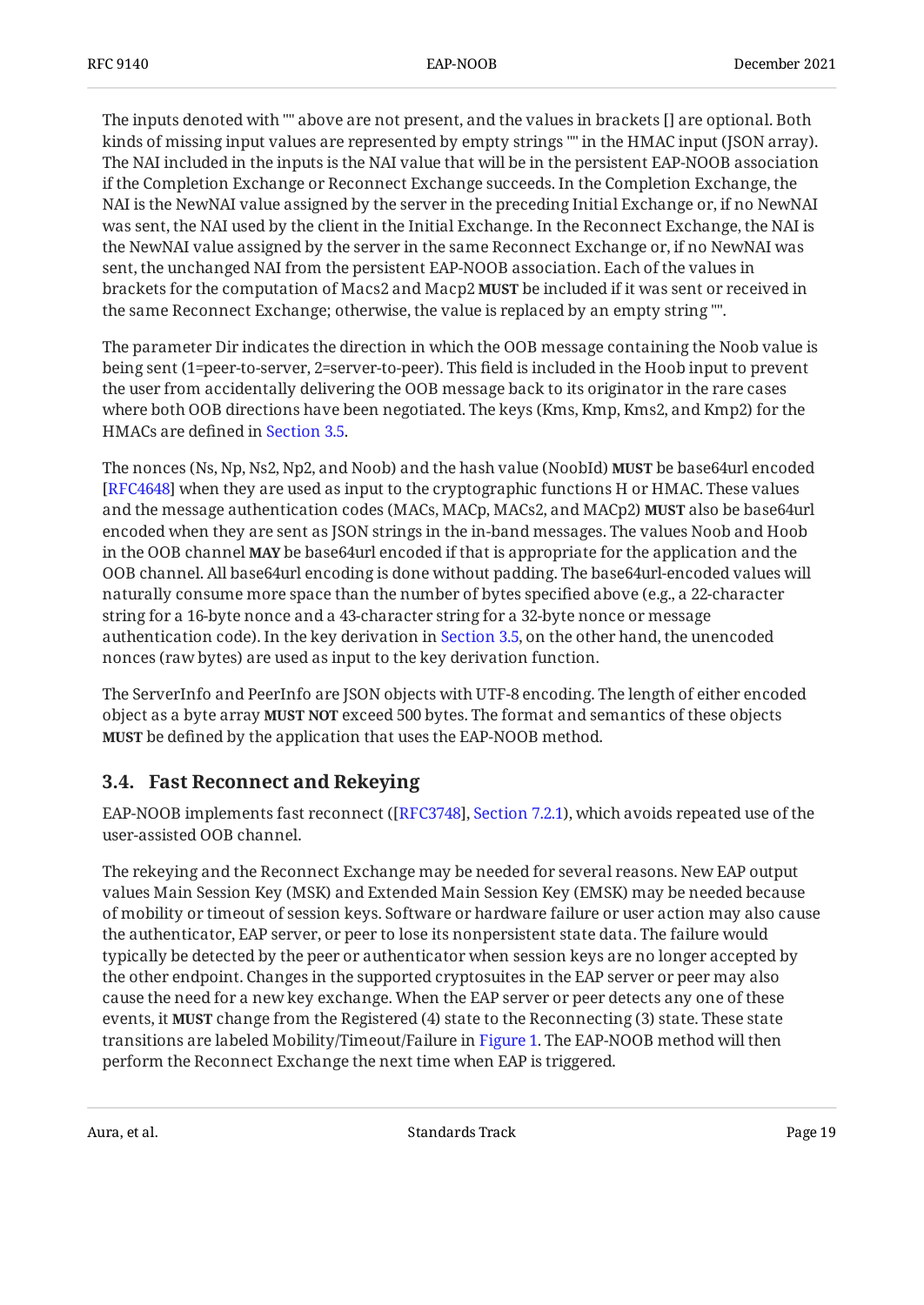#### <span id="page-19-0"></span>**[3.4.1. Persistent EAP-NOOB Association](#page-19-0)**

To enable rekeying, the EAP server and peer store the session state in persistent memory after a successful Completion Exchange. This state data, called "persistent EAP-NOOB association", **MUST** include at least the data fields shown in [Table 2.](#page-19-2) They are used for identifying and authenticating the peer in the Reconnect Exchange. When a persistent EAP-NOOB association exists, the EAP server and peer are in the Registered (4) state or Reconnecting (3) state, as shown in [Figure 1.](#page-5-0)

<span id="page-19-2"></span>

| Data Field                         | <b>Value</b>                                                                                        | <b>Type</b>                                     |
|------------------------------------|-----------------------------------------------------------------------------------------------------|-------------------------------------------------|
| PeerId                             | Peer identifier allocated by server                                                                 | UTF-8 string (typically<br>22 ASCII characters) |
| Verp                               | Negotiated protocol version                                                                         | integer                                         |
| Cryptosuitep                       | Negotiated cryptosuite                                                                              | integer                                         |
| CryptosuitepPrev (at<br>peer only) | Previous cryptosuite                                                                                | integer                                         |
| <b>NAI</b>                         | NAI assigned by the server or configured<br>by the user or the default NAI "noob@eap-<br>noob.arpa" | UTF-8 string                                    |
| Kz                                 | Persistent key material                                                                             | 32 bytes                                        |
| KzPrev (at peer only)              | Previous Kz value                                                                                   | 32 bytes                                        |

<span id="page-19-1"></span>*[Table 2: Persistent EAP-NOOB Association](#page-19-2)* 

#### **[3.4.2. Reconnect Exchange](#page-19-1)**

The server chooses the Reconnect Exchange when both the peer and the server are in a persistent state and fast reconnection is needed (see [Section 3.2.1](#page-7-1) for details).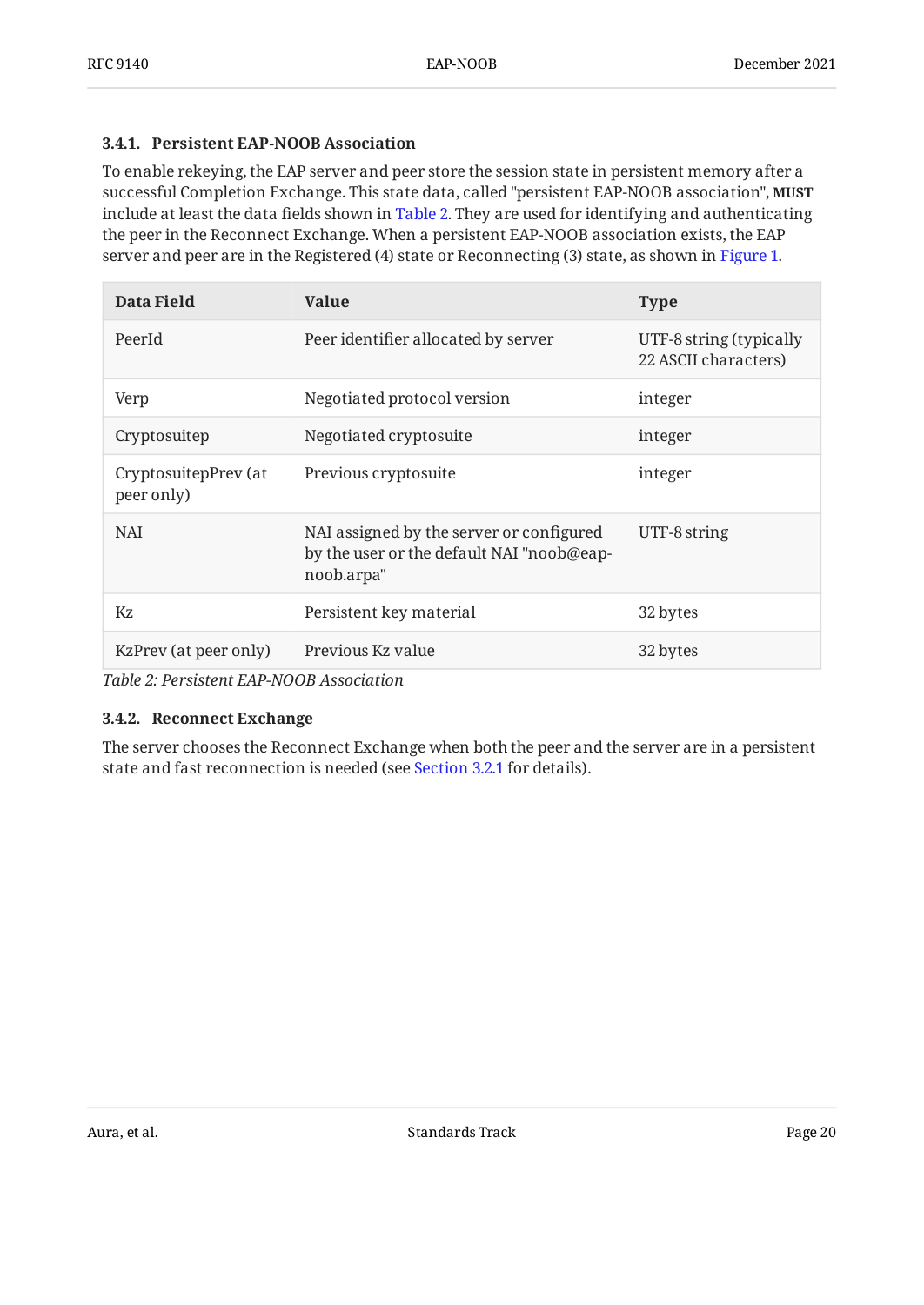The Reconnect Exchange comprises the common handshake and three further EAP-NOOB request-response pairs: one for cryptosuite and parameter negotiation, another for the nonce and ECDHE key exchange, and the last one for exchanging message authentication codes. In the first request and response (Type=7), the server and peer negotiate a protocol version and cryptosuite in the same way as in the Initial Exchange. The server **SHOULD NOT** offer and the peer **MUST NOT** accept protocol versions or cryptosuites that it knows to be weaker than the one currently in the Cryptosuitep field of the persistent EAP-NOOB association. The server **SHOULD NOT** needlessly change the cryptosuites it offers to the same peer because peer devices may have limited ability to update their persistent storage. However, if the peer has different values in the Cryptosuitep and CryptosuitepPrev fields, it **SHOULD** also accept offers that are not weaker than CryptosuitepPrev. Note that Cryptosuitep and CryptosuitePrev from the persistent EAP-NOOB association are only used to support the negotiation as described above; all actual cryptographic operations use the newly negotiated cryptosuite. The request and response (Type=7) **MAY** additionally contain PeerInfo and ServerInfo objects.

The server then determines the KeyingMode (defined in [Section 3.5](#page-23-0)) based on changes in the negotiated cryptosuite and whether it desires to achieve forward secrecy or not. The server **SHOULD** only select KeyingMode 3 when the negotiated cryptosuite differs from the Cryptosuitep in the server's persistent EAP-NOOB association, although it is technically possible to select this value without changing the cryptosuite. In the second request and response (Type=8), the server informs the peer about the KeyingMode and the server and peer exchange nonces (Ns2, Np2). When KeyingMode is 2 or 3 (rekeying with ECDHE), they also exchange public components of ECDHE keys (PKs2, PKp2). The server ECDHE key **MUST** be fresh, i.e., not previously used with the same peer, and the peer ECDHE key **SHOULD** be fresh, i.e., not previously used.

In the third and final request and response (Type=9), the server and peer exchange message authentication codes. Both sides **MUST** compute the keys Kms2 and Kmp2, as defined in [Section](#page-23-0) [3.5,](#page-23-0) and the message authentication codes MACs2 and MACp2, as defined in [Section 3.3.2.](#page-14-0) Both sides **MUST** compare the received message authentication code with a locally computed value.

The rules by which the peer compares the received MACs2 are nontrivial because, in addition to authenticating the current exchange, MACs2 may confirm the success or failure of a recent cryptosuite upgrade. The peer processes the final request (Type=9) as follows:

- 1. The peer first compares the received MACs2 value with one it computed using the Kz stored in the persistent EAP-NOOB association. If the received and computed values match, the peer deletes any data stored in the CryptosuitepPrev and KzPrev fields of the persistent EAP-NOOB association. It does this because the received MACs2 confirms that the peer and server share the same Cryptosuitep and Kz, and any previous values must no longer be accepted.
- 2. On the other hand, if the peer finds that the received MACs2 value does not match the one it computed locally with Kz, the peer checks whether the KzPrev field in the persistent EAP-NOOB association stores a key. If it does, the peer repeats the key derivation ([Section 3.5\)](#page-23-0) and local MACs2 computation ([Section 3.3.2\)](#page-14-0) using KzPrev in place of Kz. If this second computed MACs2 matches the received value, the match indicates synchronization failure caused by the loss of the last response (Type=9) in a previously attempted cryptosuite upgrade. In this case, the peer rolls back that upgrade by overwriting Cryptosuitep with CryptosuitepPrev and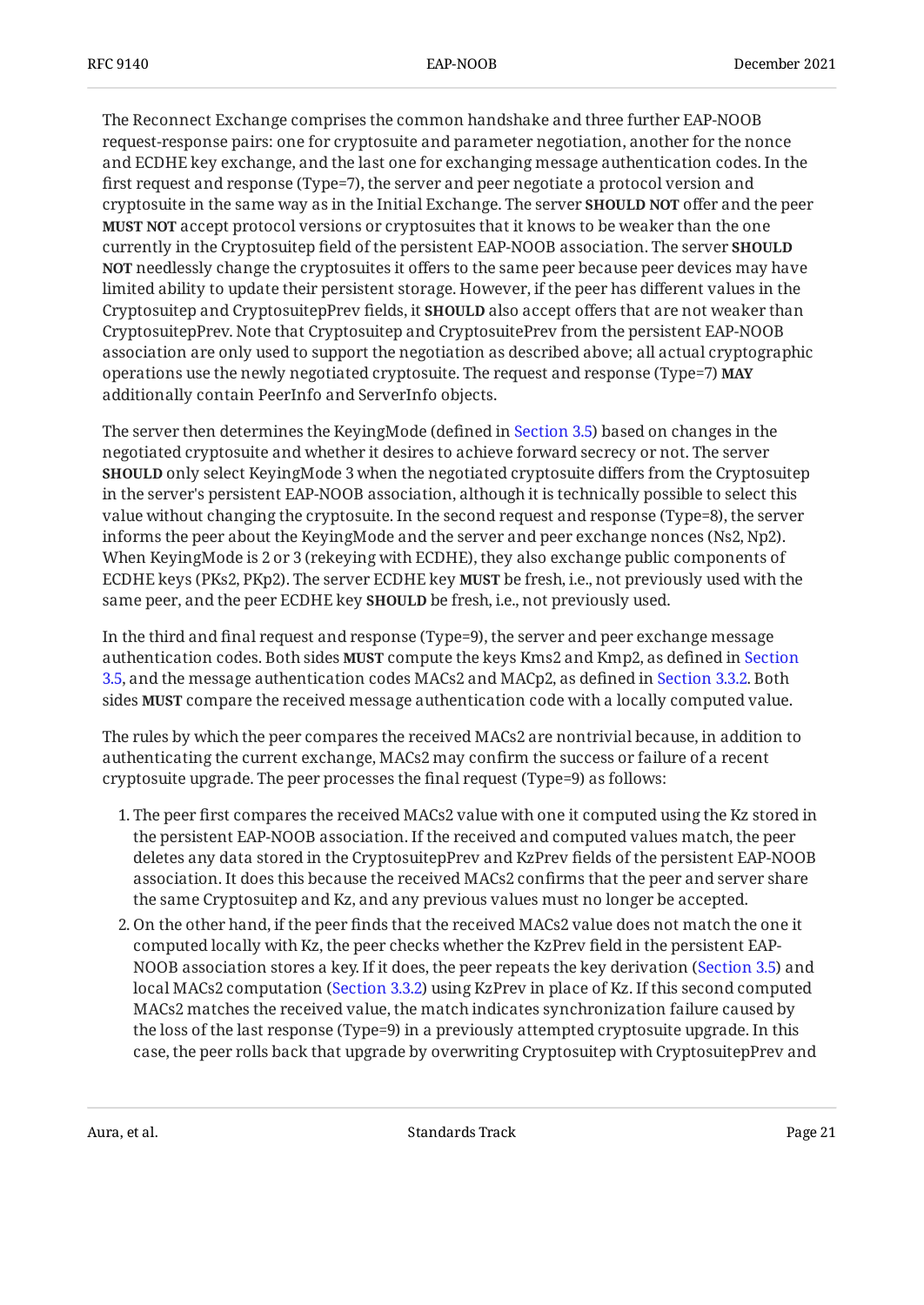Kz with KzPrev in the persistent EAP-NOOB association. It also clears the CryptosuitepPrev and KzPrev fields.

- If the received MACs2 matched one of the locally computed values, the peer proceeds to send 3. the final response (Type=9). The peer also moves to the Registered (4) state. When KeyingMode is 1 or 2, the peer stops here. When KeyingMode is 3, the peer also updates the persistent EAP-NOOB association with the negotiated Cryptosuitep and the newly derived Kz value. To prepare for possible synchronization failure caused by the loss of the final response (Type=9) during cryptosuite upgrade, the peer copies the old Cryptosuitep and Kz values in the persistent EAP-NOOB association to the CryptosuitepPrev and KzPrev fields.
- Finally, if the peer finds that the received MACs2 does not match either of the two values that 4. it computed locally (or one value if no KzPrev was stored), the peer sends an error message (error code 4001, see [Section 3.6.5\)](#page-28-1), which causes the Reconnect Exchange to end in EAP-Failure.

The server rules for processing the final message are simpler than the peer rules because the server does not store previous keys and it never rolls back a cryptosuite upgrade. Upon receiving the final response (Type=9), the server compares the received value of MACp2 with one it computes locally. If the values match, the Reconnect Exchange ends in EAP-Success. When KeyingMode is 3, the server also updates Cryptosuitep and Kz in the persistent EAP-NOOB association. On the other hand, if the server finds that the values do not match, it sends an error message (error code 4001), and the Reconnect Exchange ends in EAP-Failure.

<span id="page-21-0"></span>The endpoints **MAY** send updated NewNAI, ServerInfo, and PeerInfo objects in the Reconnect Exchange. When there is no update to the values, they **SHOULD** omit this information from the messages. If the NewNAI was sent, each side updates NAI in the persistent EAP-NOOB association when moving to the Registered (4) state.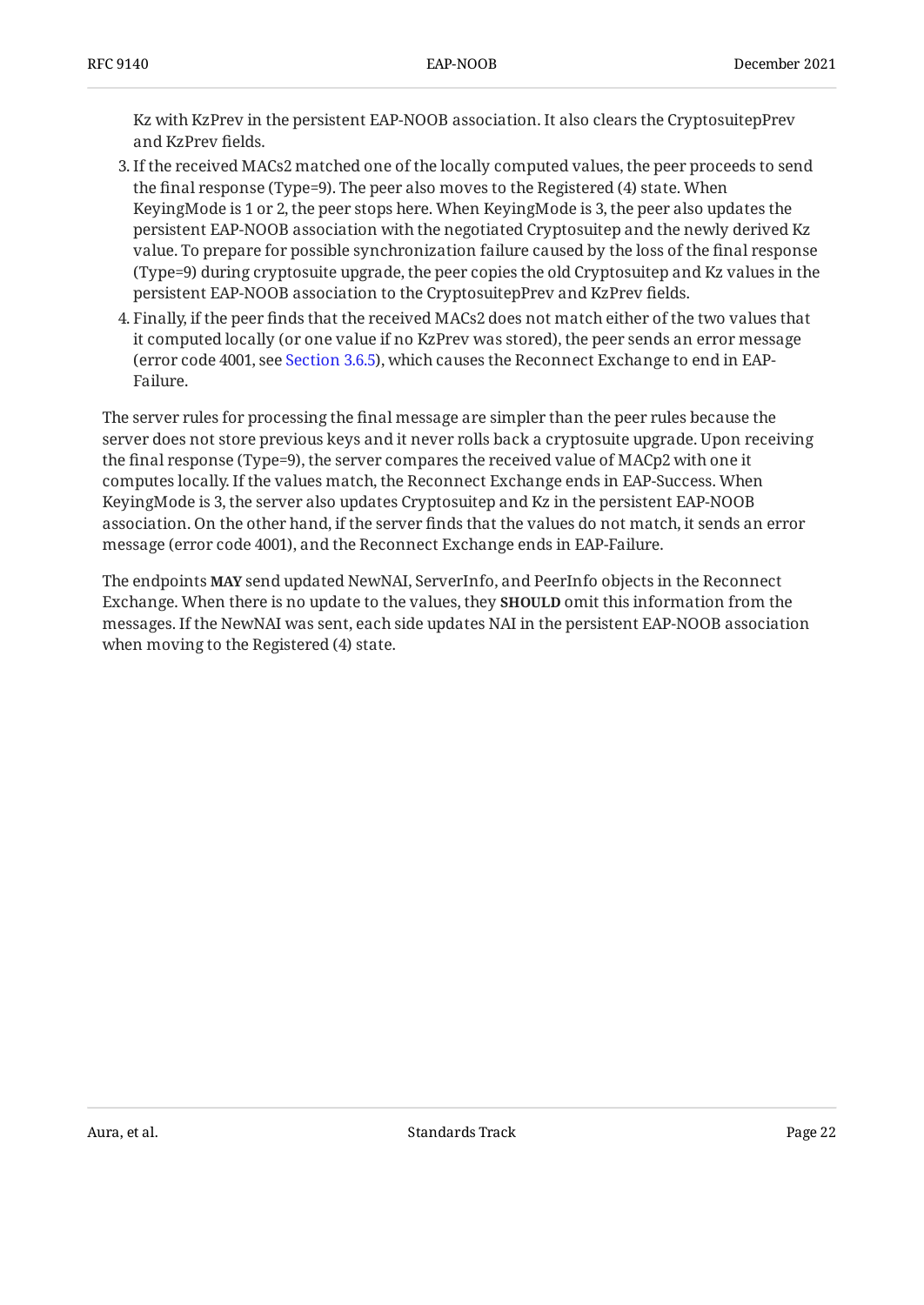<span id="page-22-1"></span>

| EAP Peer<br>continuing from common handshake                                                  | EAP Server |
|-----------------------------------------------------------------------------------------------|------------|
| (Type=7,Vers,PeerId,Cryptosuites,<br>[NewNAI], [ServerInfo])                                  |            |
| (Type=7,Verp,PeerId,Cryptosuitep,[PeerInfo])                                                  |            |
| <----------- EAP-Request/EAP-NOOB    ---------------<br>(Type=8,PeerId,KeyingMode,[PKs2],Ns2) |            |
| EAP-Response/EAP-NOOB --------------<br>(Type=8, PeerId, [PKp2], Np2)                         |            |
| <----------- EAP-Request/EAP-NOOB --------<br>(Type=9, PeerId, MACs2)                         |            |
| ---------- EAP-Response/EAP-NOOB --------------><br>(Type=9,PeerId,MACp2)                     |            |
| ------ EAP-Success --------                                                                   |            |

<span id="page-22-0"></span>*[Figure 8:](#page-22-1) [Reconnect Exchange](#page-21-0)* 

#### **[3.4.3. User Reset](#page-22-0)**

As shown in the association state machine in [Figure 1,](#page-5-0) the only specified way for the association to return from the Registered (4) state to the Unregistered (0) state is through user-initiated reset. After the reset, a new OOB message will be needed to establish a new association between the EAP server and peer. Typical situations in which the user reset is required are when the other side has accidentally lost the persistent EAP-NOOB association data or when the peer device is decommissioned.

The server could detect that the peer is in the Registered or Reconnecting state, but the server itself is in one of the ephemeral states 0..2 (including situations where the server does not recognize the PeerId). In this case, effort should be made to recover the persistent server state, for example, from a backup storage -- especially if many peer devices are similarly affected. If that is not possible, the EAP server **SHOULD** log the error or notify an administrator. The only way to continue from such a situation is by having the user reset the peer device.

On the other hand, if the peer is in any of the ephemeral states 0..2, including the Unregistered state, the server will treat the peer as a new peer device and allocate a new PeerId to it. The PeerInfo can be used by the user as a clue to which physical device has lost its state. However, there is no secure way of matching the "new" peer with the old PeerId without repeating the OOB Step. This situation will be resolved when the user performs the OOB Step and thus identifies the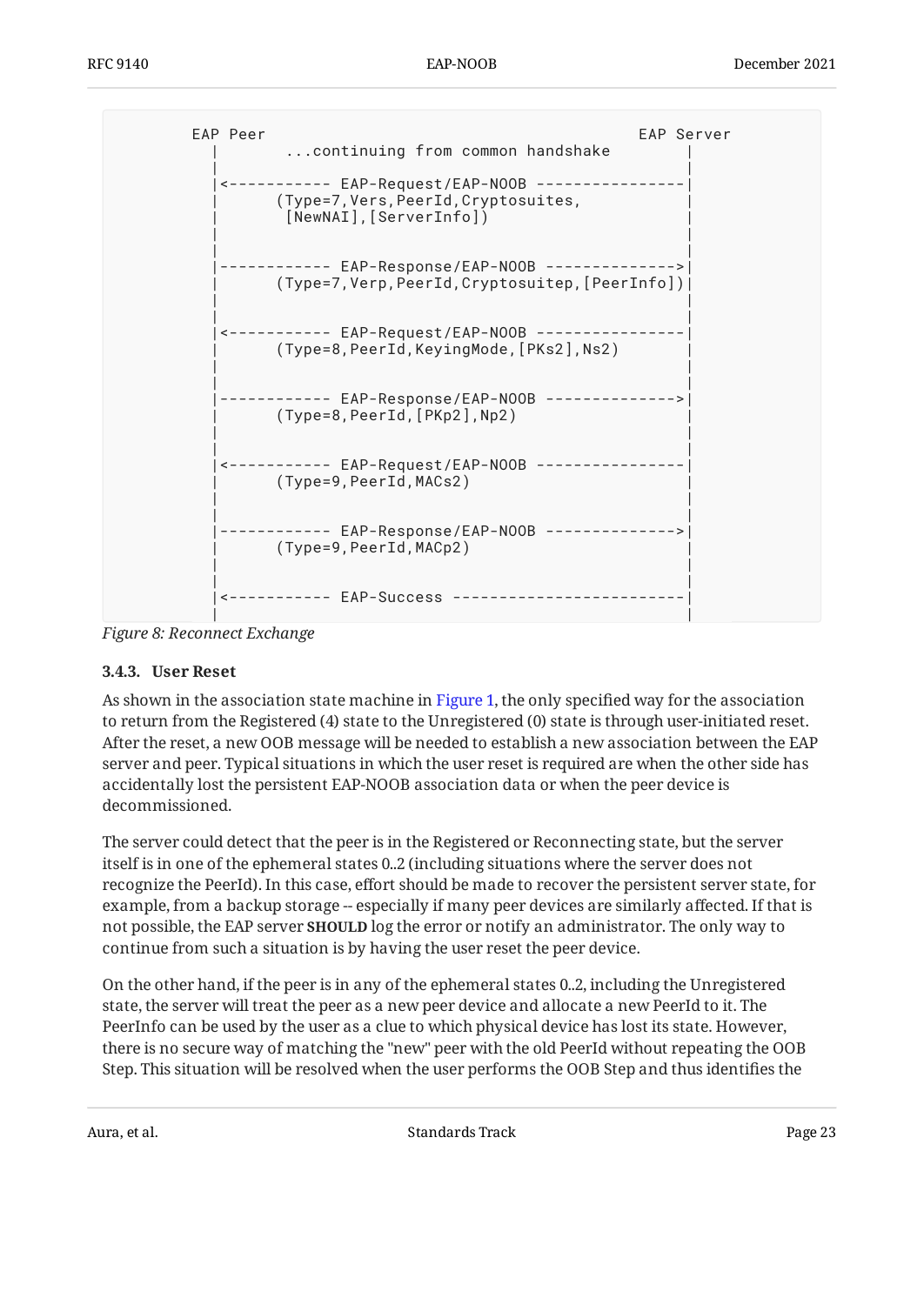physical peer device. The server user interface **MAY** support situations where the "new" peer is actually a previously registered peer that has been reset by a user or otherwise lost its persistent data. In those cases, the user could choose to merge the new peer identity with the old one in the server. The alternative is to treat the device just like a new peer.

### <span id="page-23-0"></span>**[3.5. Key Derivation](#page-23-0)**

EAP-NOOB derives the EAP output values MSK and EMSK and other secret keying material from the output of an Ephemeral Elliptic Curve Diffie-Hellman (ECDHE) algorithm following the NIST specification [NIST-DH]. In NIST terminology, we use a C(2e, 0s, ECC CDH) scheme, i.e., two ephemeral keys and no static keys. In the Initial Exchange and Reconnect Exchange, the server and peer compute the ECDHE shared secret Z, as defined in Section 6.1.2 of the NIST specification . In the Completion Exchange and Reconnect Exchange, the server and peer compute [[NIST-DH\]](#page-44-7) the secret keying material from Z with the one-step key derivation function (KDF) defined in Section 5.8.2.1 of the NIST specification. The auxiliary function H is a hash function, and it is taken from the negotiated cryptosuite.

<span id="page-23-2"></span><span id="page-23-1"></span>

| KeyingMode | <b>Description</b>                                                  |
|------------|---------------------------------------------------------------------|
|            | Completion Exchange (always with ECDHE)                             |
|            | Reconnect Exchange, rekeying without ECDHE                          |
|            | Reconnect Exchange, rekeying with ECHDE, no change in cryptosuite   |
|            | Reconnect Exchange, rekeying with ECDHE, new cryptosuite negotiated |

*[Table 3](#page-23-1): [Keying Modes](#page-23-2)* 

The key derivation has four different modes (KeyingMode), which are specified in [Table 3.](#page-23-2) [Table 4](#page-24-0) defines the inputs to KDF in each KeyingMode.

In the Completion Exchange (KeyingMode=0), the input Z comes from the preceding Initial exchange. The KDF takes some additional inputs (FixedInfo), for which we use the concatenation format defined in Section 5.8.2.1.1 of the NIST specification [[NIST-DH\]](#page-44-7). FixedInfo consists of the AlgorithmId, PartyUInfo, PartyVInfo, and SuppPrivInfo fields. The first three fields are fixedlength bit strings, and SuppPrivInfo is a variable-length string with a one-byte Datalength counter. AlgorithmId is the fixed-length, 8-byte ASCII string "EAP-NOOB". The other input values are the server and peer nonces. In the Completion Exchange, the inputs also include the secret nonce Noob from the OOB message.

In the simplest form of the Reconnect Exchange (KeyingMode=1), fresh nonces are exchanged, but no ECDHE keys are sent. In this case, input Z to the KDF is replaced with the shared key Kz from the persistent EAP-NOOB association. The result is rekeying without the computational cost of the ECDHE exchange but also without forward secrecy.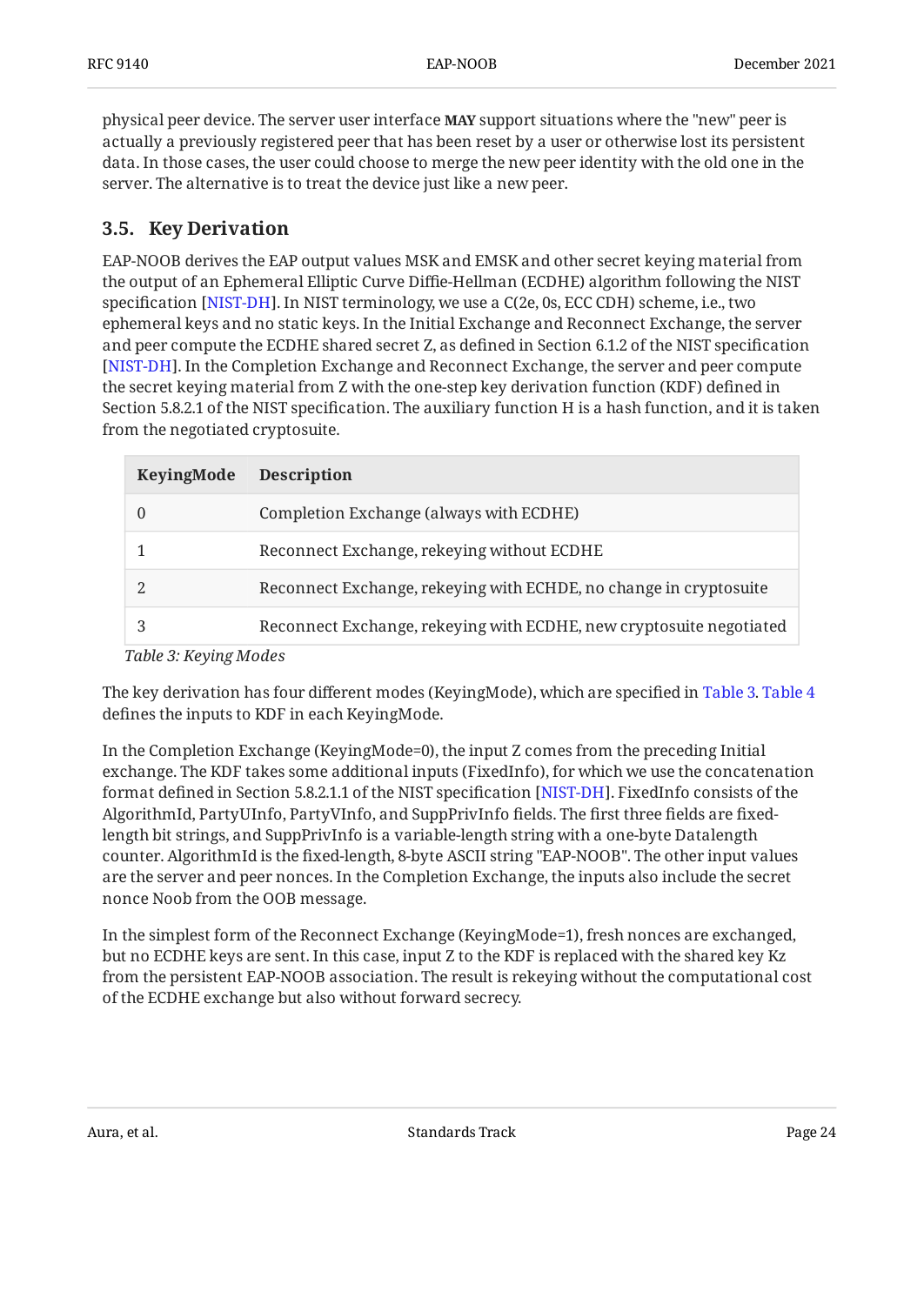When forward secrecy is desired in the Reconnect Exchange (KeyingMode=2 or KeyingMode=3), both nonces and ECDHE keys are exchanged. Input Z is the fresh shared secret from the ECDHE exchange with PKs2 and PKp2. The inputs also include the shared secret Kz from the persistent EAP-NOOB association. This binds the rekeying output to the previously authenticated keys.

<span id="page-24-0"></span>

| KeyingMode                                                         | <b>KDF</b> input<br>field | <b>Value</b>                                     | Length<br>(bytes) |
|--------------------------------------------------------------------|---------------------------|--------------------------------------------------|-------------------|
| 0 Completion                                                       | Z                         | <b>ECDHE</b> shared secret<br>from PKs and PKp   | variable          |
|                                                                    | AlgorithmId               | "EAP-NOOB"                                       | 8                 |
|                                                                    | PartyUInfo                | Np                                               | 32                |
|                                                                    | PartyVInfo                | <b>Ns</b>                                        | 32                |
|                                                                    | SuppPubInfo               | (not allowed)                                    |                   |
|                                                                    | SuppPrivInfo              | Noob                                             | 16                |
| 1 Reconnect, rekeying without                                      | Z                         | Kz                                               | 32                |
| <b>ECDHE</b>                                                       | AlgorithmId               | "EAP-NOOB"                                       | 8                 |
|                                                                    | PartyUInfo                | Np2                                              | 32                |
|                                                                    | PartyVInfo                | Ns2                                              | 32                |
|                                                                    | SuppPubInfo               | (not allowed)                                    |                   |
|                                                                    | SuppPrivInfo              | (null)                                           | $\boldsymbol{0}$  |
| 2 or 3 Reconnect, rekeying, with<br>ECDHE, same or new cryptosuite | Z                         | <b>ECDHE</b> shared secret<br>from PKs2 and PKp2 | variable          |
|                                                                    | AlgorithmId               | "EAP-NOOB"                                       | 8                 |
|                                                                    | PartyUInfo                | Np2                                              | 32                |
|                                                                    | PartyVInfo                | Ns2                                              | 32                |
|                                                                    | SuppPubInfo               | (not allowed)                                    |                   |
|                                                                    | SuppPrivInfo              | Kz                                               | 32                |

*[Table 4: Key Derivation Input](#page-24-0)*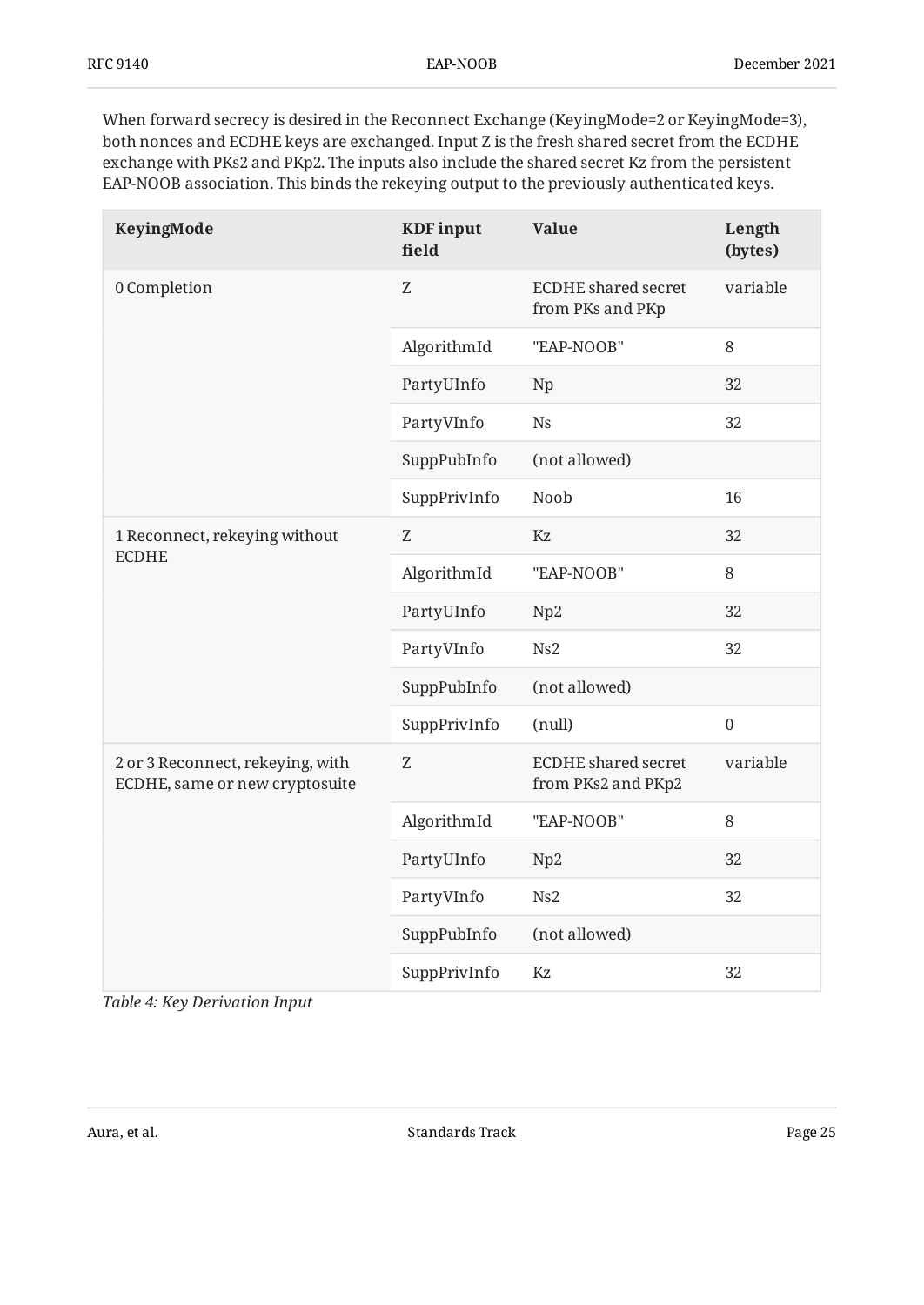[Table 5](#page-25-0) defines how the output bytes of the KDF are used. In addition to the EAP output values MSK and EMSK, the server and peer derive another shared secret key AMSK (Application Main Session Key), which **MAY** be used for application-layer security. Further output bytes are used internally by EAP-NOOB for the message authentication keys (Kms, Kmp, Kms2, and Kmp2).

The Completion Exchange (KeyingMode=0) produces the shared secret Kz, which the server and peer store in the persistent EAP-NOOB association. When a new cryptosuite is negotiated in the Reconnect Exchange (KeyingMode=3), it similarly produces a new Kz. In that case, the server and peer update both the cryptosuite and Kz in the persistent EAP-NOOB association. Additionally, the peer stores the previous Cryptosuitep and Kz values in the CryptosuitepPrev and KzPrev fields of the persistent EAP-NOOB association.

<span id="page-25-0"></span>

| KeyingMode                                                                           | <b>KDF</b> output<br>bytes | <b>Used as</b> | Length<br>(bytes) |
|--------------------------------------------------------------------------------------|----------------------------|----------------|-------------------|
| 0 Completion                                                                         | 0.63                       | <b>MSK</b>     | 64                |
|                                                                                      | 64.127                     | <b>EMSK</b>    | 64                |
|                                                                                      | 128.191                    | <b>AMSK</b>    | 64                |
|                                                                                      | 192223                     | MethodId       | 32                |
|                                                                                      | 224255                     | Kms            | 32                |
|                                                                                      | 256287                     | Kmp            | 32                |
|                                                                                      | 288319                     | Kz             | 32                |
| 1 or 2 Reconnect, rekeying without ECDHE, or with<br>ECDHE and unchanged cryptosuite | 0.63                       | <b>MSK</b>     | 64                |
|                                                                                      | 64.127                     | <b>EMSK</b>    | 64                |
|                                                                                      | 128.191                    | <b>AMSK</b>    | 64                |
|                                                                                      | 192223                     | MethodId       | 32                |
|                                                                                      | 224255                     | Kms2           | 32                |
|                                                                                      | 256.287                    | Kmp2           | 32                |
| 3 Reconnect, rekeying with ECDHE, new                                                | 0.63                       | <b>MSK</b>     | 64                |
| cryptosuite                                                                          | 64.127                     | <b>EMSK</b>    | 64                |
|                                                                                      | 128.191                    | AMSK           | 64                |
|                                                                                      | 192223                     | MethodId       | 32                |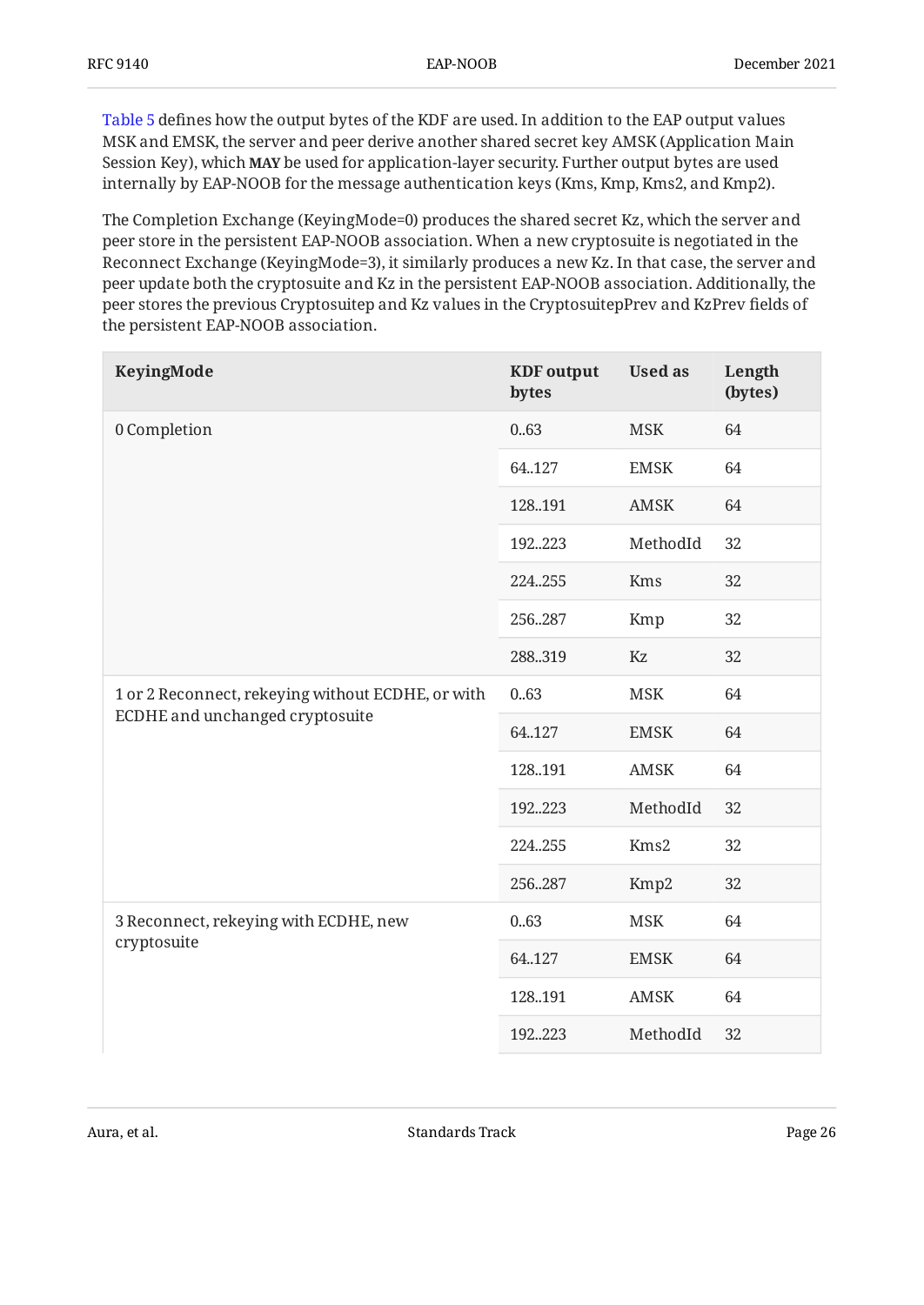| KeyingMode | <b>KDF</b> output<br>bytes | <b>Used as</b> | Length<br>(bytes) |
|------------|----------------------------|----------------|-------------------|
|            | 224255                     | Kms2           | 32                |
|            | 256287                     | Kmp2           | 32                |
|            | 288.319                    | Kz             | 32                |

*[Table 5: Key Derivation Output](#page-25-0)* 

Finally, every EAP method must export a Server-Id, Peer-Id, and Session-Id [RFC5247]. In EAP-NOOB, the exported Peer-Id is the PeerId that the server has assigned to the peer. The exported Server-Id is a zero-length string (i.e., null string) because EAP-NOOB neither knows nor assigns any server identifier. The exported Session-Id is created by concatenating the one-byte Type-Code 0x38 (decimal value 56) with the MethodId, which is obtained from the KDF output, as shown in [Table 5.](#page-25-0)

### <span id="page-26-0"></span>**[3.6. Error Handling](#page-26-0)**

Various error conditions in EAP-NOOB are handled by sending an error notification message (Type=0) instead of a next EAP request or response message. Both the EAP server and the peer may send the error notification, as shown in Figures [9](#page-26-1) and [10](#page-27-3). After sending or receiving an error notification, the server **MUST** send an EAP-Failure (as required by [RFC3748], Section 4.2). The notification **MAY** contain an ErrorInfo field, which is a UTF-8-encoded text string with a maximum length of 500 bytes. It is used for sending descriptive information about the error for logging and debugging purposes.

<span id="page-26-1"></span>

<span id="page-26-2"></span>*[Figure 9:](#page-26-1) Error Notifi[cation from Server to Peer](#page-26-1)*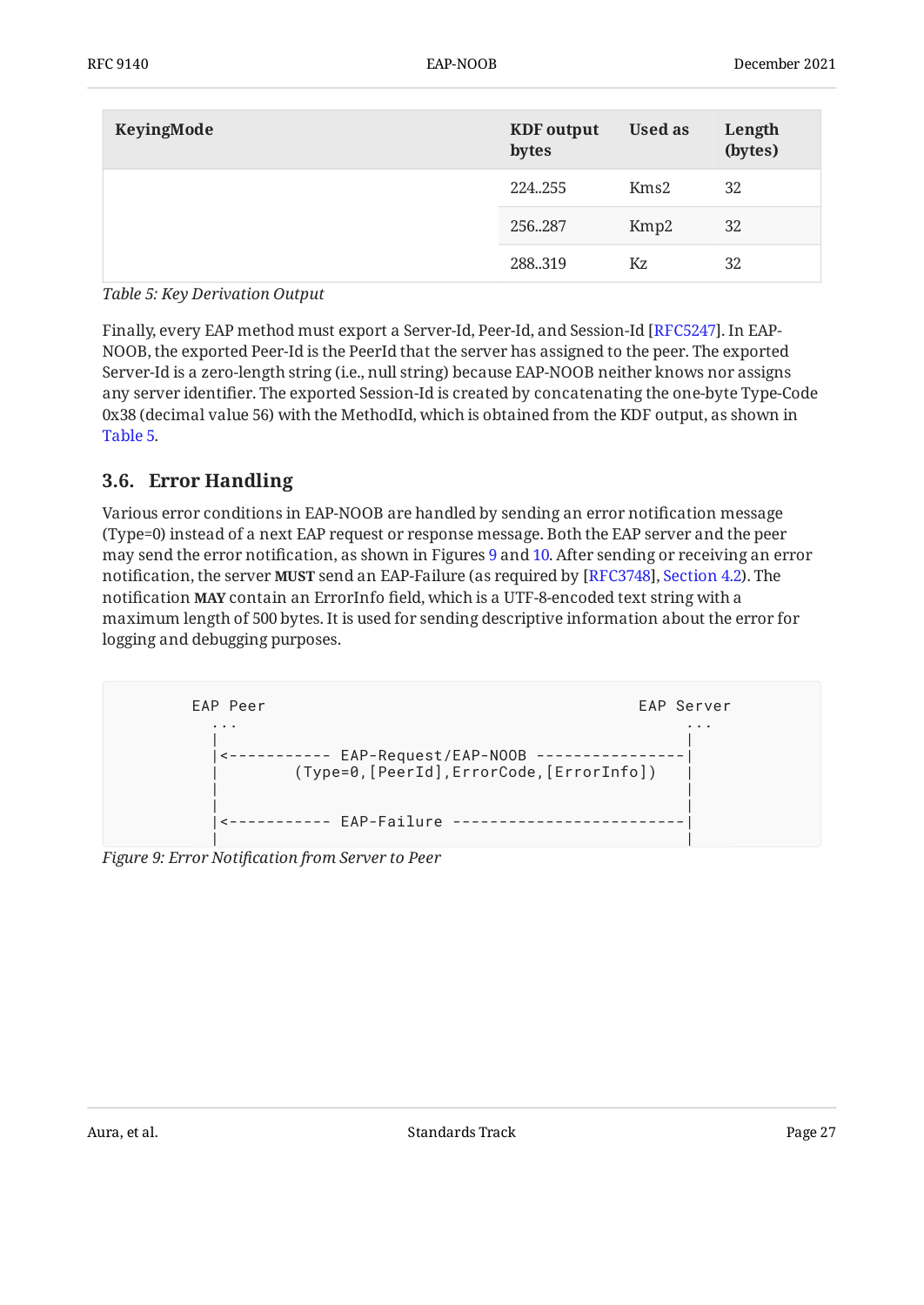```
EAP Peer EAP Server
 ... ...
 | |
 |------------ EAP-Response/EAP-NOOB -------------->|
     | (Type=0,[PeerId],ErrorCode,[ErrorInfo]) |
 | |
 | |
  |<----------- EAP-Failure -------------------------|
 | |
```
*[Figure 10:](#page-27-3) Error Notifi[cation from Peer to Server](#page-26-2)* 

After the exchange fails due to an error notification, the server and peer set the association state as follows. In the Initial Exchange, both the sender and recipient of the error notification **MUST** set the association state to the Unregistered (0) state. In the Waiting Exchange and Completion Exchange, each side **MUST** remain in its old state as if the failed exchange had not taken place, with the exception that the recipient of error code 2003 processes it as specified in [Section 3.2.4.](#page-11-0) In the Reconnect Exchange, both sides MUST set the association state to the Reconnecting (3) state.

<span id="page-27-0"></span>Errors that occur in the OOB channel are not explicitly notified in-band.

#### **[3.6.1. Invalid Messages](#page-27-0)**

If the NAI structure is invalid, the server **SHOULD** send the error code 1001 to the peer. The recipient of an EAP-NOOB request or response **SHOULD** send the following error codes back to the sender: 1002 if it cannot parse the message as a JSON object or the top-level JSON object has missing or unrecognized members; 1003 if a data field has an invalid value, such as an integer out of range, and there is no more specific error code available; 1004 if the received message type was unexpected in the current state; 2004 if the PeerId has an unexpected value; 2003 if the NoobId is not recognized; and 1005 if the ECDHE key is invalid.

#### <span id="page-27-1"></span>**[3.6.2. Unwanted Peer](#page-27-1)**

The preferred way for the EAP server to rate limit EAP-NOOB connections from a peer is to use the SleepTime parameter in the Waiting Exchange. However, if the EAP server receives repeated EAP-NOOB connections from a peer that apparently should not connect to this server, the server **MAY** indicate that the connections are unwanted by sending the error code 2001. After receiving this error message, the peer **MAY** refrain from reconnecting to the same EAP server, and, if possible, both the EAP server and peer **SHOULD** indicate this error condition to the user or server administrator. However, in order to avoid persistent denial of service, peer devices that are unable to alert a user **SHOULD** continue to try to reconnect infrequently (e.g., approximately every 3600 seconds).

#### <span id="page-27-2"></span>**[3.6.3. State Mismatch](#page-27-2)**

In the states indicated by "-" in [Table 14](#page-46-3) in [Appendix A](#page-46-0), user action is required to reset the association state or to recover it, for example, from backup storage. In those cases, the server sends the error code 2002 to the peer. If possible, both the EAP server and peer **SHOULD** indicate this error condition to the user or server administrator.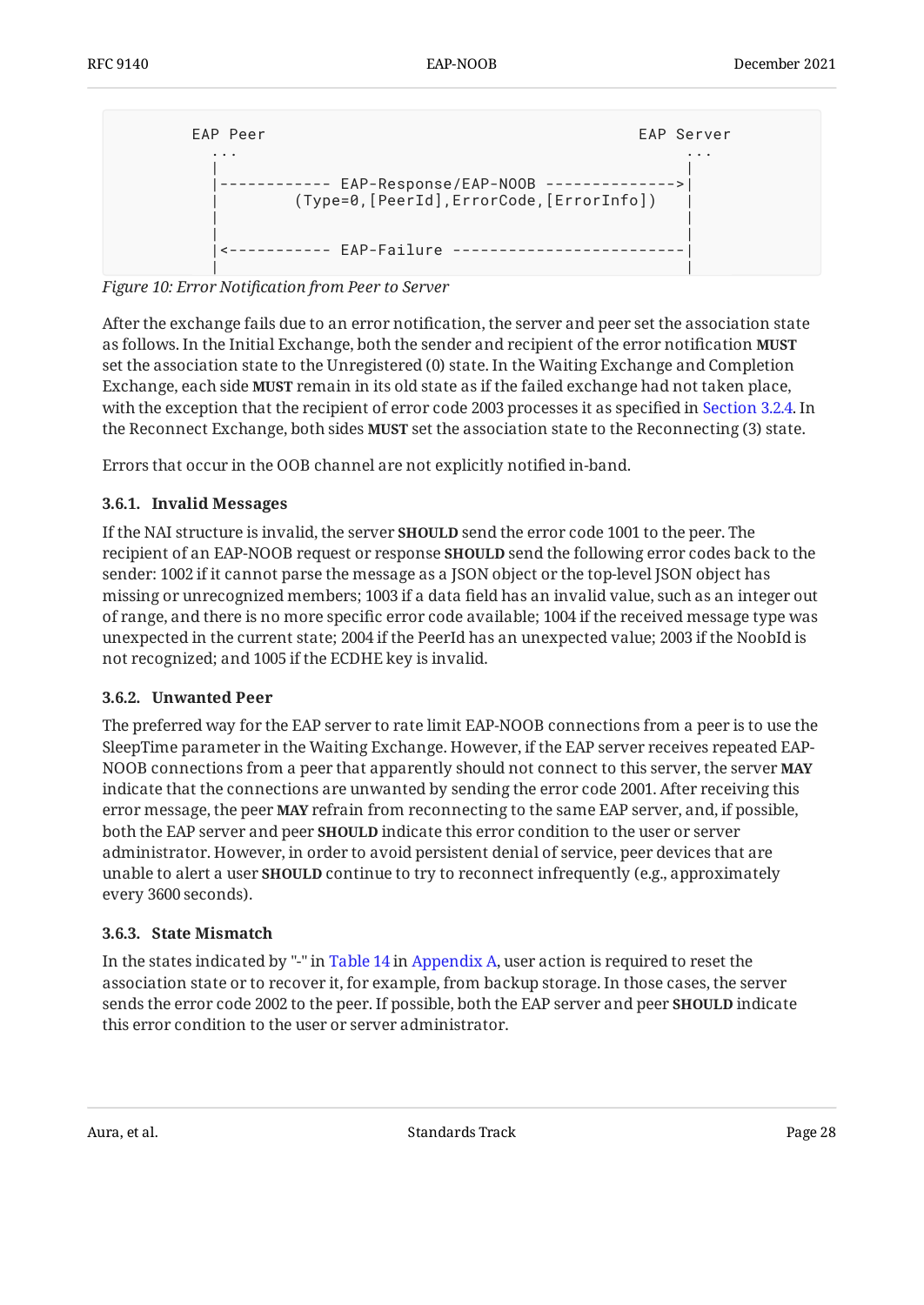#### <span id="page-28-0"></span>**[3.6.4. Negotiation Failure](#page-28-0)**

If there is no matching protocol version, the peer sends the error code 3001 to the server. If there is no matching cryptosuite, the peer sends the error code 3002 to the server. If there is no matching OOB direction, the peer sends the error code 3003 to the server.

In practice, there is no way of recovering from these errors without software or hardware changes. If possible, both the EAP server and peer **SHOULD** indicate these error conditions to the user.

#### <span id="page-28-1"></span>**[3.6.5. Cryptographic Veri](#page-28-1)fication Failure**

If the receiver of the OOB message detects an unrecognized PeerId or incorrect fingerprint (Hoob) in the OOB message, the receiver **MUST** remain in the Waiting for OOB (1) state as if no OOB message was received. The receiver **SHOULD** indicate the failure to accept the OOB message to the user. No in-band error message is sent.

Note that if the OOB message was delivered from the server to the peer and the peer does not recognize the PeerId, the likely cause is that the user has unintentionally delivered the OOB message to the wrong peer device. If possible, the peer **SHOULD** indicate this to the user; however, the peer device may not have the capability for many different error indications to the user, and it **MAY** use the same indication as in the case of an incorrect fingerprint.

The rationale for the above is that the invalid OOB message could have been presented to the receiver by mistake or intentionally by a malicious party; thus, it should be ignored in the hope that the honest user will soon deliver a correct OOB message.

If the EAP server or peer detects an incorrect message authentication code (MACs, MACp, MACs2, or MACp2), it sends the error code 4001 to the other side. As specified in the beginning of [Section](#page-26-0) [3.6,](#page-26-0) the failed Completion Exchange will not result in server or peer state changes, while an error in the Reconnect Exchange will put both sides to the Reconnecting (3) state and thus lead to another reconnect attempt.

The rationale for this is that the invalid cryptographic message may have been spoofed by a malicious party; thus, it should be ignored. In particular, a spoofed message on the in-band channel should not force the honest user to perform the OOB Step again. In practice, however, the error may be caused by other failures, such as a software bug. For this reason, the EAP server **MAY** limit the rate of peer connections with SleepTime after the above error. Also, there **SHOULD** be a way for the user to reset the peer to the Unregistered (0) state so that the OOB Step can be repeated as the last resort.

#### <span id="page-28-2"></span>**[3.6.6. Application-Speci](#page-28-2)fic Failure**

Applications **MAY** define new error messages for failures that are specific to the application or to one type of OOB channel. They MAY also use the generic application-specific error code 5001 or the error codes 5002 and 5004, which have been reserved for indicating invalid data in the ServerInfo and PeerInfo fields, respectively. Additionally, anticipating OOB channels that make use of a URL, the error code 5003 has been reserved for indicating an invalid server URL.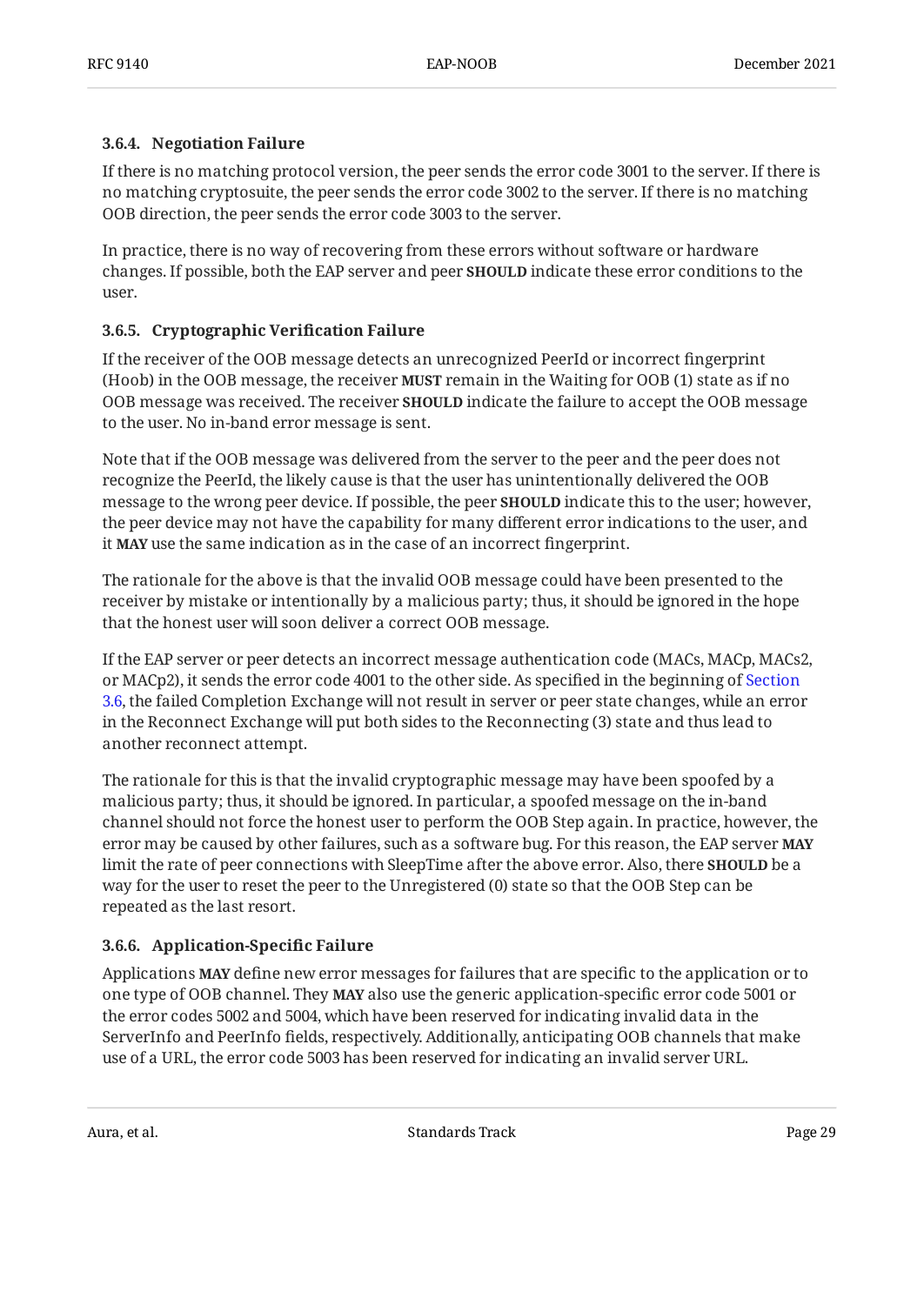## <span id="page-29-0"></span>**[4. ServerInfo and PeerInfo Contents](#page-29-0)**

The ServerInfo and PeerInfo fields in the Initial Exchange and Reconnect Exchange enable the server and peer, respectively, to send information about themselves to the other endpoint. They contain JSON objects whose structure may be specified separately for each application and each type of OOB channel. ServerInfo and PeerInfo **MAY** contain auxiliary data needed for the OOB channel messaging and for EAP channel binding (see [Section 6.7](#page-40-0)). This section describes the optional initial data fields for ServerInfo and PeerInfo registered by this specification. Further specifications may request new application-specific ServerInfo and PeerInfo data fields from IANA (see Sections [5.4](#page-33-0) and [5.5\)](#page-33-1).

<span id="page-29-1"></span>

| Data Field        | <b>Description</b>                                                                                                                                                                                                                                                                                                                                                         |
|-------------------|----------------------------------------------------------------------------------------------------------------------------------------------------------------------------------------------------------------------------------------------------------------------------------------------------------------------------------------------------------------------------|
| <b>Type</b>       | Type-tag string that can be used by the peer as a hint for how to interpret<br>the ServerInfo contents.                                                                                                                                                                                                                                                                    |
| ServerName        | String that may be used to aid human identification of the server.                                                                                                                                                                                                                                                                                                         |
| ServerURL         | Prefix string when the OOB message is formatted as a URL, as suggested in<br>Appendix D.                                                                                                                                                                                                                                                                                   |
| <b>SSIDList</b>   | List of IEEE 802.11 wireless network service set identifier (SSID) strings used<br>for roaming support, as suggested in Appendix C. JSON array of ASCII-<br>encoded SSID strings.                                                                                                                                                                                          |
| Base 64 SSID List | List of IEEE 802.11 wireless network identifier (SSID) strings used for<br>roaming support, as suggested in Appendix C. JSON array of SSIDs, each of<br>which is base64url-encoded without padding. Peers SHOULD send at most<br>one of the fields SSIDList and Base64SSIDList in PeerInfo, and the server<br><b>SHOULD</b> ignore SSIDList if Base64SSIDList is included. |

#### *[Table 6: ServerInfo Data Fields](#page-29-1)*

<span id="page-29-2"></span>

| Data Field   | <b>Description</b>                                                                                      |
|--------------|---------------------------------------------------------------------------------------------------------|
| <b>Type</b>  | Type-tag string that can be used by the server as a hint for how to interpret<br>the PeerInfo contents. |
| PeerName     | String that may be used to aid human identification of the peer.                                        |
| Manufacturer | Manufacturer or brand string.                                                                           |
| Model        | Manufacturer-specified model string.                                                                    |
| SerialNumber | Manufacturer-assigned serial number.                                                                    |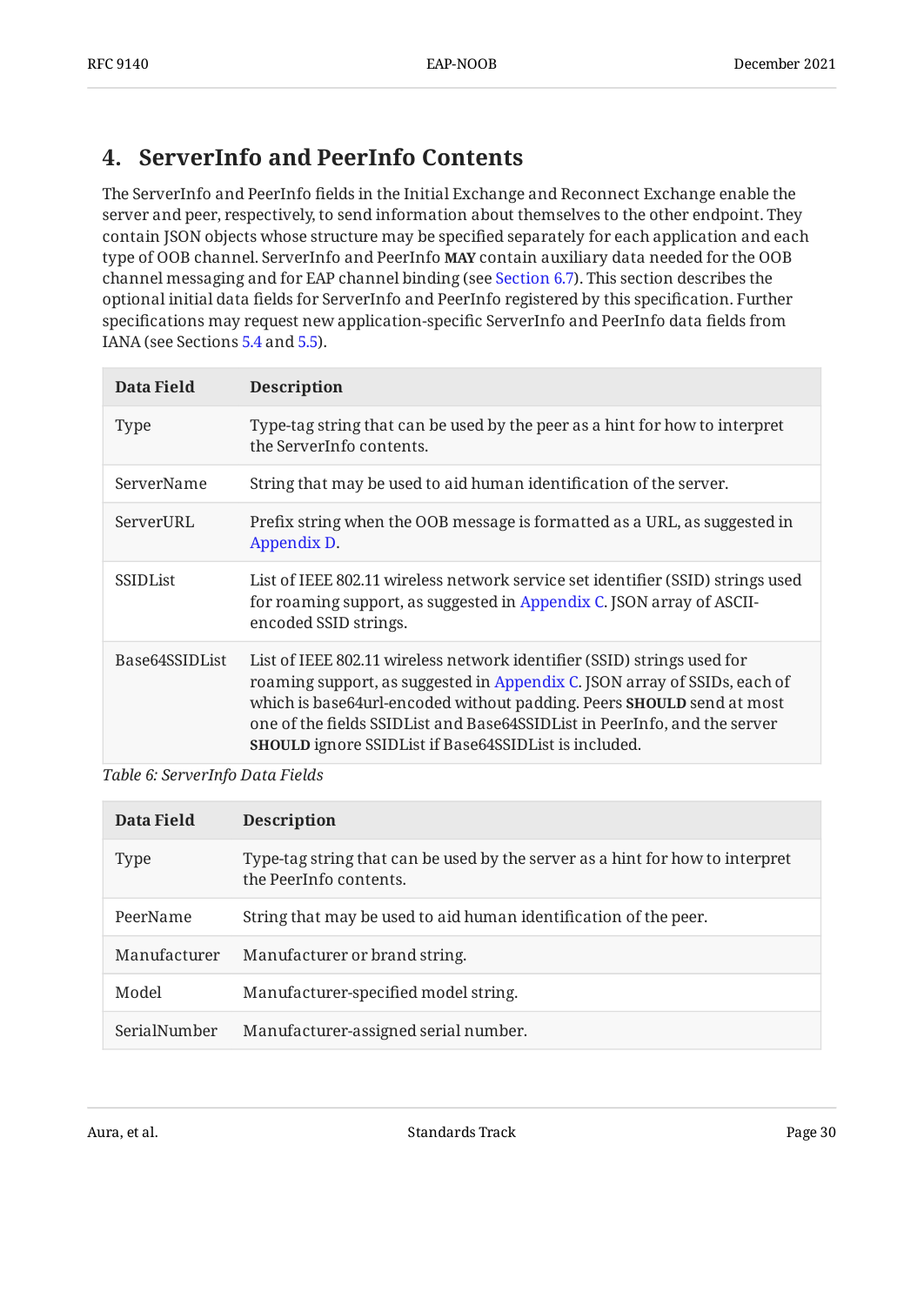| Data Field        | <b>Description</b>                                                                                                                                                                                                                                                                        |
|-------------------|-------------------------------------------------------------------------------------------------------------------------------------------------------------------------------------------------------------------------------------------------------------------------------------------|
| <b>MACAddress</b> | Peer link-layer 48-bit extended unique identifier (EUI-48) in the 12-digit<br>base-16 form [EUI-48]. The string MAY be in upper or lower case and MAY<br>include additional colon ':' or dash '-' characters that MUST be ignored by the<br>server.                                       |
| <b>SSID</b>       | IEEE 802.11 network SSID for channel binding. The SSID is an ASCII string.                                                                                                                                                                                                                |
| Base64SSID        | IEEE 802.11 network SSID for channel binding. The SSID is base 64 url<br>encoded. Peer <b>SHOULD</b> send at most one of the fields SSID and Base64SSID in<br>PeerInfo, and the server <b>SHOULD</b> ignore SSID if Base64SSID is included.                                               |
| <b>BSSID</b>      | Wireless network basic service set identifier (BSSID) (EUI-48) in the 12-digit<br>base-16 form [EUI-48] for channel binding. The string MAY be in upper or<br>lower case and <b>MAY</b> include additional colon ':' or dash '-' characters that<br><b>MUST</b> be ignored by the server. |

<span id="page-30-0"></span>*[Table 7: PeerInfo Data Fields](#page-29-2)* 

## **[5. IANA Considerations](#page-30-0)**

This section provides information regarding registration of values related to the EAP-NOOB method, in accordance with [[RFC8126\]](#page-45-7).

The EAP Method Type for EAP-NOOB (value 56) has been assigned in the "Method Types" subregistry of the "Extensible Authentication Protocol (EAP) Registry".

Per this memo, IANA has created and will maintain a new registry entitled "Nimble Out-of-Band Authentication for EAP Parameters (EAP-NOOB)" in the Extensible Authentication Protocol (EAP) category. Also, IANA has created and will maintain the subregistries defined in the following subsections.

### <span id="page-30-1"></span>**[5.1. Cryptosuites](#page-30-1)**

IANA has created and will maintain a new subregistry entitled "EAP-NOOB Cryptosuites" in the "Nimble Out-of-Band Authentication for EAP Parameters (EAP-NOOB)" registry. Cryptosuites are identified by an integer. Each cryptosuite **MUST** specify an ECDHE curve for the key exchange, encoding of the ECDHE public key as a JWK object, and a cryptographic hash function for the fingerprint and HMAC computation and key derivation. The hash value output by the cryptographic hash function **MUST** be at least 32 bytes in length. The initial values for this registry are:

<span id="page-30-2"></span>

| Cryptosuite Algorithms |          |
|------------------------|----------|
|                        | Reserved |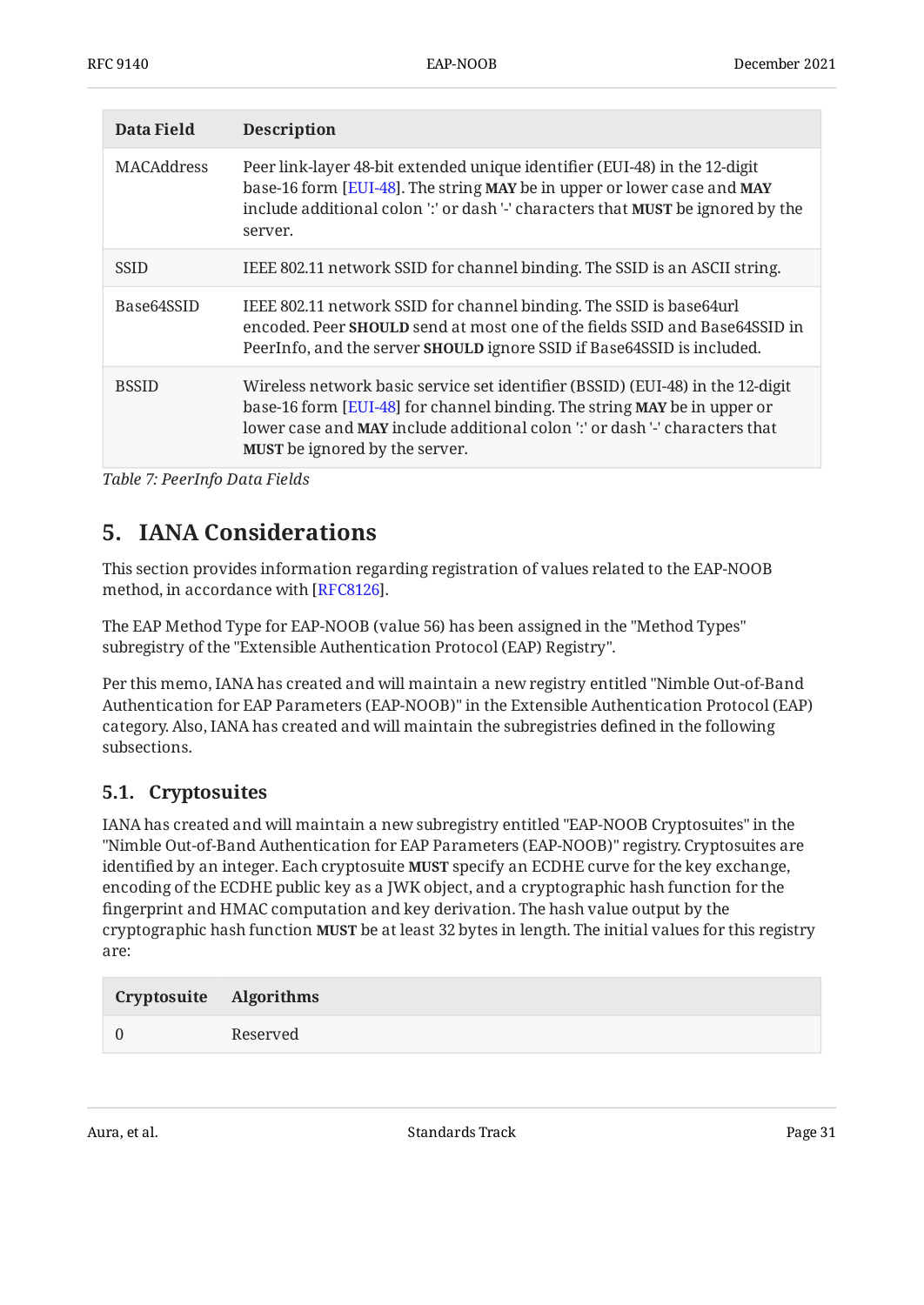| Cryptosuite | <b>Algorithms</b>                                                                                                                                                                                                                                                                                                                                                |
|-------------|------------------------------------------------------------------------------------------------------------------------------------------------------------------------------------------------------------------------------------------------------------------------------------------------------------------------------------------------------------------|
|             | ECDHE curve Curve25519 [RFC7748], public-key format [RFC7517], hash<br>function SHA-256 [RFC6234]. The JWK encoding of Curve25519 public key is<br>defined in [RFC8037]. For clarity, the "crv" parameter is "X25519", the "kty"<br>parameter is "OKP", and the public-key encoding contains only an x-<br>coordinate.                                           |
|             | ECDHE curve NIST P-256 [FIPS186-4], public-key format [RFC7517], hash<br>function SHA-256 [RFC6234]. The JWK encoding of NIST P-256 public key is<br>defined in [RFC7518]. For clarity, the "crv" parameter is "P-256", the "kty"<br>parameter is "EC", and the public-key encoding has both an x and y<br>coordinate, as defined in Section 6.2.1 of [RFC7518]. |

*[Table 8: EAP-NOOB Cryptosuites](#page-30-2)* 

EAP-NOOB implementations **MUST** support Cryptosuite 1. Support for Cryptosuite 2 is **RECOMMENDED**. An example of a Cryptosuite 1 public-key encoded as a JWK object is given below. (Line breaks are for readability only.)

```
"jwk":{"kty":"OKP","crv":"X25519","x":"3p7bfXt9wbTTW2HC7OQ1Nz-
DQ8hbeGdNrfx-FG-IK08"}
```
Assignment of new values for new cryptosuites **MUST** be done through IANA with "Specification Required", as defined in [RFC8126].

### <span id="page-31-0"></span>**[5.2. Message Types](#page-31-0)**

IANA has created and will maintain a new subregistry entitled "EAP-NOOB Message Types" in the "Nimble Out-of-Band Authentication for EAP Parameters (EAP-NOOB)" registry. EAP-NOOB request and response pairs are identified by an integer Message Type. The initial values for this registry are:

<span id="page-31-1"></span>

| <b>Message</b><br><b>Type</b> | Used in<br><b>Exchange</b> | <b>Purpose</b>                                                                |
|-------------------------------|----------------------------|-------------------------------------------------------------------------------|
| $\Omega$                      | Error                      | Error notification                                                            |
|                               | All exchanges              | PeerId and PeerState discovery                                                |
| 2                             | Initial                    | Version, cryptosuite, and parameter negotiation                               |
| 3                             | Initial                    | Exchange of ECDHE keys and nonces                                             |
| 4                             | Waiting                    | Indication to the peer that the server has not yet received<br>an OOB message |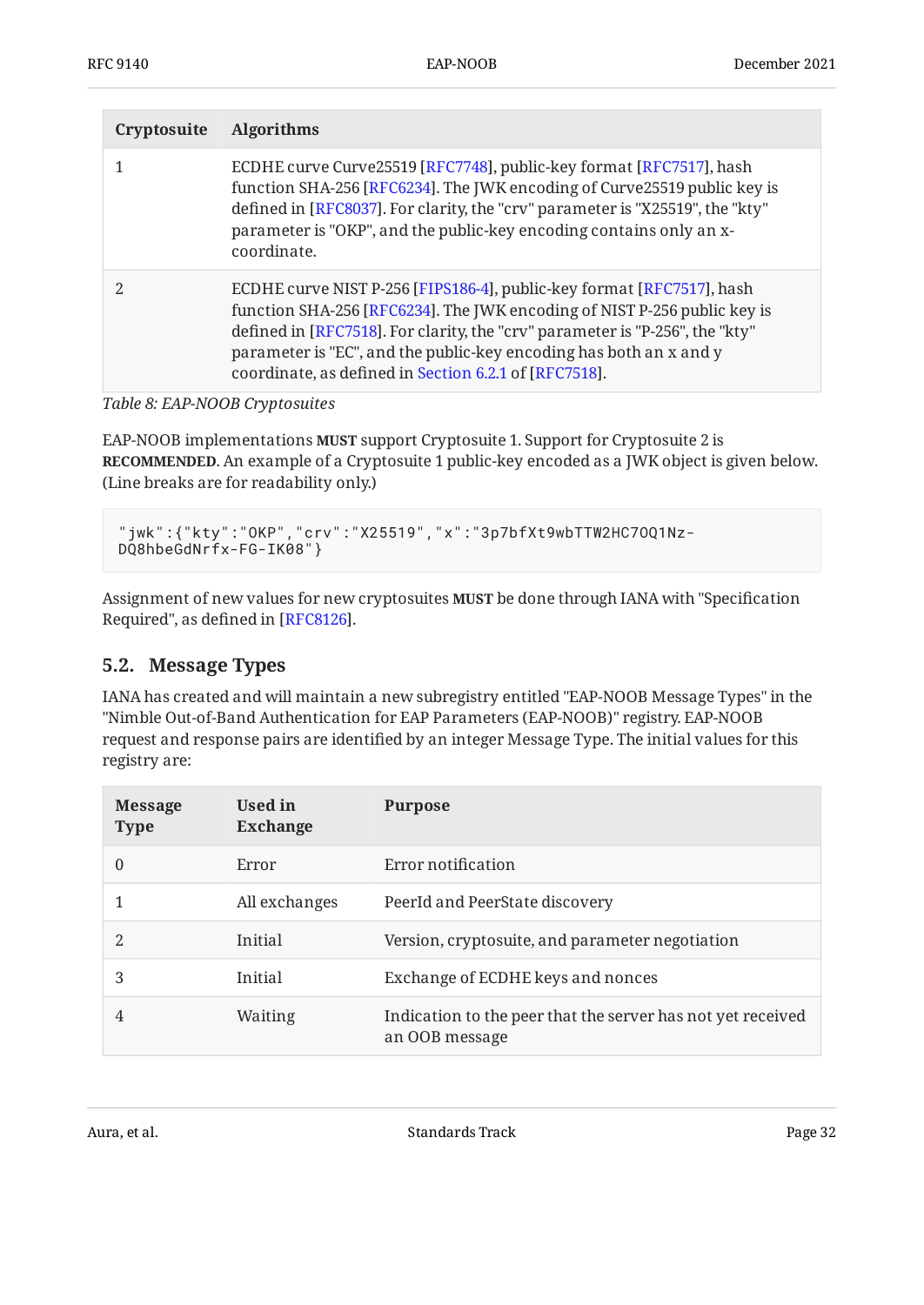| <b>Message</b><br><b>Type</b> | Used in<br><b>Exchange</b> | <b>Purpose</b>                                  |
|-------------------------------|----------------------------|-------------------------------------------------|
| 5                             | Completion                 | NoobId discovery                                |
| 6                             | Completion                 | Authentication and key confirmation with HMAC   |
|                               | Reconnect                  | Version, cryptosuite, and parameter negotiation |
| 8                             | Reconnect                  | Exchange of ECDHE keys and nonces               |
| 9                             | Reconnect                  | Authentication and key confirmation with HMAC   |

*[Table 9: EAP-NOOB Message Types](#page-31-1)* 

Assignment of new values for new Message Types **MUST** be done through IANA with "Specification Required", as defined in [RFC8126].

### <span id="page-32-0"></span>**[5.3. Error Codes](#page-32-0)**

<span id="page-32-2"></span>IANA has created and will maintain a new subregistry entitled "EAP-NOOB Error codes" in the "Nimble Out-of-Band Authentication for EAP Parameters (EAP-NOOB)" registry. Cryptosuites are identified by an integer. The initial values for this registry are:

<span id="page-32-1"></span>

| Error code | <b>Purpose</b>                         |
|------------|----------------------------------------|
| 1001       | <b>Invalid NAI</b>                     |
| 1002       | Invalid message structure              |
| 1003       | Invalid data                           |
| 1004       | Unexpected message type                |
| 1005       | Invalid ECDHE key                      |
| 2001       | Unwanted peer                          |
| 2002       | State mismatch, user action required   |
| 2003       | Unrecognized OOB message identifier    |
| 2004       | Unexpected peer identifier             |
| 3001       | No mutually supported protocol version |
| 3002       | No mutually supported cryptosuite      |
| 3003       | No mutually supported OOB direction    |

Aura, et al. Standards Track Standards Track Page 33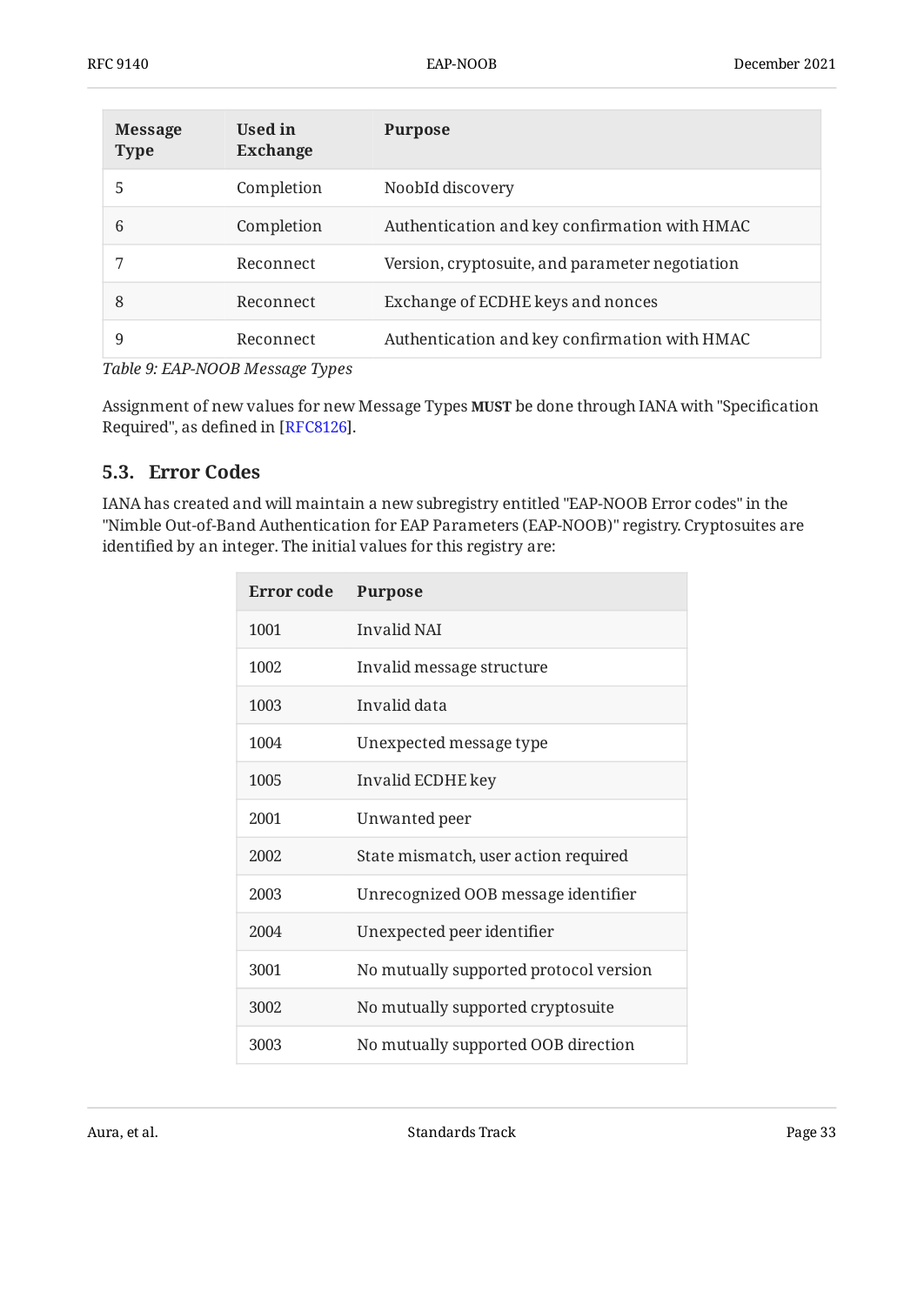| Error code | <b>Purpose</b>                            |
|------------|-------------------------------------------|
| 4001       | HMAC verification failure                 |
| 5001       | Application-specific error                |
| 5002       | Invalid server info                       |
| 5003       | Invalid server URL                        |
| 5004       | Invalid peer info                         |
| 6001-6999  | Reserved for Private and Experimental Use |

*[Table 10](#page-32-1): [EAP-NOOB Error Codes](#page-32-2)* 

Assignment of new error codes **MUST** be done through IANA with "Specification Required", as defined in [RFC8126], except for the range 6001-6999. This range is reserved for "Private Use" and "Experimental Use", both locally and on the open Internet.

#### <span id="page-33-0"></span>**[5.4. ServerInfo Data Fields](#page-33-0)**

<span id="page-33-3"></span>IANA has created and will maintain a new subregistry entitled "EAP-NOOB ServerInfo Data Fields" in the "Nimble Out-of-Band Authentication for EAP Parameters (EAP-NOOB)" registry. The initial values for this registry are:

<span id="page-33-2"></span>

| <b>Data Field</b> | <b>Specification</b> |
|-------------------|----------------------|
| Type              | RFC 9140, Section 4  |
| ServerName        | RFC 9140, Section 4  |
| ServerURL         | RFC 9140, Section 4  |
| <b>SSIDList</b>   | RFC 9140, Section 4  |
| Base64SSIDList    | RFC 9140, Section 4  |
|                   | $\blacksquare$       |

*[Table 11](#page-33-2): [ServerInfo Data Fields](#page-33-3)* 

Assignment of new values for new ServerInfo data fields **MUST** be done through IANA with "Specification Required", as defined in  $[RFC8126]$ .

### <span id="page-33-1"></span>**[5.5. PeerInfo Data Fields](#page-33-1)**

IANA is requested to create and maintain a new subregistry entitled "EAP-NOOB PeerInfo Data Fields" in the "Nimble Out-of-Band Authentication for EAP Parameters (EAP-NOOB)" registry. The initial values for this registry are:

<span id="page-33-4"></span>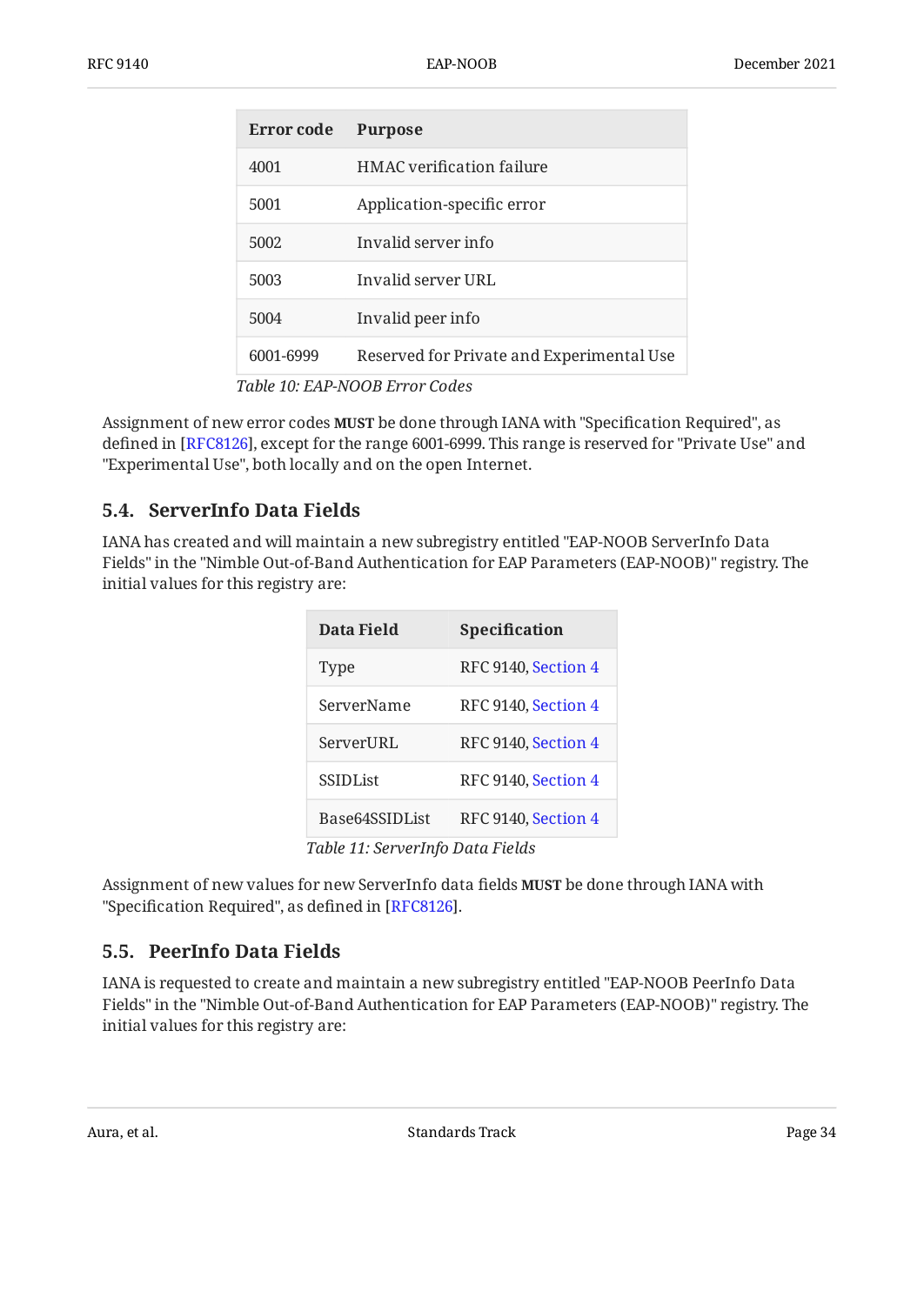<span id="page-34-2"></span>

| <b>Data Field</b> | Specification       |
|-------------------|---------------------|
| Type              | RFC 9140, Section 4 |
| PeerName          | RFC 9140, Section 4 |
| Manufacturer      | RFC 9140, Section 4 |
| Model             | RFC 9140, Section 4 |
| SerialNumber      | RFC 9140, Section 4 |
| <b>MACAddress</b> | RFC 9140, Section 4 |
| <b>SSID</b>       | RFC 9140, Section 4 |
| Base64SSID        | RFC 9140, Section 4 |
| <b>BSSID</b>      | RFC 9140, Section 4 |

*[Table 12](#page-34-2): [PeerInfo Data Fields](#page-33-4)* 

Assignment of new values for new PeerInfo data fields **MUST** be done through IANA with "Specification Required", as defined in [RFC8126].

### <span id="page-34-0"></span>**[5.6. Domain Name Reservation](#page-34-0)**

The special-use domain "eap-noob.arpa" has been registered in the .arpa registry ( [https://](https://www.iana.org/domains/arpa) [www.iana.org/domains/arpa](https://www.iana.org/domains/arpa)) and the "Special-Use Domain Names" registry ([https://](https://www.iana.org/assignments/special-use-domain-names) ). [www.iana.org/assignments/special-use-domain-names](https://www.iana.org/assignments/special-use-domain-names)

### <span id="page-34-1"></span>**[5.7. Guidance for Designated Experts](#page-34-1)**

Experts **SHOULD** be conservative in the allocation of new Cryptosuites. Experts MUST ascertain that the requested values match the current Crypto Forum Research Group (CFRG) guidance on cryptographic algorithm security. Experts **MUST** ensure that any new Cryptosuites fully specify the encoding of the ECDHE public key and should include details, such as the value of the "kty" (key type) parameter when JWK [RFC7517] encoding is used.

Experts be conservative in the allocation of new Message Types. Experts **SHOULD SHOULD** ascertain that a well-defined specification for the new Message Type is permanently and publicly available.

Experts **SHOULD** be conservative in the allocation of new Error codes, since the 6001-6999 range is already reserved for private and experimental use.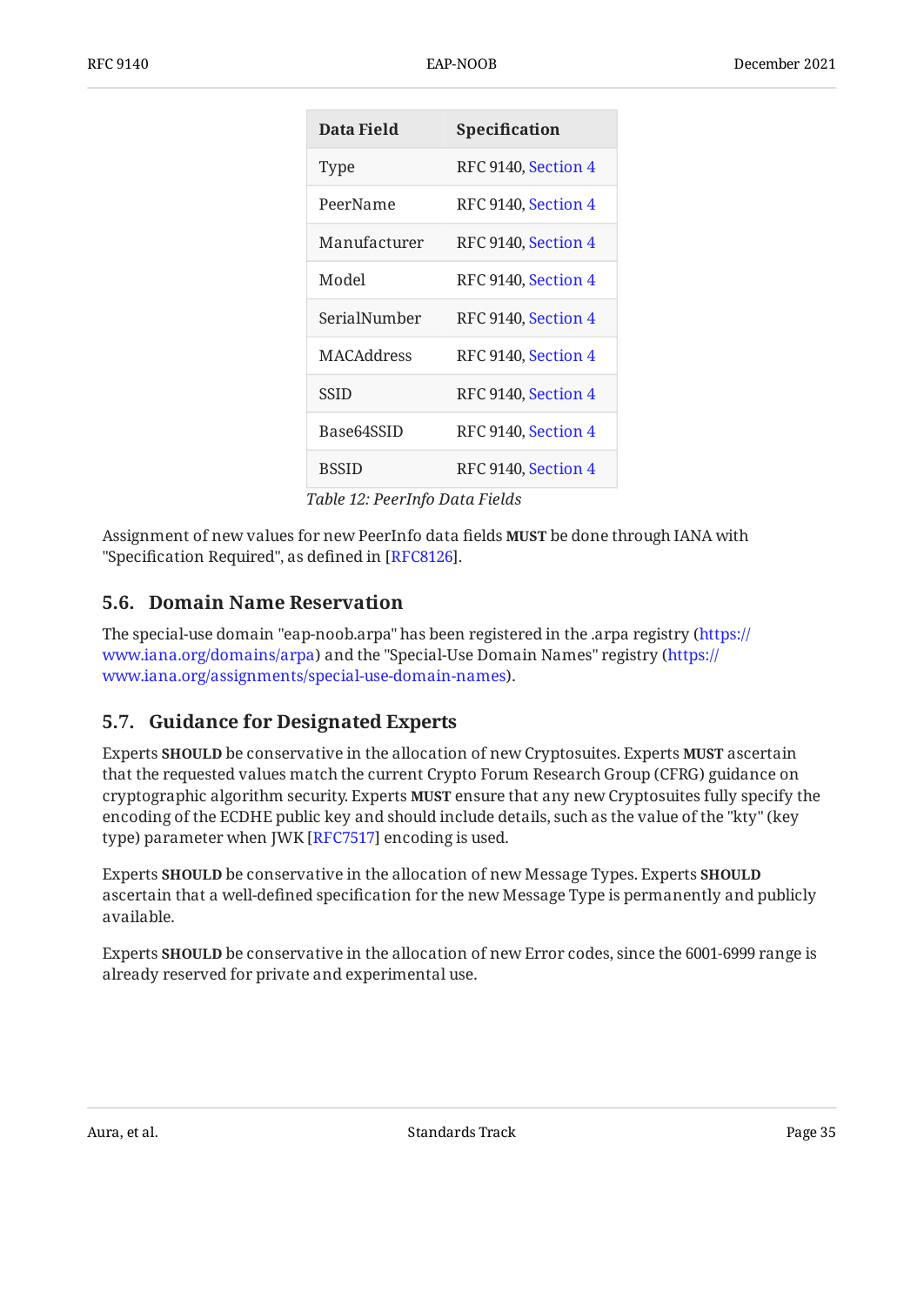Experts be liberal in the allocation of new ServerInfo and PeerInfo data fields. Experts **MAY MUST** ensure that the data field requested has a unique name that is not easily confused with existing registrations. For example, requests for a new PeerInfo data field "ssid" should be rejected even though it is unique because it can be confused with the existing registration of "SSID". Experts **MUST** ensure that a suitable Description for the data field is available.

## <span id="page-35-0"></span>**[6. Security Considerations](#page-35-0)**

EAP-NOOB is an authentication and key derivation protocol; thus, security considerations can be found in most sections of this specification. In the following, we explain the protocol design and highlight some other special considerations.

## <span id="page-35-1"></span>**[6.1. Authentication Principle](#page-35-1)**

EAP-NOOB establishes a shared secret with an authenticated ECDHE key exchange. The mutual authentication in EAP-NOOB is based on two separate features, both conveyed in the OOB message. The first authentication feature is the secret nonce Noob. The peer and server use this secret in the Completion Exchange to mutually authenticate the session key previously created with ECDHE. The message authentication codes computed with the secret nonce Noob are alone sufficient for authenticating the key exchange. The second authentication feature is the integrityprotecting fingerprint Hoob. Its purpose is to prevent impersonation attacks even in situations where the attacker is able to eavesdrop on the OOB channel and the nonce Noob is compromised. In some human-assisted OOB channels, such as human-perceptible audio or a user-typed URL, it may be easier to detect tampering than disclosure of the OOB message, and such applications benefit from the second authentication feature.

The additional security provided by the cryptographic fingerprint Hoob is somewhat intricate to understand. The endpoint that receives the OOB message uses Hoob to verify the integrity of the ECDHE exchange. Thus, the OOB receiver can detect impersonation attacks that may have happened on the in-band channel. The other endpoint, however, is not equally protected because the OOB message and fingerprint are sent only in one direction. Some protection to the OOB sender is afforded by the fact that the user may notice the failure of the association at the OOB receiver and therefore reset the OOB sender. Other device-pairing protocols have solved similar situations by requiring the user to confirm to the OOB sender that the association was accepted by the OOB receiver, e.g., with a button press on the sender side. Applications **MAY** implement EAP-NOOB in this way. Nevertheless, since EAP-NOOB was designed to work with strictly onedirectional OOB communication and the fingerprint is only the second authentication feature, the EAP-NOOB specification does not mandate such explicit confirmation to the OOB sender.

To summarize, EAP-NOOB uses the combined protection of the secret nonce Noob and the cryptographic fingerprint Hoob, both conveyed in the OOB message. The secret nonce Noob alone is sufficient for mutual authentication unless the attacker can eavesdrop on it from the OOB channel. Even if an attacker is able to eavesdrop on the secret nonce Noob, it nevertheless cannot perform a full impersonation attack on the in-band channel because a mismatching fingerprint would alert the OOB receiver, which would reject the OOB message. The attacker that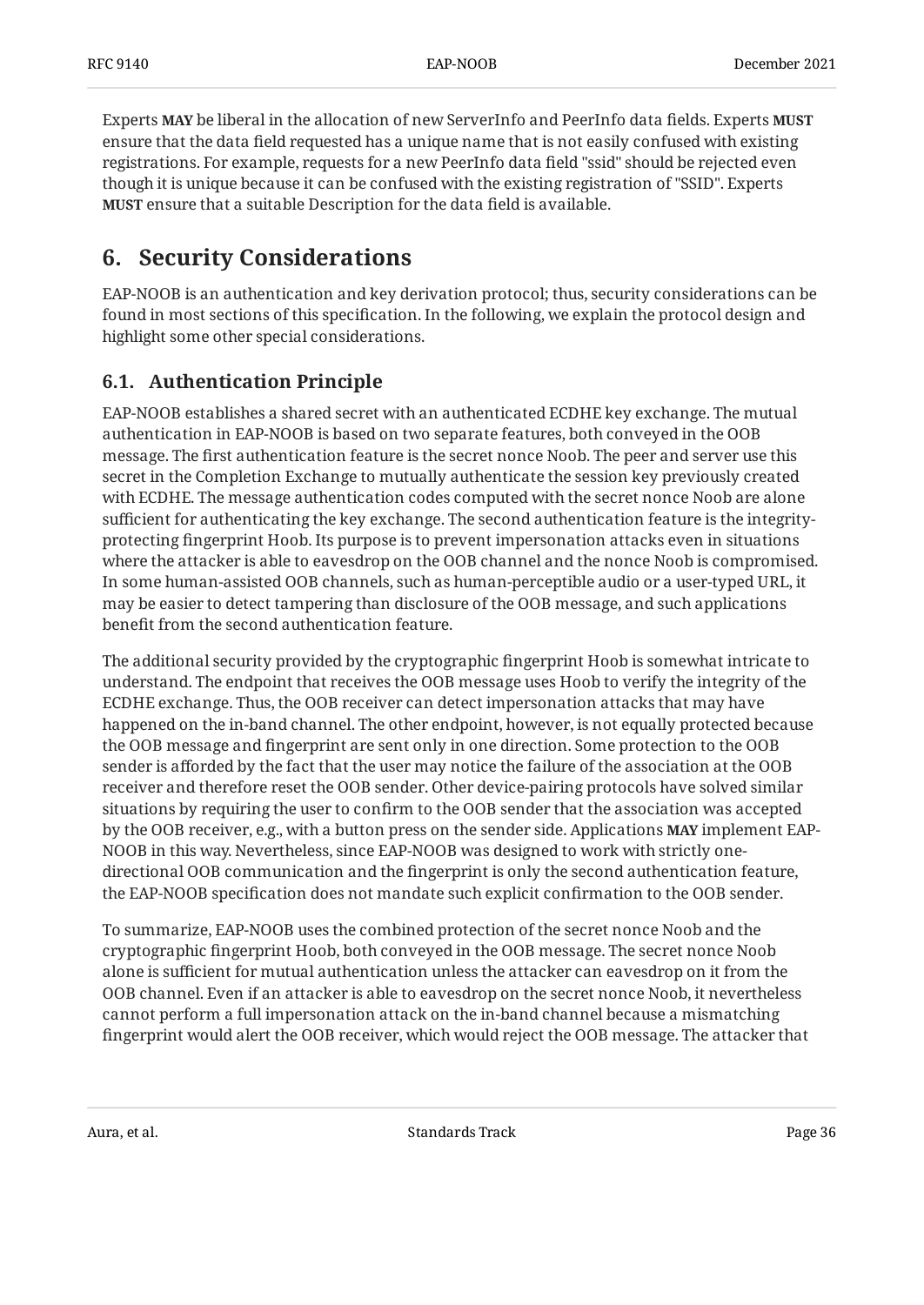eavesdropped on the secret nonce can impersonate the OOB receiver to the OOB sender. If it does, the association will appear to be complete only on the OOB sender side, and such situations have to be resolved by the user by resetting the OOB sender to the initial state.

The expected use cases for EAP-NOOB are ones where it replaces a user-entered access credential in IoT appliances. In wireless network access without EAP, the user-entered credential is often a passphrase that is shared by all the network stations. The advantage of an EAP-based solution, including EAP-NOOB, is that it establishes a different shared secret for each peer device, which makes the system more resilient against device compromise. Another advantage is that it is possible to revoke the security association for an individual device on the server side.

Forward secrecy during fast reconnect in EAP-NOOB is optional. The Reconnect Exchange in EAP-NOOB provides forward secrecy only if both the server and peer send their fresh ECDHE keys. This allows both the server and peer to limit the frequency of the costly computation that is required for forward secrecy. The server **MAY** adjust the frequency of its attempts at ECDHE rekeying based on what it knows about the peer's computational capabilities.

Another way in which some servers may control their computational load is to reuse the same ECDHE key for all peers over a short server-specific time window. In that case, forward secrecy will be achieved only after the server updates its ECDHE key, which may be a reasonable trade-off between security and performance. However, the server **MUST NOT** reuse the same ECDHE key with the same peer when rekeying with ECDHE (KeyingMode=2 or KeyingMode=3). Instead, it can simply not send an ECDHE key (KeyingMode=1).

The users delivering the OOB messages will often authenticate themselves to the EAP server, e.g., by logging into a secure web page or API. In this case, the server can associate the peer device with the user account. Applications that make use of EAP-NOOB can use this information for configuring the initial owner of the freshly registered device.

## <span id="page-36-0"></span>**[6.2. Identifying Correct Endpoints](#page-36-0)**

Potential weaknesses in EAP-NOOB arise from the fact that the user must physically identify the correct peer device. If the user mistakenly delivers the OOB message from the wrong peer device to the server, the server may create an association with the wrong peer. The reliance on the user in identifying the correct endpoints is an inherent property of user-assisted, out-of-band authentication. To understand the potential consequences of the user mistake, we need to consider a few different scenarios. In the first scenario, there is no malicious party, and the user makes an accidental mistake between two out-of-the-box devices that are both ready to be registered to a server. If the user delivers the OOB message from the wrong device to the server, confusion may arise but usually no security issues. In the second scenario, an attacker intentionally tricks the user, for example, by substituting the original peer device with a compromised one. This is essentially a supply chain attack where the user accepts a compromised physical device.

There is also a third scenario, in which an opportunistic attacker tries to take advantage of the user's accidental mistake. For example, the user could play an audio or a blinking LED message to a device that is not expecting to receive it. In simple security bootstrapping solutions that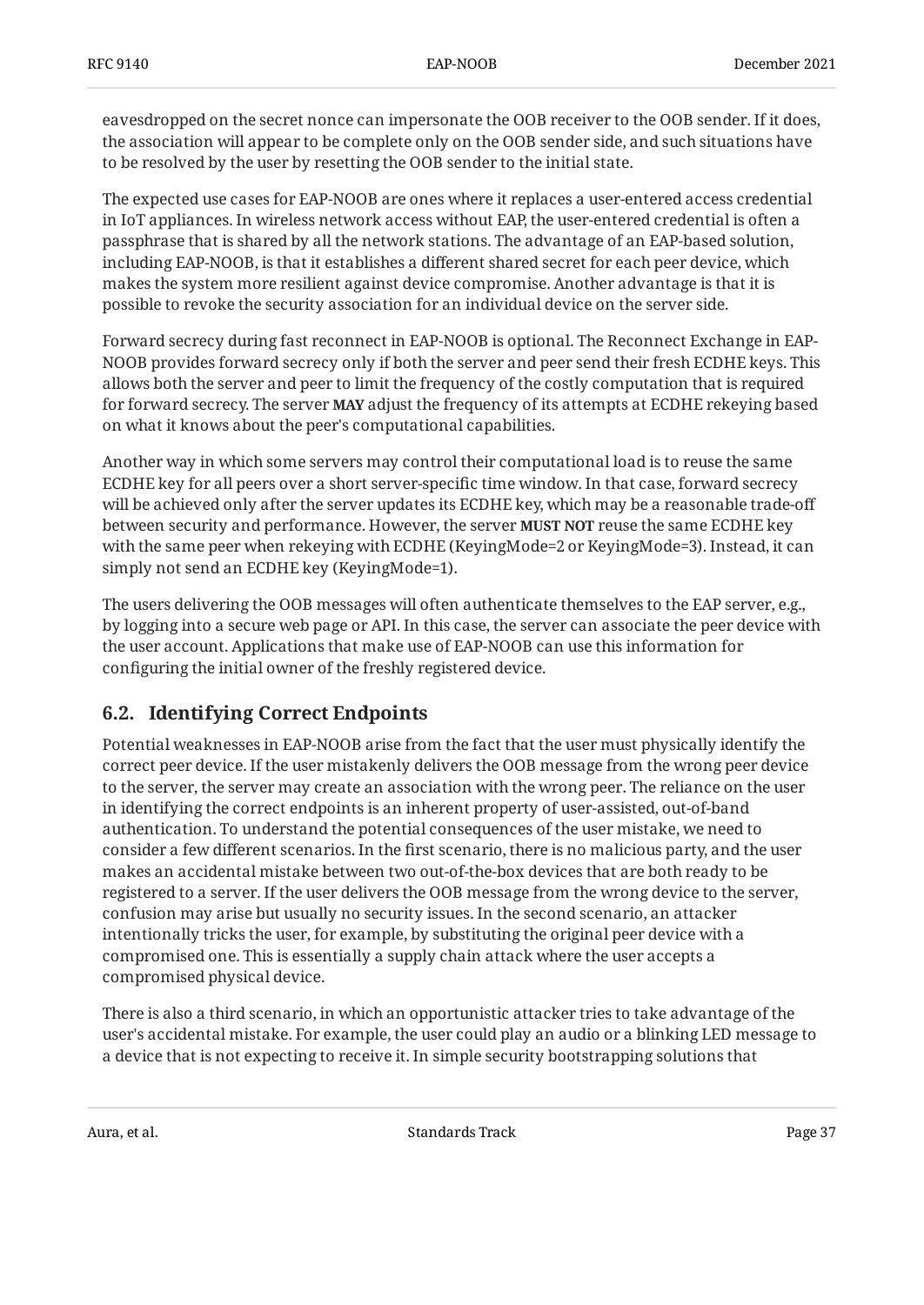transfer a primary key to the device via the OOB channel, the device could misuse or leak the accidentally received primary key. EAP-NOOB is not vulnerable to such opportunistic attackers because the OOB message has no value to anyone who did not take part in the corresponding Initial Exchange.

One mechanism that can mitigate user mistakes is certification of peer devices. A certificate or an attestation token (e.g., [[TLS-CWT\]](#page-46-4) and [\[RATS-EAT](#page-45-10)]) can convey to the server authentic identifiers and attributes, such as model and serial number, of the peer device. Compared to a fully certificate-based authentication, however, EAP-NOOB can be used without trusted third parties and does not require the user to know any identifier of the peer device; physical access to the device is sufficient for bootstrapping with EAP-NOOB.

Similarly, the attacker can try to trick the user into delivering the OOB message to the wrong server so that the peer device becomes associated with the wrong server. If the EAP server is accessed through a web user interface, the attack is akin to phishing attacks where the user is tricked into accessing the wrong URL and wrong web page. OOB implementation with a dedicated app on a mobile device, which communicates with a server API at a preconfigured URL, can protect against such attacks.

After the device registration, an attacker could clone the device identity by copying the keys from the persistent EAP-NOOB association into another device. The attacker can be an outsider who gains access to the keys or the device owner who wants to have two devices matching the same registration. The cloning threats can be mitigated by creating the cryptographic keys and storing the persistent EAP-NOOB association on the peer device in a secure hardware component such as a trusted execution environment (TEE). Furthermore, remote attestation on the application level could provide assurance to the server that the device has not been cloned. Reconnect Exchange with a new cryptosuite (KeyingMode=3) will also disconnect all but the first clone that performs the update.

### <span id="page-37-0"></span>**[6.3. Trusted Path Issues and Misbinding Attacks](#page-37-0)**

Another potential threat is spoofed user input or output on the peer device. When the user is delivering the OOB message to or from the correct peer device, a trusted path between the user and the peer device is needed. That is, the user must communicate directly with an authentic operating system and EAP-NOOB implementation in the peer device and not with a spoofed user interface. Otherwise, a registered device that is under the control of the attacker could emulate the behavior of an unregistered device. The secure path can be implemented, for example, by having the user press a reset button to return the device to the Unregistered (0) state and to invoke a trusted UI. The problem with such trusted paths is that they are not standardized across devices.

Another potential consequence of a spoofed UI is the misbinding attack where the user tries to register a correct but compromised device, which tricks the user into registering another (uncompromised) device instead. For example, the compromised device might have a malicious, full-screen app running, which presents to the user QR codes copied, in real time, from another device's screen. If the unwitting user scans the QR code and delivers the OOB message in it to the server, the wrong device may become registered in the server. Such misbinding vulnerabilities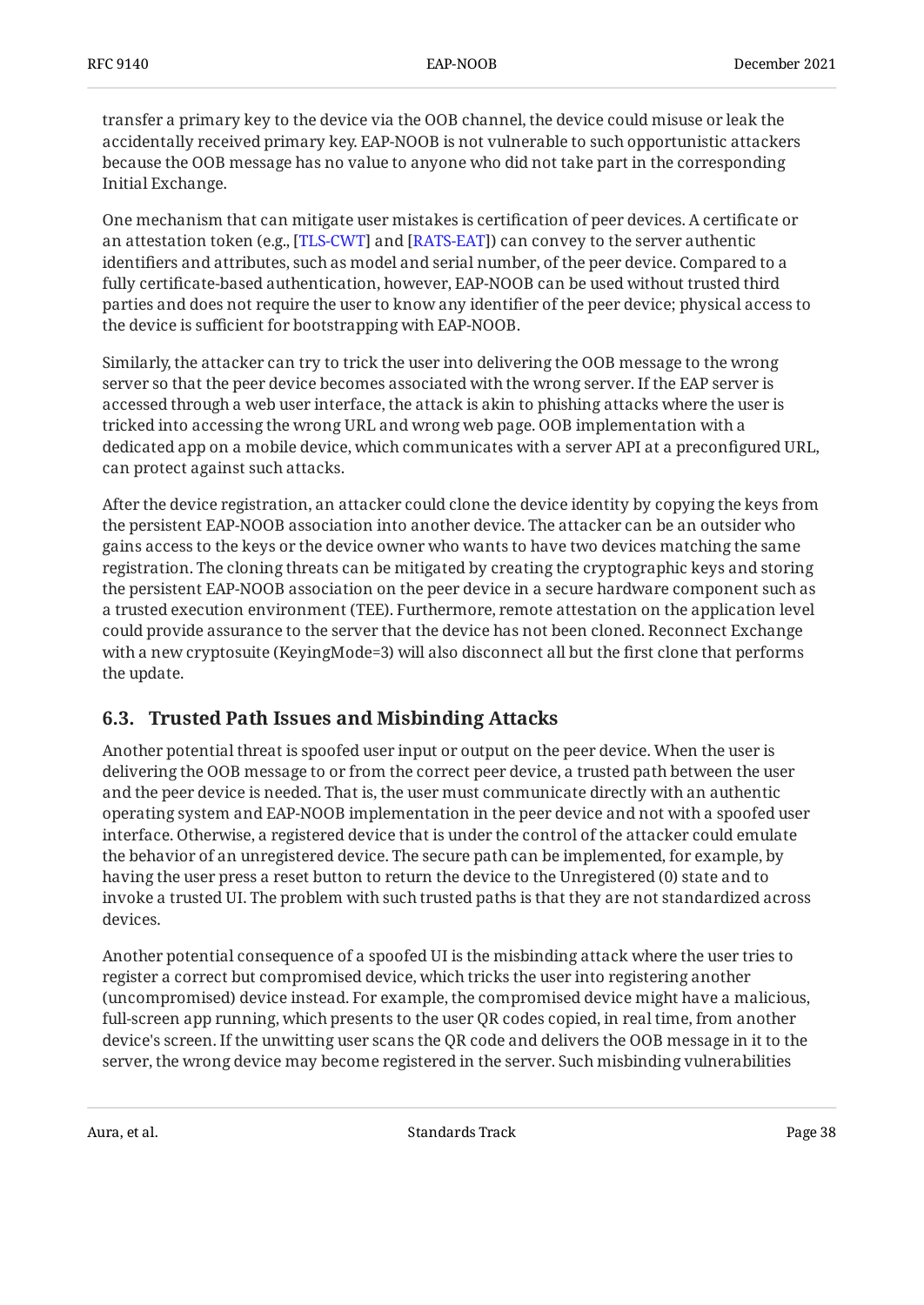arise because the user does not have any secure way of verifying that the in-band cryptographic handshake and the out-of-band physical access are terminated at the same physical device. Sethi et al. [Sethi19] analyze the misbinding threat against device-pairing protocols and also EAP-NOOB. Essentially, all protocols where the authentication relies on the user's physical access to the device are vulnerable to misbinding, including EAP-NOOB.

A standardized trusted path for communicating directly with the trusted computing base in a physical device would mitigate the misbinding threat, but such paths rarely exist in practice. Careful asset tracking on the server side can also prevent most misbinding attacks if the peer device sends its identifiers or attributes in the PeerInfo field and the server compares them with the expected values. The wrong but uncompromised device's PeerInfo will not match the expected values. Device certification by the manufacturer can further strengthen the asset tracking.

### <span id="page-38-0"></span>**[6.4. P](#page-38-0)eer Identifi[ers and Attributes](#page-38-0)**

The PeerId value in the protocol is a server-allocated identifier for its association with the peer and **SHOULD NOT** be shown to the user because its value is initially ephemeral. Since the PeerId is allocated by the server and the scope of the identifier is the single server, the so-called identifier squatting attacks, where a malicious peer could reserve another peer's identifier, are not possible in EAP-NOOB. The server **SHOULD** assign a random or pseudorandom PeerId to each new peer. It **SHOULD NOT** select the PeerId based on any peer characteristics that it may know, such as the peer's link-layer network address.

User reset or failure in the OOB Step can cause the peer to perform many Initial Exchanges with the server, which allocates many PeerId values and stores the ephemeral protocol state for them. The peer will typically only remember the latest ones. EAP-NOOB leaves it to the implementation to decide when to delete these ephemeral associations. There is no security reason to delete them early, and the server does not have any way to verify that the peers are actually the same one. Thus, it is safest to store the ephemeral states on the server for at least one day. If the OOB messages are sent only in the server-to-peer direction, the server **SHOULD NOT** delete the ephemeral state before all the related Noob values have expired.

After completion of EAP-NOOB, the server may store the PeerInfo data, and the user may use it to identify the peer and its attributes, such as the make and model or serial number. A compromised peer could lie in the PeerInfo that it sends to the server. If the server stores any information about the peer, it is important that this information is approved by the user during or after the OOB Step. Without verification by the user or authentication on the application level, the PeerInfo is not authenticated information and should not be relied on. One possible use for the PeerInfo field is EAP channel binding (see [Section 6.7](#page-40-0)).

### <span id="page-38-1"></span>**[6.5. Downgrading Threats](#page-38-1)**

The fingerprint Hoob protects all the information exchanged in the Initial Exchange, including the cryptosuite negotiation. The message authentication codes MACs and MACp also protect the same information. The message authentication codes MACs2 and MACp2 protect information exchanged during key renegotiation in the Reconnect Exchange. This prevents downgrading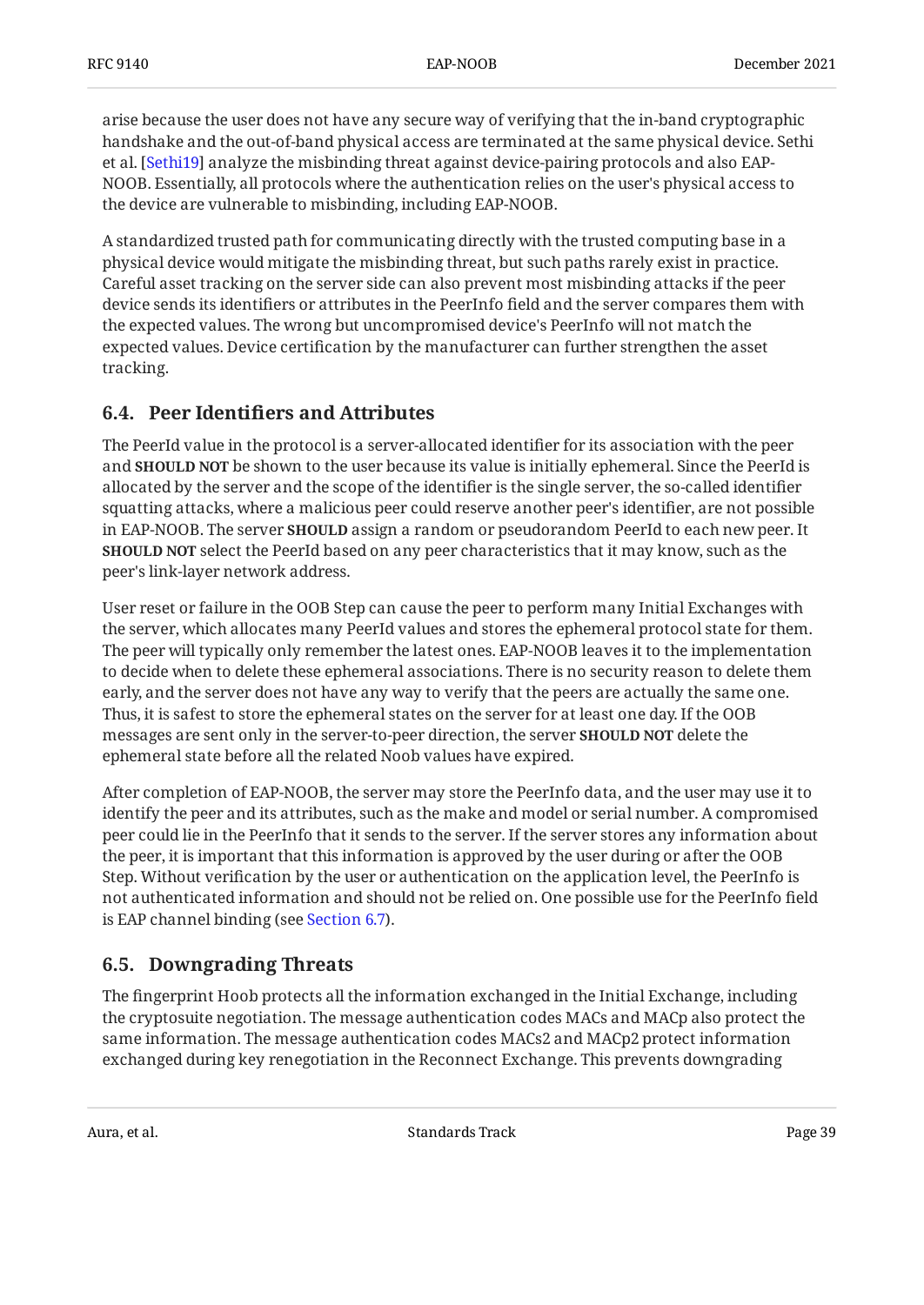attacks to weaker cryptosuites, as long as the possible attacks take more time than the maximum time allowed for the EAP-NOOB completion. This is typically the case for recently discovered cryptanalytic attacks.

As an additional precaution, the EAP server and peer **MUST** check for downgrading attacks in the Reconnect Exchange as follows. As long as the server or peer saves any information about the other endpoint, it MUST also remember the previously negotiated cryptosuite and MUST NOT accept renegotiation of any cryptosuite that is known to be weaker than the previous one, such as a deprecated cryptosuite. Determining the relative strength of the cryptosuites is out of scope of this specification and may be managed by implementations or by local policies at the peer and server.

Integrity of the direction negotiation cannot be verified in the same way as the integrity of the cryptosuite negotiation. That is, if the OOB channel used in an application is critically insecure in one direction, an on-path attacker could modify the negotiation messages and thereby cause that direction to be used. Applications that support OOB messages in both directions **SHOULD**, therefore, ensure that the OOB channel has sufficiently strong security in both directions. While this is a theoretical vulnerability, it could arise in practice if EAP-NOOB is deployed in new applications. Currently, we expect most peer devices to support only one OOB direction; in which case, interfering with the direction negotiation can only prevent the completion of the protocol.

The long-term shared key material Kz in the persistent EAP-NOOB association is established with an ECDHE key exchange when the peer and server are first associated. It is a weaker secret than a manually configured random shared key because advances in cryptanalysis against the used ECDHE curve could eventually enable the attacker to recover Kz. EAP-NOOB protects against such attacks by allowing cryptosuite upgrades in the Reconnect Exchange and by updating the shared key material Kz whenever the cryptosuite is upgraded. We do not expect the cryptosuite upgrades to be frequent, but, if an upgrade becomes necessary, it can be done without manual reset and reassociation of the peer devices.

### <span id="page-39-0"></span>**[6.6. Protected Success and Failure Indications](#page-39-0)**

[Section 7.16](https://www.rfc-editor.org/rfc/rfc3748#section-7.16) of [\[RFC3748](#page-44-6)] allows EAP methods to specify protected result indications because EAP-Success and EAP-Failure packets are neither acknowledged nor integrity protected. [\[RFC3748\]](#page-44-6) notes that these indications may be explicit or implicit.

EAP-NOOB relies on implicit, protected success indicators in the Completion Exchange and Reconnect Exchange. Successful verification of MACs and MACs2 in the EAP-Request message from the server (message type 6 and message type 9, respectively) acts as an implicit, protected success indication to the peer. Similarly, successful verification of MACp and MACp2 in the EAP-Response message from the peer (message type 6 and message type 9, respectively) act as an implicit, protected success indication to the server.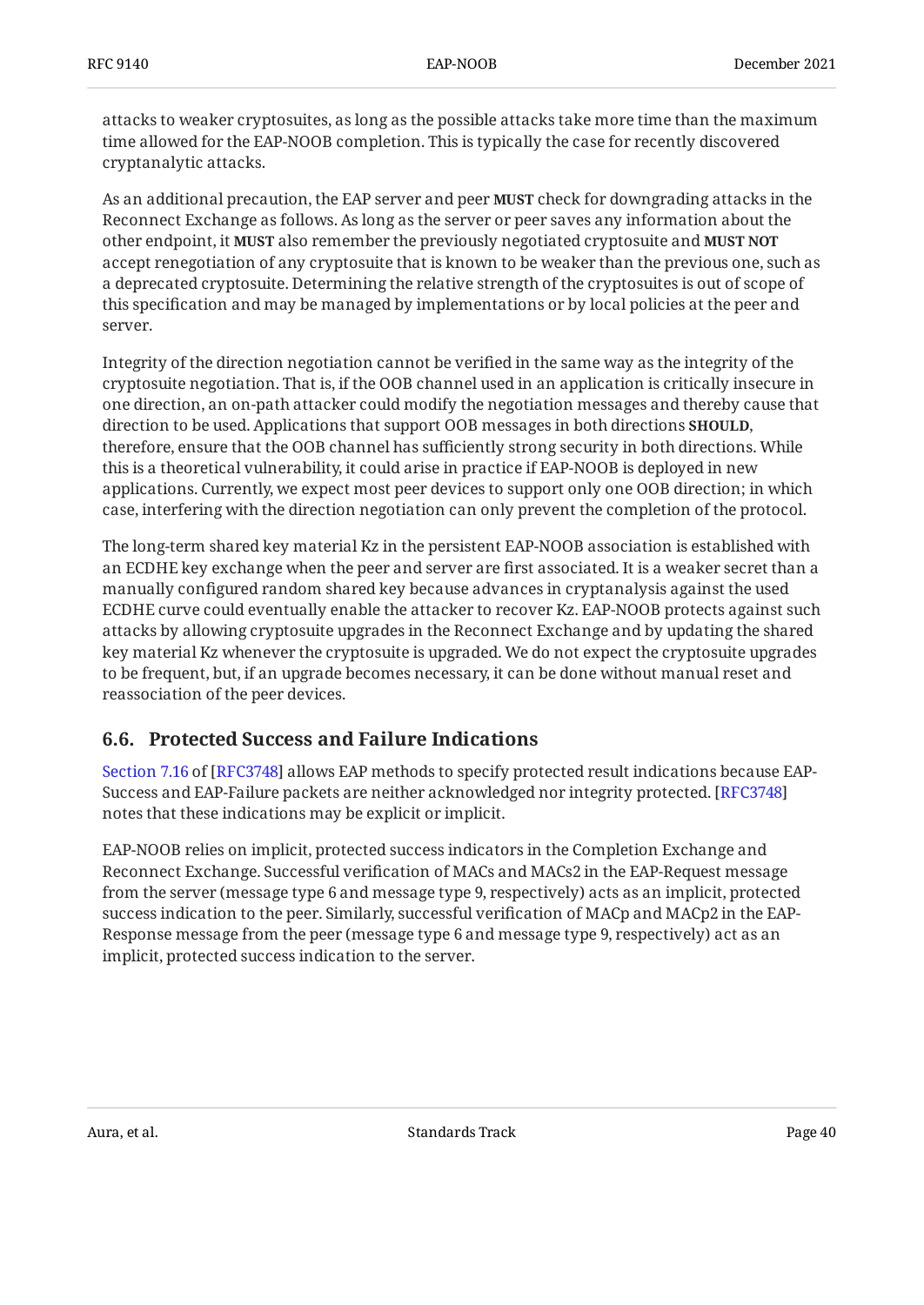EAP-NOOB failure messages are not protected. Protected failure result indications would not significantly improve availability since EAP-NOOB reacts to most malformed data by ending the current EAP conversation in EAP-Failure. However, since EAP-NOOB spans multiple conversations, failure in one conversation usually means no state change on the level of the EAP-NOOB state machine.

### <span id="page-40-0"></span>**[6.7. Channel Binding](#page-40-0)**

EAP channel binding, defined in [RFC6677], means that the endpoints compare their perceptions of network properties, such as lower-layer identifiers, over the secure channel established by EAP authentication.Section 4.1 of [RFC6677] defines two approaches to channel binding. EAP-NOOB follows the first approach, in which the peer and server exchange plaintext information about the network over a channel that is integrity protected with keys derived during the EAP execution. More specifically, channel information is exchanged in the plaintext PeerInfo and ServerInfo objects and is later verified with message authentication codes (MACp, MACs, MACp2, and MACs2). This allows policy-based comparison with locally perceived network properties on either side, as well as logging for debugging purposes. The peer **MAY** include in PeerInfo any data items that it wants to bind to the EAP-NOOB association and to the exported keys. These can be properties of the authenticator or the access link, such as the SSID and BSSID of the wireless network (see [Table 6\)](#page-29-1).As noted in Section 4.3 of [RFC6677], the scope of the channel binding varies between deployments. For example, the server may have less link-layer information available from roaming networks than from a local enterprise network, and it may be unable to verify all the network properties received in PeerInfo. There are also privacy considerations related to exchanging the ServerInfo and PeerInfo while roaming (see [Section 6.10\)](#page-42-0).

Channel binding to secure channels, defined in [RFC5056], binds authentication at a higher protocol layer to a secure channel at a lower layer. Like most EAP methods, EAP-NOOB exports the session keys MSK and EMSK, and an outer tunnel or a higher-layer protocol can bind its authentication to these keys. Additionally, EAP-NOOB exports the key AMSK, which may be used to bind application-layer authentication to the secure channel created by EAP-NOOB and to the session keys MSK and EMSK.

### <span id="page-40-1"></span>**[6.8. Denial of Service](#page-40-1)**

While denial-of-service (DoS) attacks by on-link attackers cannot be fully prevented, the design goal in EAP-NOOB is to void long-lasting failure caused by an attacker who is present only temporarily or intermittently. The main defense mechanism is the persistent EAP-NOOB association, which is never deleted automatically due to in-band messages or error indications. Thus, the endpoints can always use the persistent association for reconnecting after the DoS attacker leaves the network. In this sense, the persistent association serves the same function in EAP-NOOB as a permanent primary key or certificate in other authentication protocols. We discuss logical attacks against the updates of the persistent association in [Section 6.9](#page-41-0).

In addition to logical DoS attacks, it is necessary to consider resource exhaustion attacks against the EAP server. The number of persistent EAP-NOOB associations created in the server is limited by the need for a user to assist in delivering the OOB message. The users can be authenticated for the input or output of the OOB message at the EAP server, and any users who create excessive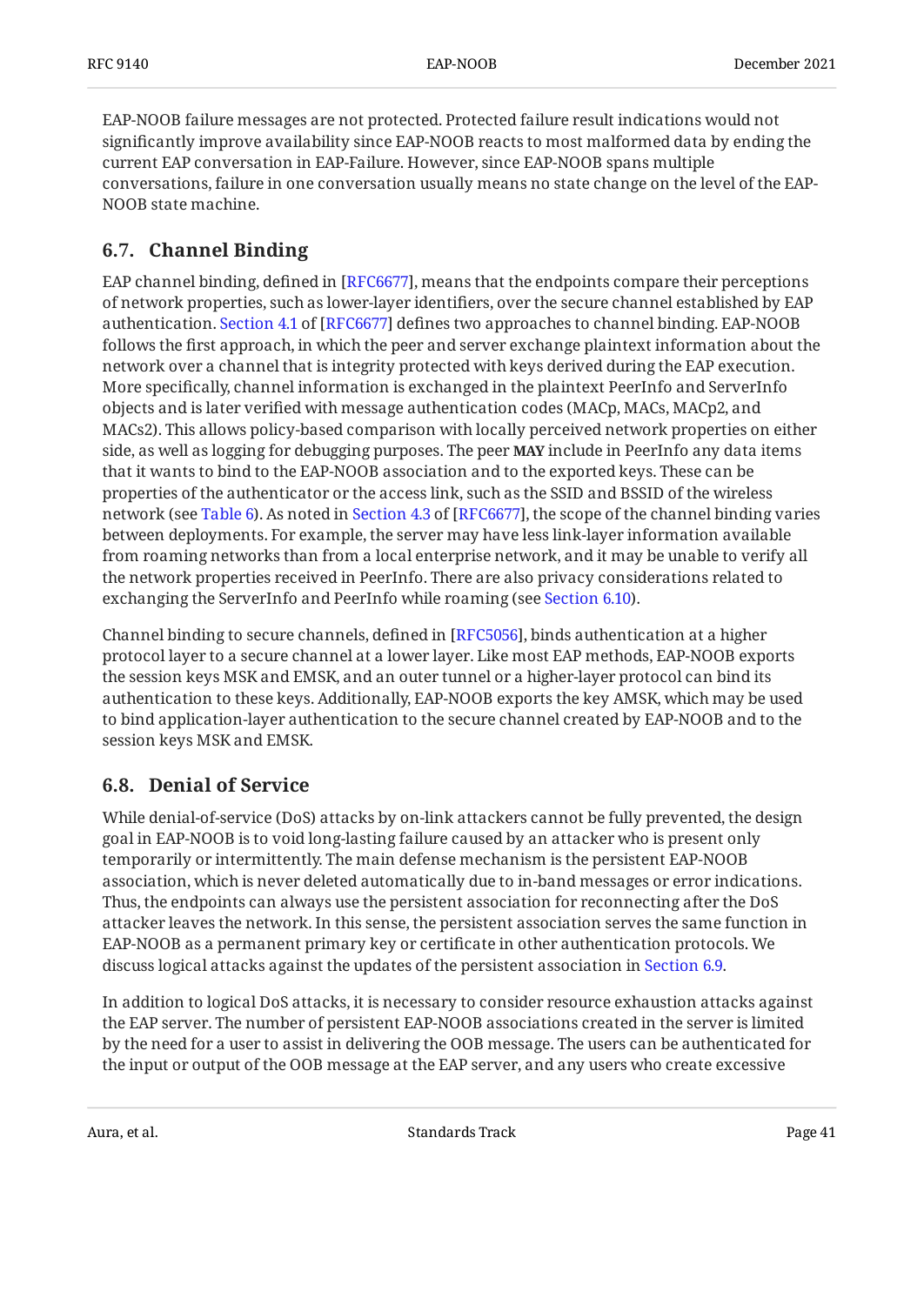numbers of persistent associations can be held accountable and their associations can be deleted by the server administrator. What the attacker can do without user authentication is to perform the Initial Exchange repeatedly and create a large number of ephemeral associations (server in Waiting for OOB (1) state) without ever delivering the OOB message. In [Section 6.4](#page-38-0), it was suggested that the server should store the ephemeral states for at least a day. This may require offloading the state storage from memory to disk during a DoS attack. However, if the server implementation is unable to keep up with a rate of Initial Exchanges performed by a DoS attacker and needs to drop some ephemeral states, no damage is caused to already-created persistent associations, and the honest users can resume registering new peers when the DoS attacker leaves the network.

There are some trade-offs in the protocol design between politely backing off and giving way to DoS attackers. An on-link DoS attacker could spoof the SleepTime value in the Initial Exchange or Waiting Exchange to cause denial of service against a specific peer device. There is an upper limit on the SleepTime (3600 seconds) to mitigate the spoofing threat. This means that, in the presence of an on-link DoS attacker who spoofs the SleepTime, it could take up to one hour after the delivery of the OOB message before the device performs the Completion Exchange and becomes functional. Similarly, the Unwanted peer error (error code 2001) could cause the peer to stop connecting to the network. If the peer device is able to alert the user about the error condition, it can safely stop connecting to the server and wait for the user to trigger a reconnection attempt, e.g., by resetting the device. As mentioned in [Section 3.6.2,](#page-27-1) peer devices that are unable to alert the user should continue to retry the Initial Exchange infrequently to avoid a permanent DoS condition. We believe a maximum backoff time of 3600 seconds is reasonable for a new protocol because malfunctioning or misconfigured peer implementations are at least as great a concern as DoS attacks, and politely backing off within some reasonable limits will increase the acceptance of the protocol. The maximum backoff times could be updated to be shorter as the protocol implementations mature.

### <span id="page-41-0"></span>**[6.9. Recovery from Loss of Last Message](#page-41-0)**

The EAP-NOOB Completion Exchange, as well as the Reconnect Exchange with cryptosuite update, results in a persistent state change that should take place either on both endpoints or on neither; otherwise, the result is a state mismatch that requires user action to resolve. The state mismatch can occur if the final EAP response of the exchanges is lost. In the Completion Exchange, the loss of the final response (Type=6) results in the peer moving to the Registered (4) state and creating a persistent EAP-NOOB association while the server stays in an ephemeral state (1 or 2). In the Reconnect Exchange, the loss of the final response (Type=9) results in the peer moving to the Registered (4) state and updating its persistent key material Kz while the server stays in the Reconnecting (3) state and keeps the old key material.

The state mismatch is an example of an unavoidable problem in distributed systems: it is theoretically impossible to guarantee synchronous state changes in endpoints that communicate asynchronously. The protocol will always have one critical message that may get lost, so that one side commits to the state change and the other side does not. In EAP, the critical message is the final response from the peer to the server. While the final response is normally followed by EAP-Success, [\[RFC3748\]](#page-44-6), [Section 4.2](https://www.rfc-editor.org/rfc/rfc3748#section-4.2) states that the peer MAY assume that the EAP-Success was lost and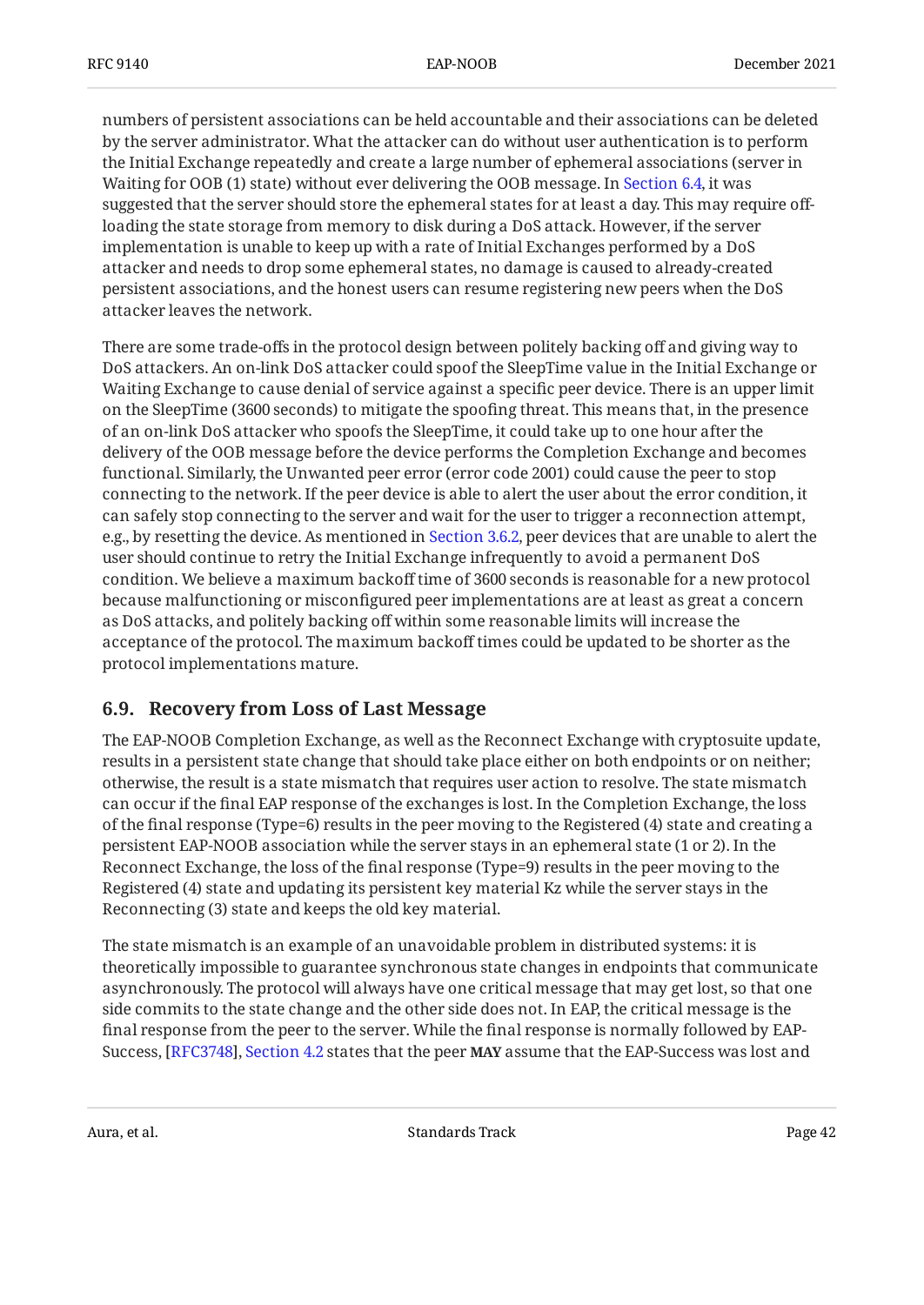the authentication was successful. Furthermore, EAP method implementations in the peer do not receive notification of the EAP-Success message from the parent EAP state machine [RFC4137]. For these reasons, EAP-NOOB on the peer side commits to a state change already when it sends the final response.

The best available solution to the loss of the critical message is to keep trying. EAP retransmission behaviordefined in Section 4.3 of [RFC3748] suggests 3-5 retransmissions. In the absence of an attacker, this would be sufficient to reduce the probability of failure to an acceptable level. However, a determined attacker on the in-band channel can drop the final EAP-Response message and all subsequent retransmissions. In the Completion Exchange (KeyingMode=0) and Reconnect Exchange with cryptosuite upgrade (KeyingMode=3), this could result in a state mismatch and persistent denial of service until the user resets the peer state.

EAP-NOOB implements its own recovery mechanism that allows unlimited retries of the Reconnect Exchange. When the DoS attacker eventually stops dropping packets on the in-band channel, the protocol will recover. The logic for this recovery mechanism is specified in [Section](#page-19-1) [3.4.2](#page-19-1).

EAP-NOOB does not implement the same kind of retry mechanism in the Completion Exchange. The reason is that there is always a user involved in the initial association process, and the user can repeat the OOB Step to complete the association after the DoS attacker has left. On the other hand, Reconnect Exchange needs to work without user involvement.

### <span id="page-42-0"></span>**[6.10. Privacy Considerations](#page-42-0)**

There are privacy considerations related to performing the Reconnect Exchange while roaming. The peer and server may send updated PeerInfo and ServerInfo fields in the Reconnect Exchange. This data is sent unencrypted between the peer and the EAP authenticator, such as a wireless access point. Thus, it can be observed by both outsiders and the access network. The PeerInfo field contains identifiers and other information about the peer device (see [Table 6\)](#page-29-1). While the information refers to the peer device and not directly to the user, it can leak information about the user to the access network and to outside observers. The ServerInfo, on the other hand, can leak information about the peer's affiliation with the home network. For this reason, the optional PeerInfo and ServerInfo in the Reconnect Exchange **SHOULD** be omitted unless some critical data has changed and it cannot be updated on the application layer.

Peer devices that randomize their Layer 2 address to prevent tracking can do this whenever the user resets the EAP-NOOB association. During the lifetime of the association, the PeerId is a unique identifier that can be used to track the peer in the access network. Later versions of this specification may consider updating the PeerId at each Reconnect Exchange. In that case, it is necessary to consider how the authenticator and access-network administrators can recognize and add misbehaving peer devices to a deny list, as well as how to avoid loss of synchronization between the server and the peer if messages are lost during the identifier update.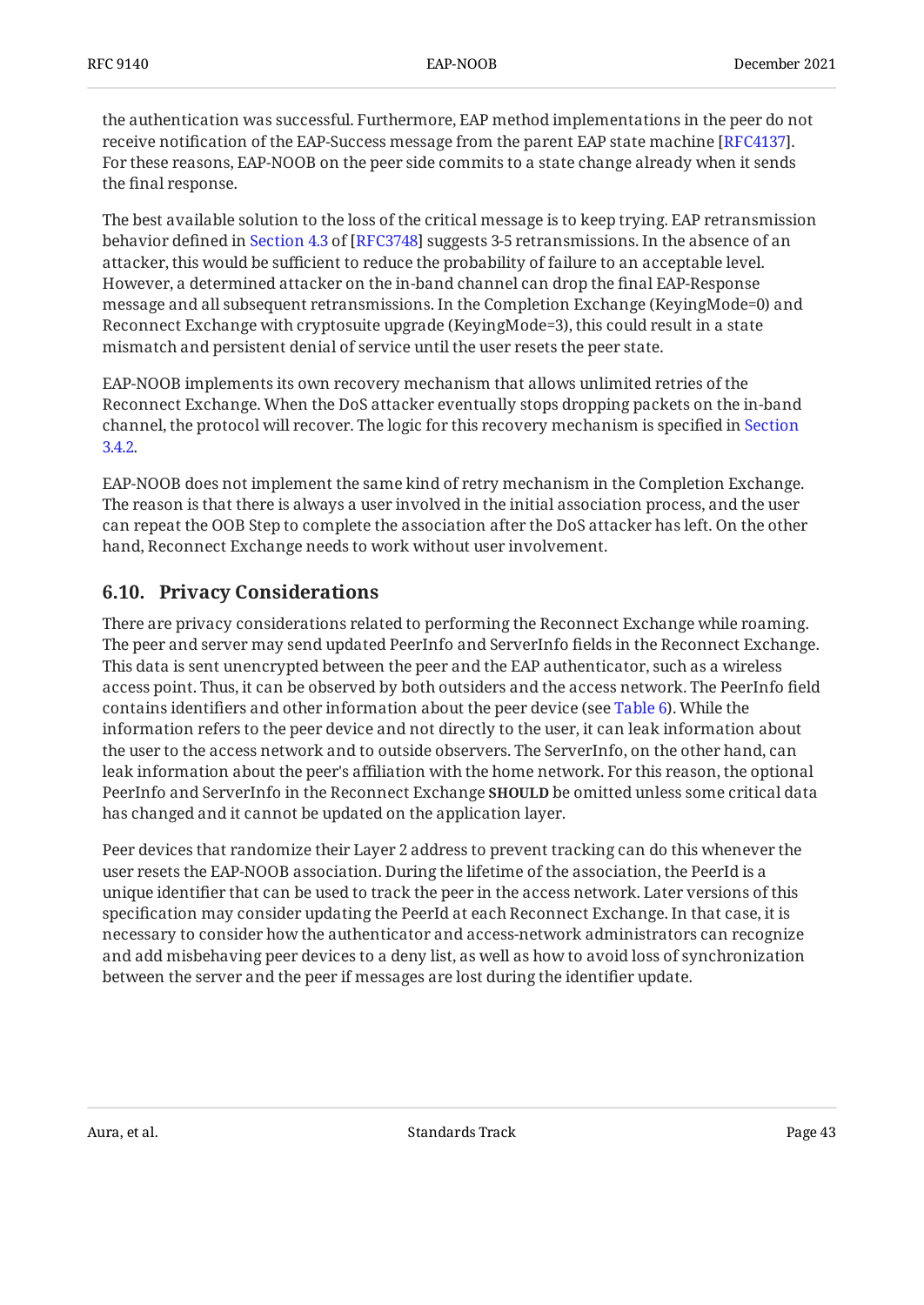To enable stronger identity protection in later versions of EAP-NOOB, the optional serverassigned NAI (NewNAI) **SHOULD** have a constant username part. The **RECOMMENDED** username is "noob". The server **MAY**, however, send a different username in NewNAI to avoid username collisions within its realm or to conform to a local policy on usernames.

### <span id="page-43-0"></span>**[6.11. EAP Security Claims](#page-43-0)**

EAPsecurity claims are defined in Section 7.2.1 of [RFC3748]. The security claims for EAP-NOOB are listed in [Table 13.](#page-43-1)

<span id="page-43-1"></span>

| <b>Security Property</b>             | <b>EAP-NOOB Claim</b>                                                                                                                            |
|--------------------------------------|--------------------------------------------------------------------------------------------------------------------------------------------------|
| Authentication<br>mechanism          | ECDHE key exchange with out-of-band authentication                                                                                               |
| Protected cryptosuite<br>negotiation | yes                                                                                                                                              |
| Mutual authentication                | yes                                                                                                                                              |
| Integrity protection                 | yes                                                                                                                                              |
| Replay protection                    | yes                                                                                                                                              |
| Confidentiality                      | no                                                                                                                                               |
| Key derivation                       | yes                                                                                                                                              |
| Key strength                         | The specified cryptosuites provide key strength of at least 128 bits.                                                                            |
| Dictionary attack<br>protection      | yes                                                                                                                                              |
| Fast reconnect                       | yes                                                                                                                                              |
| Cryptographic binding                | not applicable                                                                                                                                   |
| Session independence                 | yes                                                                                                                                              |
| Fragmentation                        | no                                                                                                                                               |
| Channel binding                      | yes (The ServerInfo and PeerInfo can be used to convey integrity-<br>protected channel properties, such as network SSID or peer MAC<br>address.) |

*[Table 13](#page-43-1): [EAP Security Claims](#page-43-1)*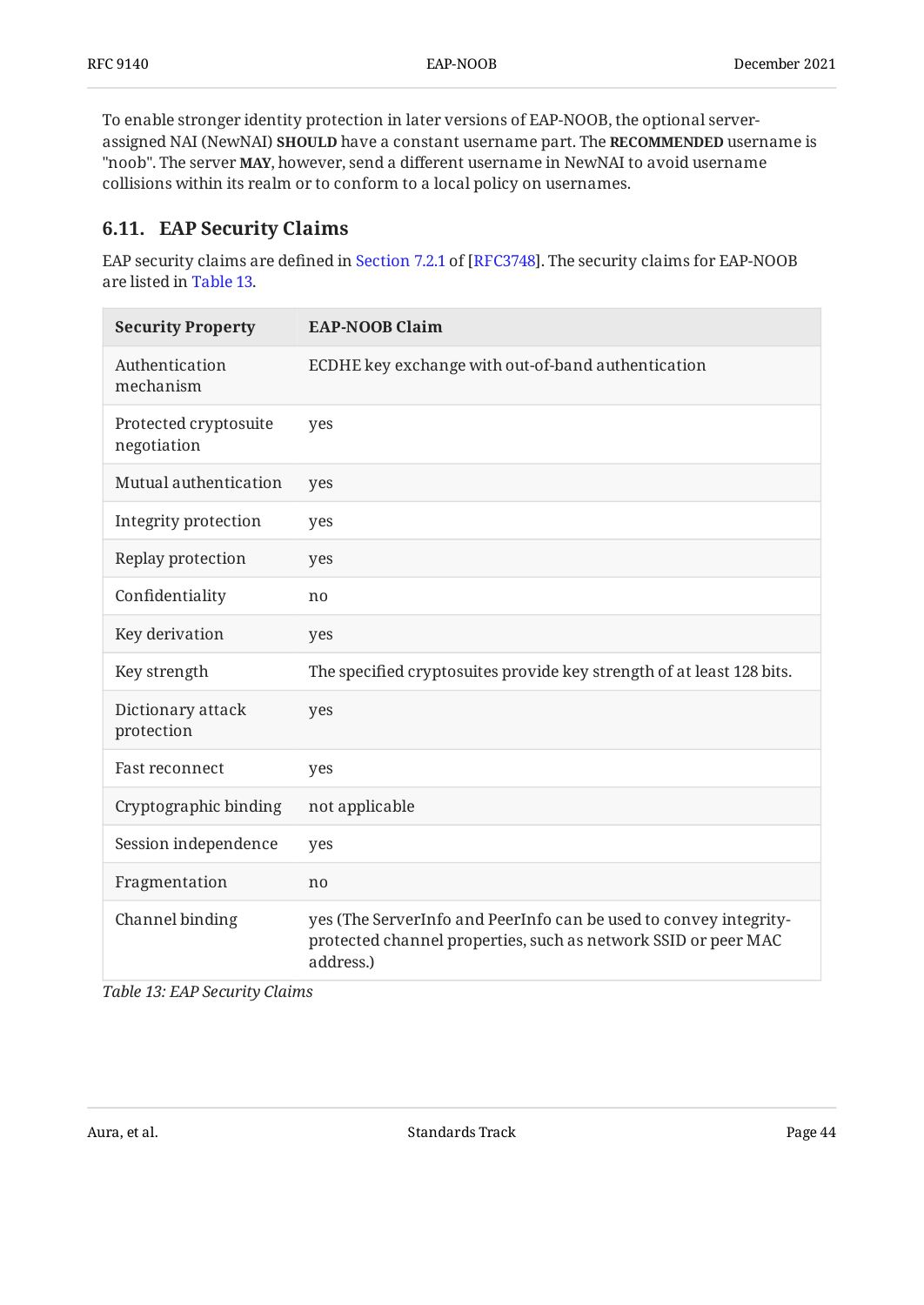## <span id="page-44-1"></span><span id="page-44-0"></span>**[7. References](#page-44-0)**

#### <span id="page-44-9"></span>**[7.1. Normative References](#page-44-1)**

- **[EUI-48]** IEEE, "IEEE Standard for Local and Metropolitan Area Networks: Overview and Architecture", DOI 10.1109/IEEESTD.2014.6847097, IEEE Standard 802-2014, June 2014, <[https://doi.org/10.1109/IEEESTD.2014.6847097>](https://doi.org/10.1109/IEEESTD.2014.6847097).
- <span id="page-44-11"></span>**[FIPS186-4]** , National Institute of Standards and Technology (NIST) "Digital Signature Standard (DSS)", DOI 10.6028/NIST.FIPS.186-4, FIPS 186-4, July 2013, [<https://](https://doi.org/10.6028/NIST.FIPS.186-4) . [doi.org/10.6028/NIST.FIPS.186-4>](https://doi.org/10.6028/NIST.FIPS.186-4)
- <span id="page-44-7"></span>**[NIST-DH]** Barker, E., Chen, L., Roginsky, A., Vassilev, A., and R. Davis, "Recommendation for , Pair-Wise Key-Establishment Schemes Using Discrete Logarithm Cryptography" DOI 10.6028/NIST.SP.800-56Ar3, NIST Special Publication 800-56A Revision 3, April 2018, <[https://nvlpubs.nist.gov/nistpubs/SpecialPublications/NIST.SP.](https://nvlpubs.nist.gov/nistpubs/SpecialPublications/NIST.SP.800-56Ar3.pdf) . [800-56Ar3.pdf>](https://nvlpubs.nist.gov/nistpubs/SpecialPublications/NIST.SP.800-56Ar3.pdf)
- <span id="page-44-5"></span>**[RFC2104]** Krawczyk, H., Bellare, M., and R. Canetti, "HMAC: Keyed-Hashing for Message Authentication", RFC 2104, DOI 10.17487/RFC2104, February 1997, <[https://](https://www.rfc-editor.org/info/rfc2104) . [www.rfc-editor.org/info/rfc2104>](https://www.rfc-editor.org/info/rfc2104)
- <span id="page-44-2"></span>**[RFC2119]** Bradner, S., "Key words for use in RFCs to Indicate Requirement Levels", BCP 14, RFC 2119, DOI 10.17487/RFC2119, March 1997, [<https://www.rfc-editor.org/info/](https://www.rfc-editor.org/info/rfc2119) . [rfc2119](https://www.rfc-editor.org/info/rfc2119)>
- <span id="page-44-6"></span>**[RFC3748]** Aboba, B., Blunk, L., Vollbrecht, J., Carlson, J., and H. Levkowetz, Ed., "Extensible Authentication Protocol (EAP)", RFC 3748, DOI 10.17487/RFC3748, June 2004, . [<https://www.rfc-editor.org/info/rfc3748](https://www.rfc-editor.org/info/rfc3748)>
- <span id="page-44-3"></span>**[RFC4648]** Josefsson, S., "The Base16, Base32, and Base64 Data Encodings", RFC 4648, DOI 10.17487/RFC4648, October 2006, <https://www.rfc-editor.org/info/rfc4648>.
- <span id="page-44-8"></span>**[RFC5247]** Aboba, B., Simon, D., and P. Eronen, "Extensible Authentication Protocol (EAP) Key Management Framework", RFC 5247, DOI 10.17487/RFC5247, August 2008, . [<https://www.rfc-editor.org/info/rfc5247](https://www.rfc-editor.org/info/rfc5247)>
- <span id="page-44-10"></span>**[RFC6234]** Eastlake 3rd, D. and T. Hansen, "US Secure Hash Algorithms (SHA and SHA-based HMAC and HKDF)", RFC 6234, DOI 10.17487/RFC6234, May 2011, [<https://www.rfc-](https://www.rfc-editor.org/info/rfc6234). [editor.org/info/rfc6234](https://www.rfc-editor.org/info/rfc6234)>
- <span id="page-44-4"></span>**[RFC7517]** Jones, M., "JSON Web Key (JWK)", RFC 7517, DOI 10.17487/RFC7517, May 2015, . [<https://www.rfc-editor.org/info/rfc7517](https://www.rfc-editor.org/info/rfc7517)>
- <span id="page-44-12"></span>**[RFC7518]** Jones, M., "JSON Web Algorithms (JWA)", RFC 7518, DOI 10.17487/RFC7518, May 2015, <[https://www.rfc-editor.org/info/rfc7518>](https://www.rfc-editor.org/info/rfc7518).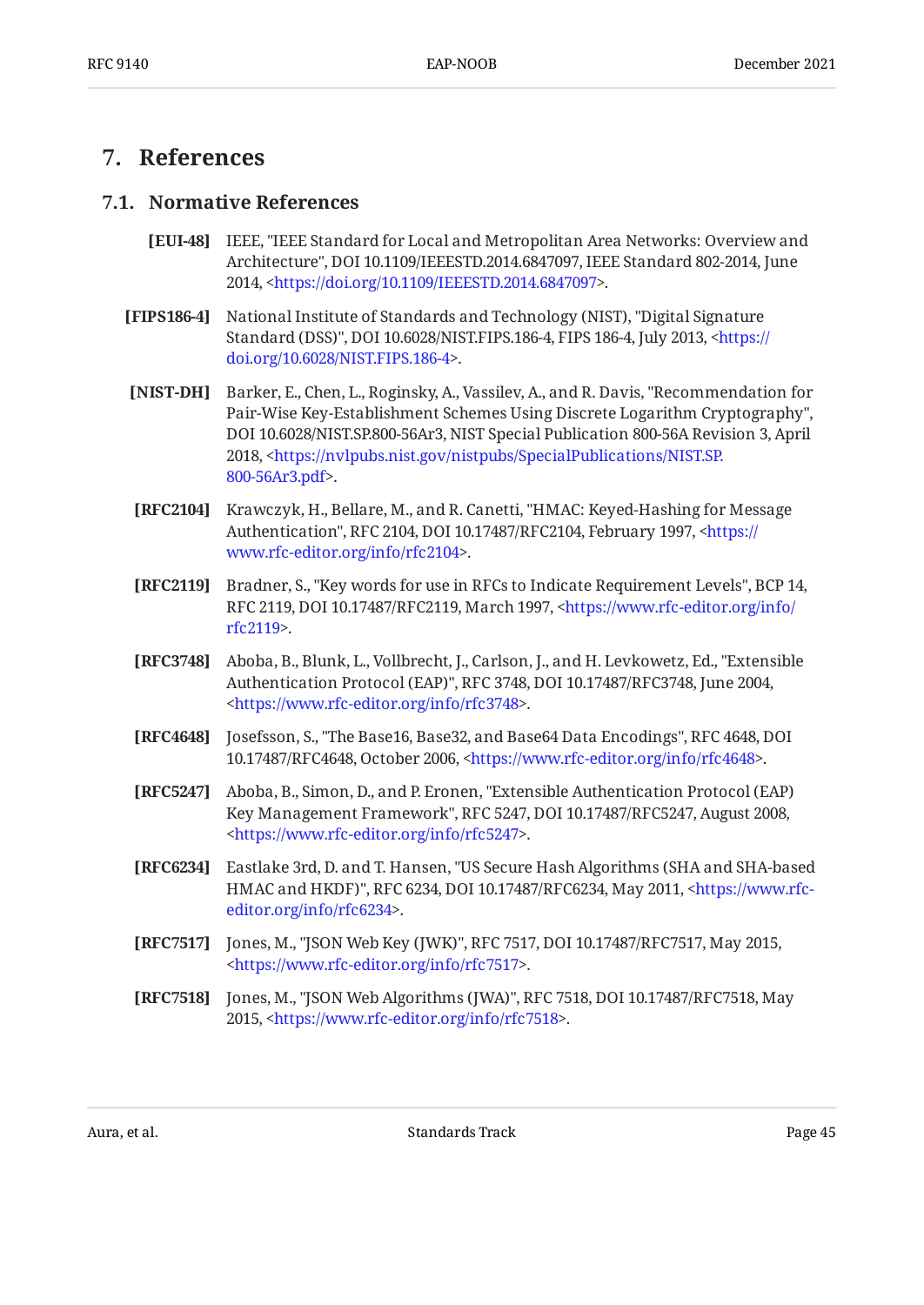<span id="page-45-4"></span>

| [RFC7542] DeKok, A., "The Network Access Identifier", RFC 7542, DOI 10.17487/RFC7542, May |
|-------------------------------------------------------------------------------------------|
| 2015, <https: info="" rfc7542="" www.rfc-editor.org="">.</https:>                         |

- <span id="page-45-8"></span>**[RFC7748]** Langley, A., Hamburg, M., and S. Turner, "Elliptic Curves for Security", RFC 7748, DOI 10.17487/RFC7748, January 2016, <https://www.rfc-editor.org/info/rfc7748>.
- <span id="page-45-9"></span>**[RFC8037]** Liusvaara, I., "CFRG Elliptic Curve Diffie-Hellman (ECDH) and Signatures in JSON Object Signing and Encryption (JOSE)", RFC 8037, DOI 10.17487/RFC8037, January 2017, <https://www.rfc-editor.org/info/rfc8037>.
- <span id="page-45-7"></span>**[RFC8126]** Cotton, M., Leiba, B., and T. Narten, "Guidelines for Writing an IANA Considerations Section in RFCs", BCP 26, RFC 8126, DOI 10.17487/RFC8126, June 2017, <https://www.rfc-editor.org/info/rfc8126>.
- <span id="page-45-2"></span>**[RFC8174]** Leiba, B., "Ambiguity of Uppercase vs Lowercase in RFC 2119 Key Words", BCP 14, RFC 8174, DOI 10.17487/RFC8174, May 2017, <[https://www.rfc-editor.org/info/](https://www.rfc-editor.org/info/rfc8174) . [rfc8174](https://www.rfc-editor.org/info/rfc8174)>
- <span id="page-45-5"></span>**[RFC8259]** Bray, T., Ed., "The JavaScript Object Notation (JSON) Data Interchange Format", STD 90, RFC 8259, DOI 10.17487/RFC8259, December 2017, [<https://www.rfc-](https://www.rfc-editor.org/info/rfc8259). [editor.org/info/rfc8259](https://www.rfc-editor.org/info/rfc8259)>

#### <span id="page-45-0"></span>**[7.2. Informative References](#page-45-0)**

- <span id="page-45-1"></span>**[Bluetooth]** Bluetooth Special Interest Group, "Bluetooth Core Specification Version 5.3", July 2021, <https://www.bluetooth.com/specifications/bluetooth-core-specification>.
- <span id="page-45-13"></span><span id="page-45-10"></span><span id="page-45-6"></span><span id="page-45-3"></span>**[IEEE-802.1X]** IEEE, "IEEE Standard for Local and Metropolitan Area Networks--Port-Based Network Access Control", IEEE Standard 802.1X-2020, February 2020.
	- **[RATS-EAT]** Lundblade, L., Mandyam, G., and J. O'Donoghue, "The Entity Attestation Token (EAT)", Work in Progress, Internet-Draft, draft-ietf-rats-eat-11, 24 October 2021, . [<https://datatracker.ietf.org/doc/html/draft-ietf-rats-eat-11>](https://datatracker.ietf.org/doc/html/draft-ietf-rats-eat-11)
		- **[RFC2904]** Vollbrecht, J., Calhoun, P., Farrell, S., Gommans, L., Gross, G., de Bruijn, B., de Laat, C., Holdrege, M., and D. Spence, "AAA Authorization Framework", RFC 2904, DOI 10.17487/RFC2904, August 2000, [<https://www.rfc-editor.org/info/rfc2904](https://www.rfc-editor.org/info/rfc2904)>.
		- **[RFC3986]** Berners-Lee, T., Fielding, R., and L. Masinter, "Uniform Resource Identifier (URI): Generic Syntax", STD 66, RFC 3986, DOI 10.17487/RFC3986, January 2005, [<https://](https://www.rfc-editor.org/info/rfc3986) . [www.rfc-editor.org/info/rfc3986>](https://www.rfc-editor.org/info/rfc3986)
		- **[RFC4137]** Vollbrecht, J., Eronen, P., Petroni, N., and Y. Ohba, "State Machines for Extensible Authentication Protocol (EAP) Peer and Authenticator", RFC 4137, DOI 10.17487/ RFC4137, August 2005, <https://www.rfc-editor.org/info/rfc4137>.
		- **[RFC5056]** Williams, N., "On the Use of Channel Bindings to Secure Channels", RFC 5056, DOI 10.17487/RFC5056, November 2007, <https://www.rfc-editor.org/info/rfc5056>.

<span id="page-45-12"></span><span id="page-45-11"></span>Aura, et al. **Example 2018** Standards Track **Page 46** Standards Track **Page 46**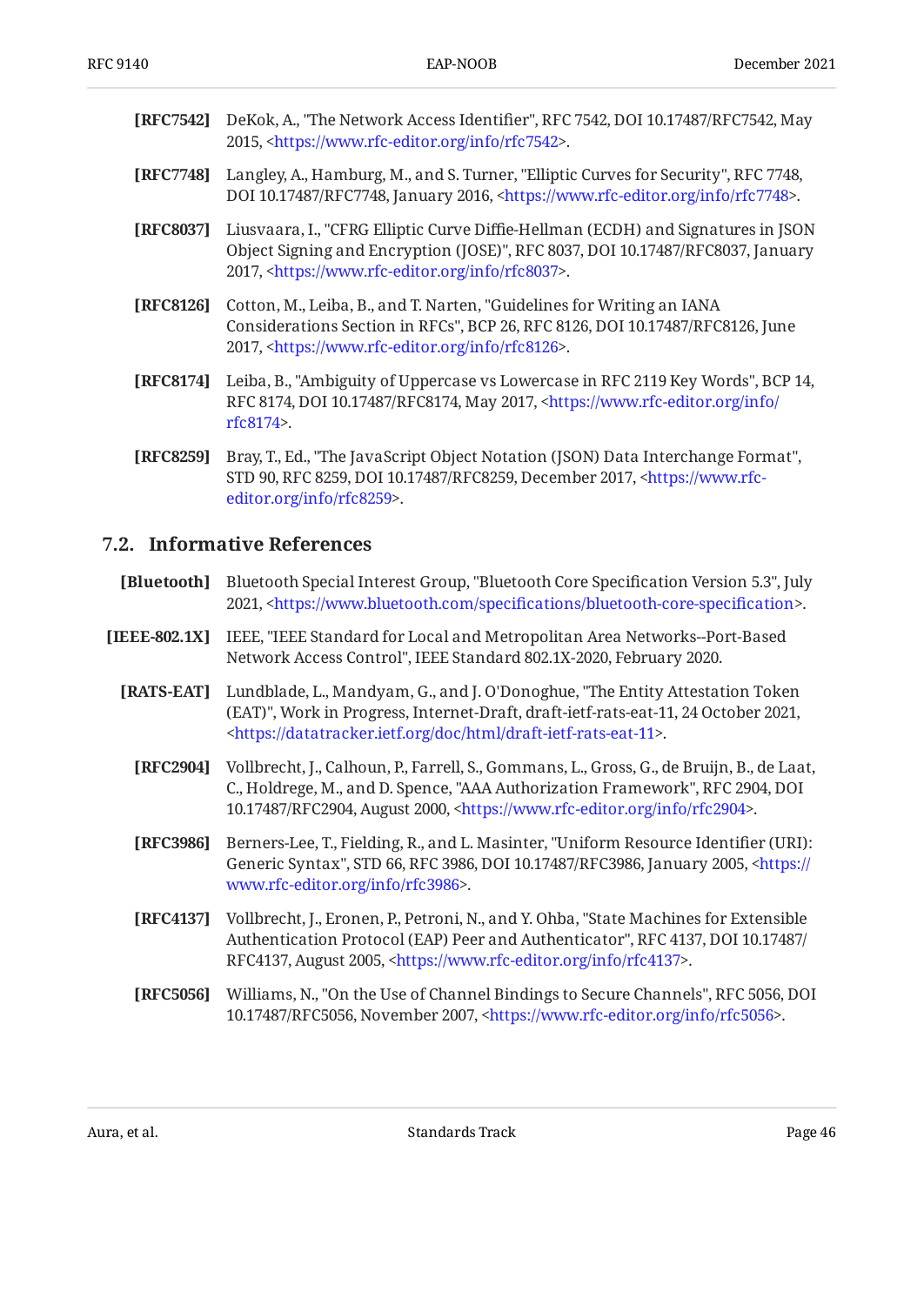<span id="page-46-1"></span>

| <b>[RFC5216]</b> Simon, D., Aboba, B., and R. Hurst, "The EAP-TLS Authentication Protocol", RFC    |  |  |
|----------------------------------------------------------------------------------------------------|--|--|
| 5216, DOI 10.17487/RFC5216, March 2008, <https: <="" info="" th="" www.rfc-editor.org=""></https:> |  |  |
| rfc5216                                                                                            |  |  |

- <span id="page-46-6"></span>**[RFC6677]** Hartman, S., Ed., Clancy, T., and K. Hoeper, "Channel-Binding Support for Extensible Authentication Protocol (EAP) Methods", RFC 6677, DOI 10.17487/ RFC6677, July 2012, <https://www.rfc-editor.org/info/rfc6677>.
- <span id="page-46-2"></span>**[Sethi14]** Sethi, M., Oat, E., Di Francesco, M., and T. Aura, "Secure bootstrapping of cloudmanaged ubiquitous displays", Proceedings of ACM International Joint Seattle, USA, DOI 10.1145/2632048.2632049, September 2014, <[http://dx.doi.org/](http://dx.doi.org/10.1145/2632048.2632049) . [10.1145/2632048.2632049](http://dx.doi.org/10.1145/2632048.2632049)> Conference on Pervasive and Ubiquitous Computing (UbiComp 2014), pp. 739-750,
- <span id="page-46-5"></span>**[Sethi19]** Sethi, M., Peltonen, A., and T. Aura, "Misbinding Attacks on Secure Device Pairing and Bootstrapping", DOI 10.1145/3321705.3329813, February 2019, [<https://](https://arxiv.org/abs/1902.07550) . [arxiv.org/abs/1902.07550>](https://arxiv.org/abs/1902.07550)
- <span id="page-46-4"></span>**[TLS-CWT]** Tschofenig, H. and M. Brossard, "Using CBOR Web Tokens (CWTs) in Transport , Layer Security (TLS) and Datagram Transport Layer Security (DTLS)" Work in Progress, Internet-Draft, draft-tschofenig-tls-cwt-02, 13 July 2020, [<https://](https://datatracker.ietf.org/doc/html/draft-tschofenig-tls-cwt-02) . [datatracker.ietf.org/doc/html/draft-tschofenig-tls-cwt-02](https://datatracker.ietf.org/doc/html/draft-tschofenig-tls-cwt-02)>

## <span id="page-46-0"></span>**[Appendix A. Exchanges and Events per State](#page-46-0)**

[Table 14](#page-46-3) shows how the EAP server chooses the exchange type depending on the server and peer states. In the state combinations marked with hyphen "-", there is no possible exchange and user action is required to make progress. Note that peer state 4 is omitted from the table because the peer never connects to the server when the peer is in that state. The table also shows the handling of errors in each exchange. A notable detail is that the recipient of error code 2003 moves to state 1.

<span id="page-46-7"></span><span id="page-46-3"></span>

| <b>Peer States</b>                | <b>Exchange Chosen by the Server</b> Next Peer and Server States |                             |
|-----------------------------------|------------------------------------------------------------------|-----------------------------|
|                                   | Server State: Unregistered (0)                                   |                             |
| 0.2                               | Initial Exchange                                                 | both 1 (0 on error)         |
| 3                                 |                                                                  | no change, notify user      |
| Server State: Waiting for OOB (1) |                                                                  |                             |
| 0                                 | Initial Exchange                                                 | both 1 (0 on error)         |
|                                   | Waiting Exchange                                                 | both 1 (no change on error) |
| 2                                 | <b>Completion Exchange</b>                                       | both $4(A)$                 |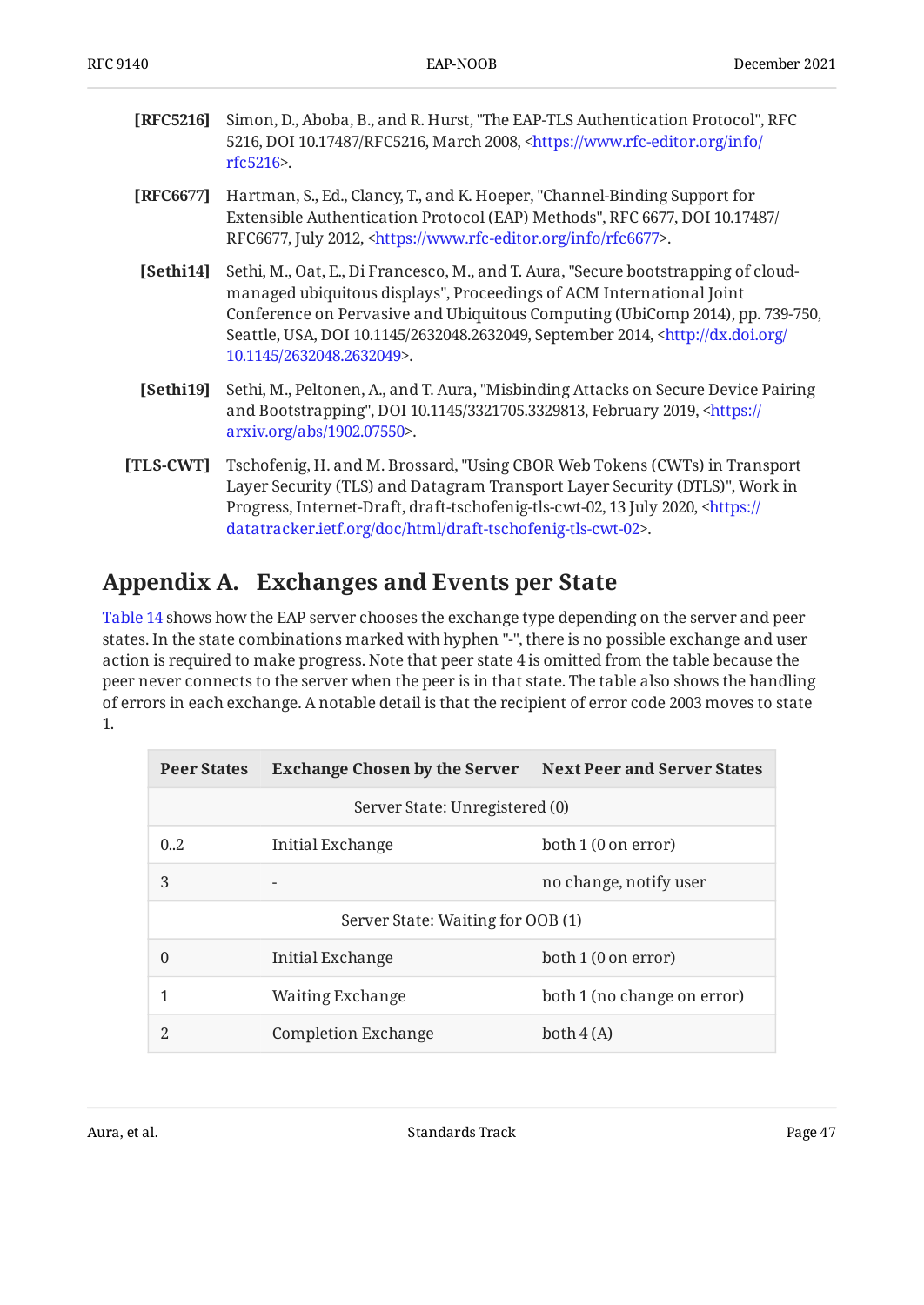| <b>Peer States</b>             | <b>Exchange Chosen by the Server</b> Next Peer and Server States |                        |
|--------------------------------|------------------------------------------------------------------|------------------------|
| 3                              |                                                                  | no change, notify user |
| Server State: OOB Received (2) |                                                                  |                        |
| $\Omega$                       | Initial Exchange                                                 | both 1 (0 on error)    |
|                                | <b>Completion Exchange</b>                                       | both 4(B)              |
| 2                              | <b>Completion Exchange</b>                                       | both $4(A)$            |
| 3                              |                                                                  | no change, notify user |
|                                | Server State: Reconnecting (3) or Registered (4)                 |                        |
| 0.2                            |                                                                  | no change, notify user |
| 3                              | Reconnect Exchange                                               | both 4 (3 on error)    |

*[Table 14](#page-46-7): [How the Server Chooses the Exchange Type](#page-46-3)* 

- (A) peer to 1 on error 2003; no other changes on error
- (B) server to 1 on error 2003; no other changes on error

[Table 15](#page-47-0) lists the local events that can take place in the server or peer. Both the server and peer output and accept OOB messages in association state 1, leading the receiver to state 2. Communication errors and timeouts in states 0..2 lead back to state 0, while similar errors in states 3..4 lead to state 3. An application request for rekeying (e.g., to refresh session keys or to upgrade cryptosuite) also takes the association from state 3..4 to state 3. The user can always reset the association state to 0. Recovering association data, e.g., from a backup, leads to state 3.

<span id="page-47-1"></span><span id="page-47-0"></span>

| <b>Server/Peer State</b>                                                    | <b>Possible Local Events in the Server and Peer</b> | <b>Next State</b>       |  |
|-----------------------------------------------------------------------------|-----------------------------------------------------|-------------------------|--|
| 1                                                                           | <b>OOB</b> Output                                   | 1                       |  |
| 1                                                                           | OOB Input                                           | $2(1 \text{ on error})$ |  |
| 0.2                                                                         | Mobility/timeout/network failure                    | $\theta$                |  |
| 3.4                                                                         | Mobility/timeout/network failure                    | 3                       |  |
| 3.4                                                                         | Rekeying request                                    | 3                       |  |
| 0.4                                                                         | User resets association                             | $\theta$                |  |
| 0.4                                                                         | Association state recovery                          | 3                       |  |
| $T_{\alpha}l_1l_2$ 4.5. Least $\Gamma_{\alpha}$ and in the Cameras and Dean |                                                     |                         |  |

*[Table 15](#page-47-1): [Local Events in the Server and Peer](#page-47-0)*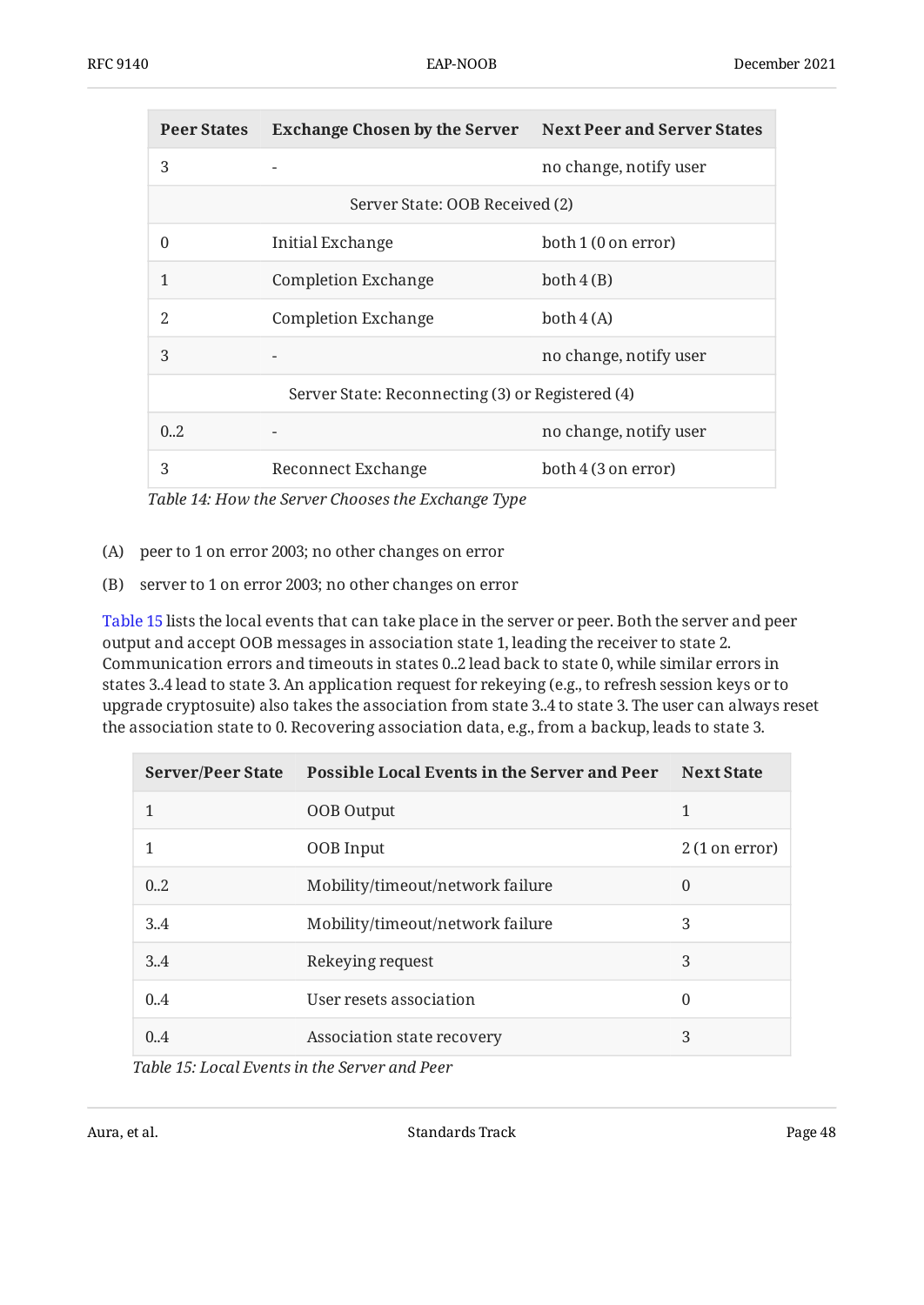## <span id="page-48-0"></span>**[Appendix B. Application-Speci](#page-48-0)fic Parameters**

[Table 16](#page-48-2) lists OOB channel parameters that need to be specified in each application that makes use of EAP-NOOB. The list is not exhaustive and is included for the convenience of implementers only.

<span id="page-48-2"></span>

| <b>Parameter</b>   | <b>Description</b>                                                                                                                                                                                     |
|--------------------|--------------------------------------------------------------------------------------------------------------------------------------------------------------------------------------------------------|
| <b>OobDirs</b>     | Allowed directions of the OOB channel.                                                                                                                                                                 |
| OobMessageEncoding | How the OOB message data fields are encoded for the OOB channel.                                                                                                                                       |
| SleepTimeDefault   | Default minimum time in seconds that the peer should sleep before<br>the next Waiting Exchange.                                                                                                        |
| <b>OobRetries</b>  | Number of received OOB messages with invalid Hoob, after which<br>the receiver moves to Unregistered (0) state. When the OOB channel<br>has error detection or correction, the RECOMMENDED value is 5. |
| NoobTimeout        | How many seconds the sender of the OOB message remembers the<br>sent Noob value. The RECOMMENDED value is 3600 seconds.                                                                                |
| ServerInfoType     | The value of the Type field and the other required fields in<br>ServerInfo.                                                                                                                            |
| PeerInfoType       | The value of the Type field and the other required fields in PeerInfo.                                                                                                                                 |

<span id="page-48-1"></span>*[Table 16](#page-48-2): [OOB Channel Characteristics](#page-48-2)* 

## **[Appendix C. EAP-NOOB Roaming](#page-48-1)**

AAA architectures [\[RFC2904](#page-45-13)] allow for roaming of network-connected appliances that are authenticated over EAP. While the peer is roaming in a visited network, authentication still takes place between the peer and an authentication server at its home network. EAP-NOOB supports such roaming by allowing the server to assign a NAI to the peer. After the NAI has been assigned, it enables the visited network to route the EAP session to the peer's home AAA server.

A peer device that is new or has gone through a hard reset should be connected first to the home network and establish an EAP-NOOB association with its home AAA server before it is able to roam. After that, it can perform the Reconnect Exchange from the visited network.

Alternatively, the device may provide some method for the user to configure the NAI of the home network. This is the user or application-configured NAI mentioned in [Section 3.3.1.](#page-13-1) In that case, the EAP-NOOB association can be created while roaming. The configured NAI enables the EAP messages to be routed correctly to the home AAA server.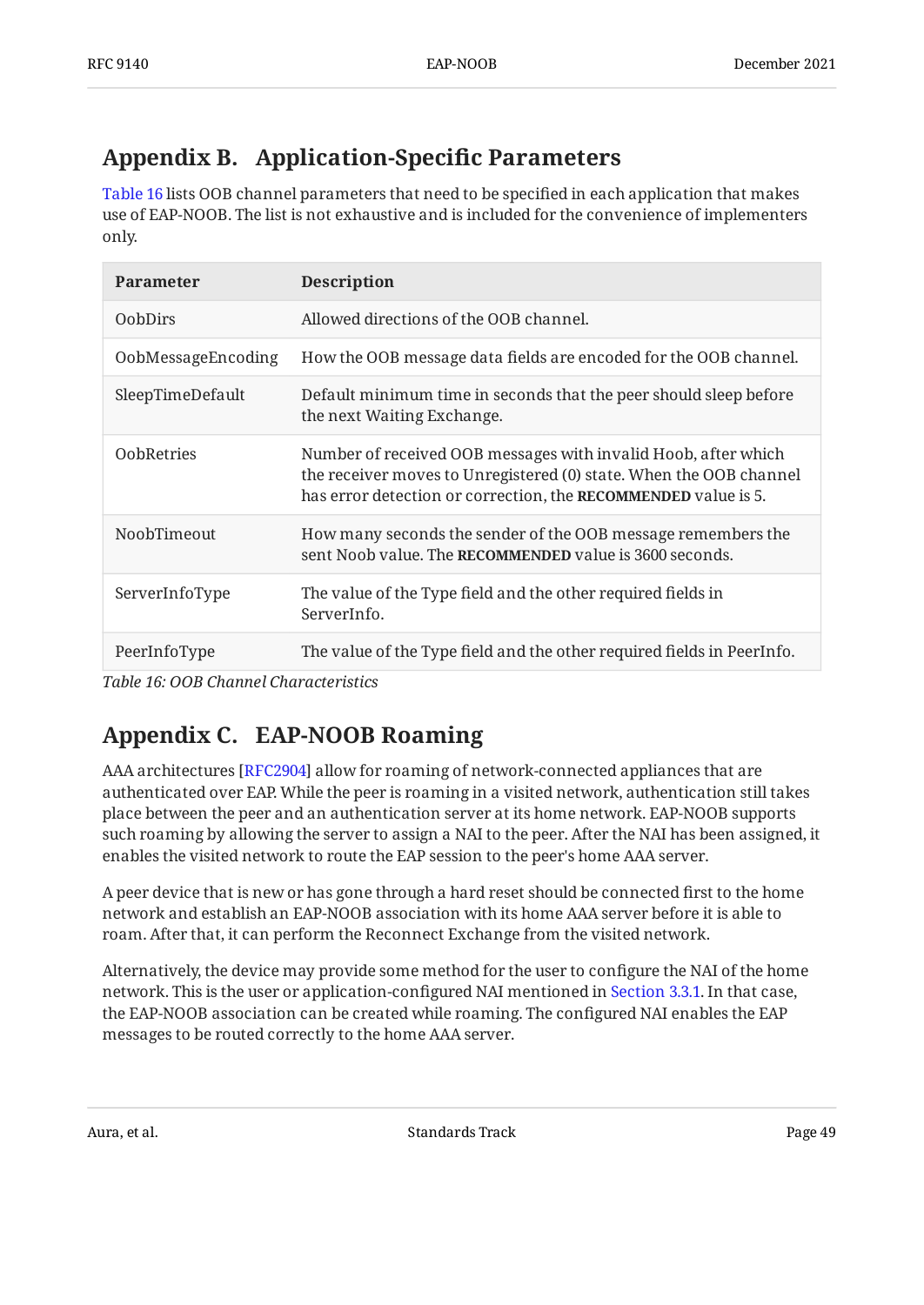While roaming, the device needs to identify the networks where the EAP-NOOB association can be used to gain network access. For 802.11 access networks, the server **MAY** send a list of SSID strings in the ServerInfo field, called either SSIDList or Base64SSIDList. The list is formatted as explained in [Table 6.](#page-29-1) If present, the peer **MAY** use this list as a hint to determine the networks where the EAP-NOOB association can be used for access authorization, in addition to the access network where the Initial Exchange took place.

## <span id="page-49-0"></span>**[Appendix D. OOB Message as a URL](#page-49-0)**

While EAP-NOOB does not mandate any particular OOB communication channel, typical OOB channels include graphical displays and emulated NFC tags. In the peer-to-server direction, it may be convenient to encode the OOB message as a URL, which is then encoded as a QR code for displays and printers or as an NFC Data Exchange Format (NDEF) record for dynamic NFC tags. A user can then simply scan the QR code or NFC tag and open the URL, which causes the OOB message to be delivered to the authentication server. The URL **MUST** specify https or another server-authenticated scheme so that there is a secure connection to the server and the on-path attacker cannot read or modify the OOB message.

The ServerInfo in this case includes a field called ServerURL of the following format with a **RECOMMENDED** length of at most 60 characters:

https://<host>[:<port>]/[<path>]

To this, the peer appends the OOB message fields (PeerId, Noob, and Hoob) as a query string. PeerId is provided to the peer by the server and might be a 22-character ASCII string. The peer base64url encodes, without padding, the 16-byte values Noob and Hoob into 22-character ASCII strings. The query parameters **MAY** be in any order. The resulting URL is of the following format:

https://<host>[:<port>]/[<path>]?P=<PeerId>&N=<Noob>&H=<Hoob>

The following is an example of a well-formed URL encoding the OOB message (without line breaks):

```
https://aaa.example.com/eapnoob?P=mcm5BSCDZ45cYPlAr1ghNw&N=rMinS0-
F4EfCU8D9ljxX_A&H=QvnMp4UGxuQVFaXPW_14UW
```
## **[Acknowledgments](#page-49-1)**

Max Crone, Shiva Prasad TP, and Raghavendra MS implemented parts of this protocol with wpa\_supplicant and hostapd. Eduardo Inglés and Dan Garcia-Carrillo were involved in the implementation of this protocol on Contiki. Their inputs helped us in improving the specification.

The authors would like to thank Rhys Smith and Josh Howlett for providing valuable feedback, as well as new use cases and requirements for the protocol. Thanks to Eric Rescorla, Alan Dekok, Darshak Thakore, Stefan Winter, Hannes Tschofenig, Daniel Migault, Roman Danyliw, Benjamin Kaduk, Francesca Palombini, Steve Hanna, Lars Eggert, and Éric Vyncke for their comments and reviews.